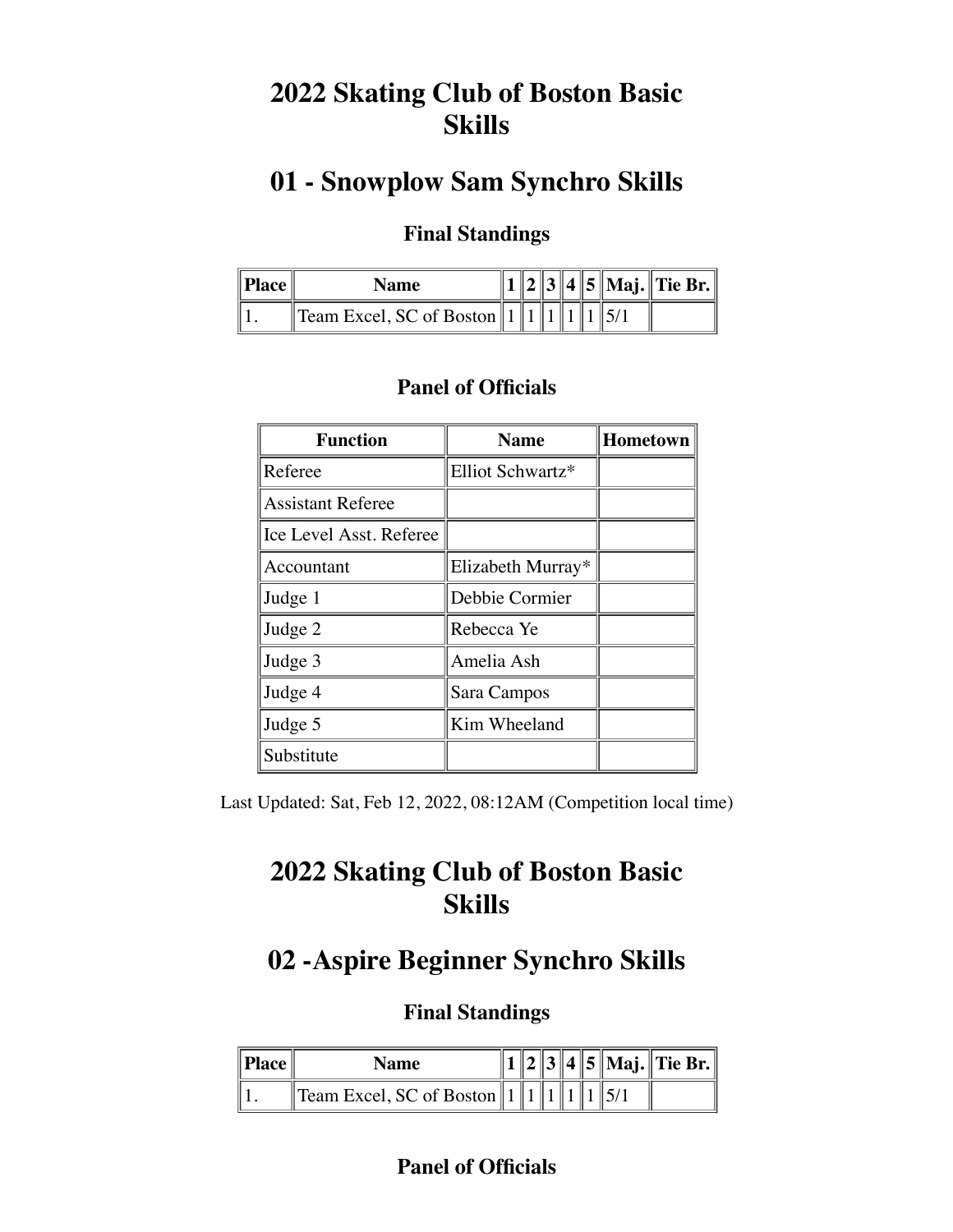| <b>Function</b>          | <b>Name</b>       | <b>Hometown</b> |
|--------------------------|-------------------|-----------------|
| Referee                  | Elliot Schwartz*  |                 |
| <b>Assistant Referee</b> |                   |                 |
| Ice Level Asst. Referee  |                   |                 |
| Accountant               | Elizabeth Murray* |                 |
| Judge 1                  | Debbie Cormier    |                 |
| Judge 2                  | Rebecca Ye        |                 |
| Judge 3                  | Amelia Ash        |                 |
| Judge 4                  | Sara Campos       |                 |
| Judge 5                  | Kim Wheeland      |                 |
| Substitute               |                   |                 |

Last Updated: Sat, Feb 12, 2022, 08:15AM (Competition local time)

# **2022 Skating Club of Boston Basic Skills**

# **03 - Aspire Pre-Preliminary Synchro Skills**

### **Final Standings**

| $\ $ Place $\ $ | <b>Name</b>                          |  |  |  | 3  4  5  Maj.  Tie Br. |
|-----------------|--------------------------------------|--|--|--|------------------------|
|                 | <b>Team Excel, SC of Boston</b> $11$ |  |  |  |                        |

| <b>Function</b>          | <b>Name</b>       | Hometown |
|--------------------------|-------------------|----------|
| Referee                  | Elliot Schwartz*  |          |
| <b>Assistant Referee</b> |                   |          |
| Ice Level Asst. Referee  |                   |          |
| Accountant               | Elizabeth Murray* |          |
| Judge 1                  | Debbie Cormier    |          |
| Judge 2                  | Rebecca Ye        |          |
| Judge 3                  | Amelia Ash        |          |
| Judge 4                  | Sara Campos       |          |
| Judge 5                  | Kim Wheeland      |          |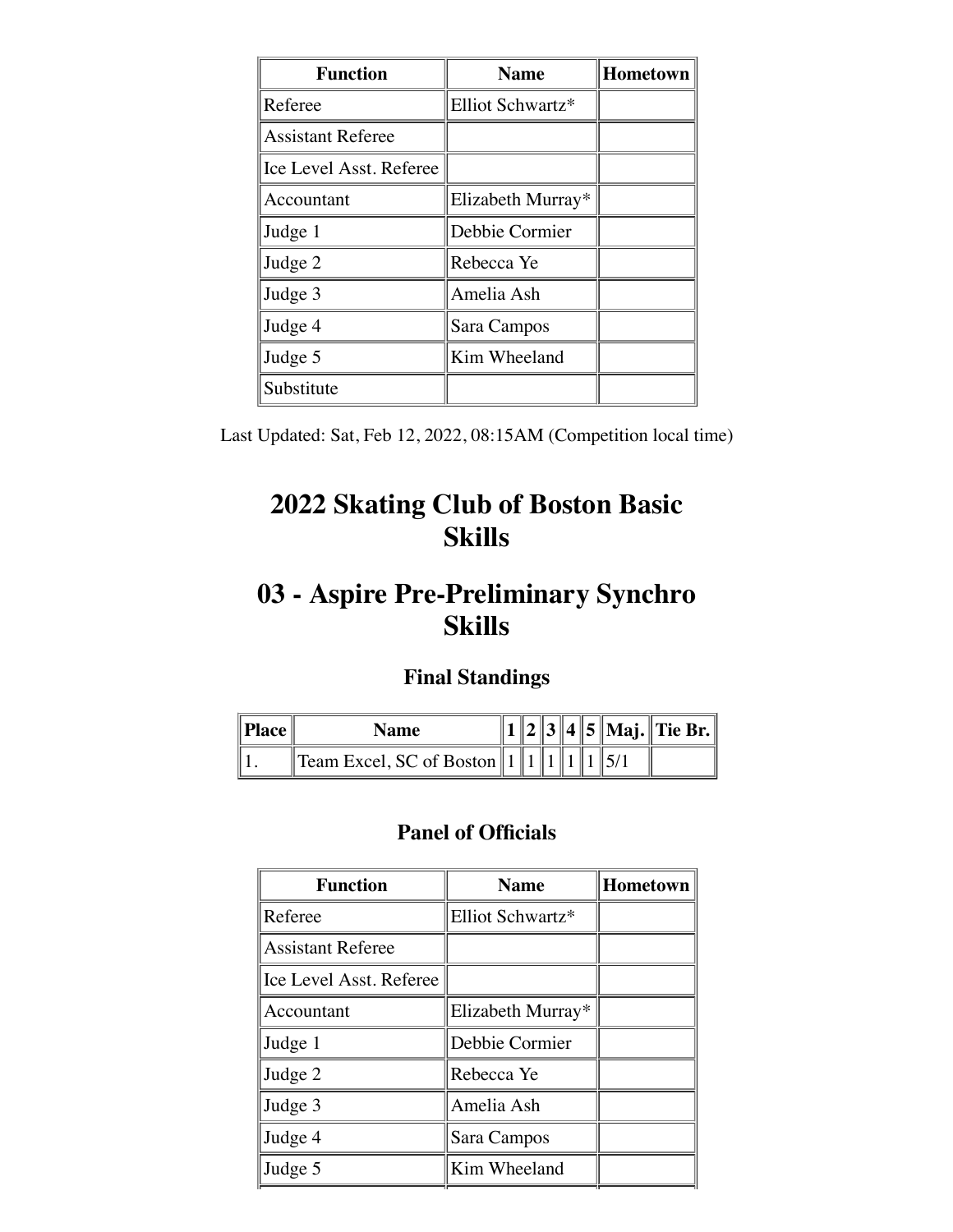| Substitute |
|------------|
|------------|

Last Updated: Sat, Feb 12, 2022, 08:21AM (Competition local time)

# **2022 Skating Club of Boston Basic Skills**

## **04 - Aspire Preliminary Synchro Skills**

### **Final Standings**

| Place | Name                              |  |  |  | 2 3 4 5 Maj. Tie Br. |
|-------|-----------------------------------|--|--|--|----------------------|
|       | Team Excel, SC of Boston $  1  1$ |  |  |  |                      |

| <b>Function</b>          | <b>Name</b>       | Hometown |
|--------------------------|-------------------|----------|
| Referee                  | Elliot Schwartz*  |          |
| <b>Assistant Referee</b> |                   |          |
| Ice Level Asst. Referee  |                   |          |
| Accountant               | Elizabeth Murray* |          |
| Judge 1                  | Debbie Cormier    |          |
| Judge 2                  | Rebecca Ye        |          |
| Judge 3                  | Amelia Ash        |          |
| Judge 4                  | Sara Campos       |          |
| Judge 5                  | Kim Wheeland      |          |
| Substitute               |                   |          |

#### **Panel of Officials**

Last Updated: Sat, Feb 12, 2022, 08:31AM (Competition local time)

## **2022 Skating Club of Boston Basic Skills**

## **05 - Snowplow Sam Elements, Group A**

| тясе | <b>lame</b> |  |  |  | Mai. | $\ $ Tie Br. $\ $ |
|------|-------------|--|--|--|------|-------------------|
|------|-------------|--|--|--|------|-------------------|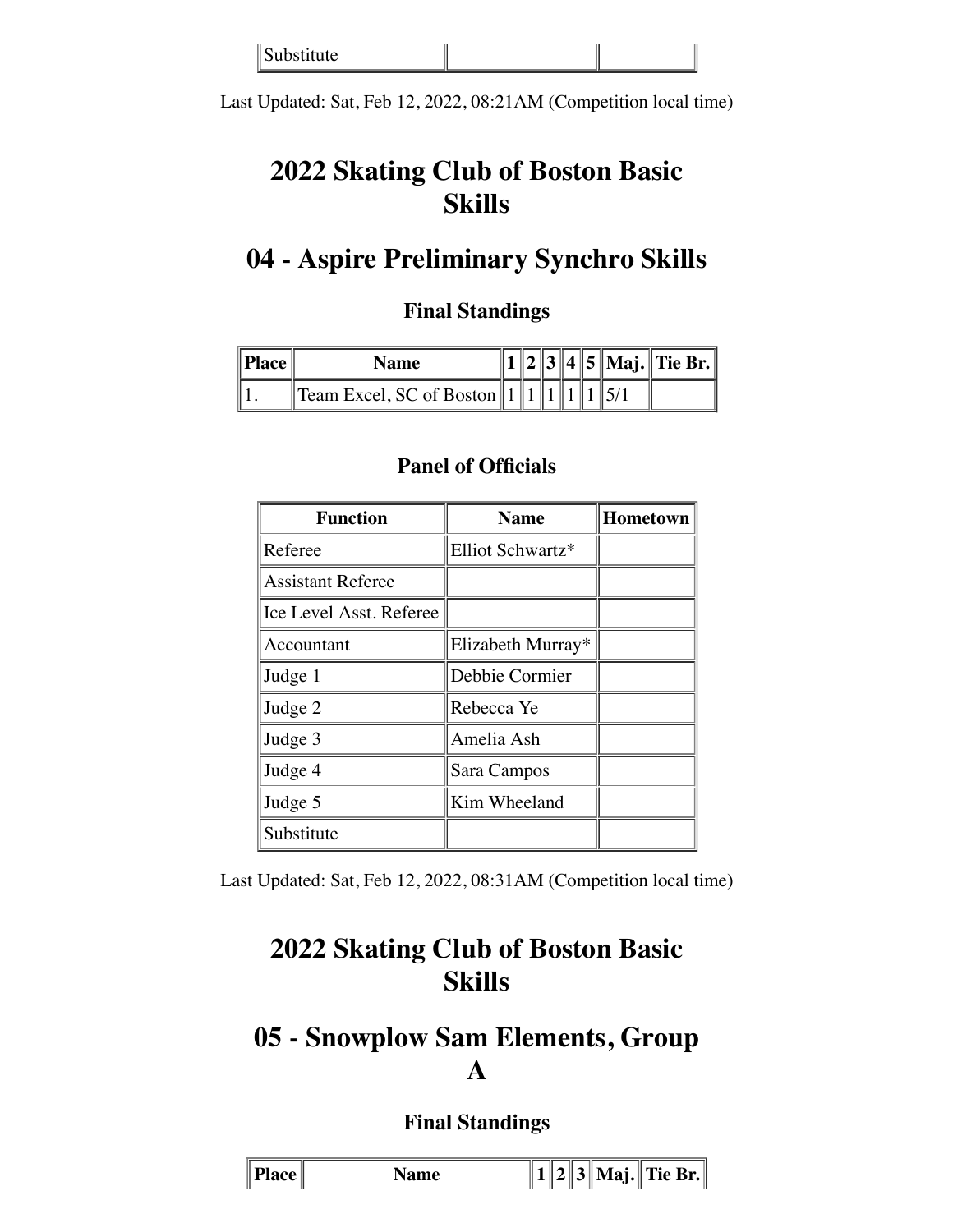| Lillia Lee, SC of Boston              |  |  |  |
|---------------------------------------|--|--|--|
| Ailyn Flaherty, SC of Boston $222232$ |  |  |  |
| Emma Burd, SC of Boston               |  |  |  |

| <b>Function</b>          | <b>Name</b>          | <b>Hometown</b> |
|--------------------------|----------------------|-----------------|
| Referee                  | Elliot Schwartz*     |                 |
| <b>Assistant Referee</b> |                      |                 |
| Accountant               | Elizabeth Murray*    |                 |
| Judge 1                  | Amelia Ash           |                 |
| Judge 2                  | Christie Allan-Piper |                 |
| Judge 3                  | Debbie Minahan       |                 |
| Substitute               |                      |                 |

Last Updated: Sat, Feb 12, 2022, 08:46AM (Competition local time)

## **2022 Skating Club of Boston Basic Skills**

# **06 - Snowplow Sam Elements, Group B**

### **Final Standings**

| <b>Place</b> | <b>Name</b>                                     |  |  |                   | 1   2   3    Maj.    Tie Br. |
|--------------|-------------------------------------------------|--|--|-------------------|------------------------------|
|              | Sophie An, SC of Hingham                        |  |  |                   |                              |
|              | Ava Bohnenberger, SC of Boston $  1  2  2  3/2$ |  |  |                   |                              |
|              | Farah Humphrey, SC of Boston                    |  |  | $3\, 3\, 3\, 3/3$ |                              |

| <b>Function</b>          | <b>Name</b>       | <b>Hometown</b> |
|--------------------------|-------------------|-----------------|
| Referee                  | Elliot Schwartz*  |                 |
| <b>Assistant Referee</b> |                   |                 |
| Accountant               | Elizabeth Murray* |                 |
| Judge 1                  | Debbie Cormier    |                 |
| Judge 2                  | Kim Wheeland      |                 |
| Judge 3                  | Ariel Faye Gagnon |                 |
|                          |                   |                 |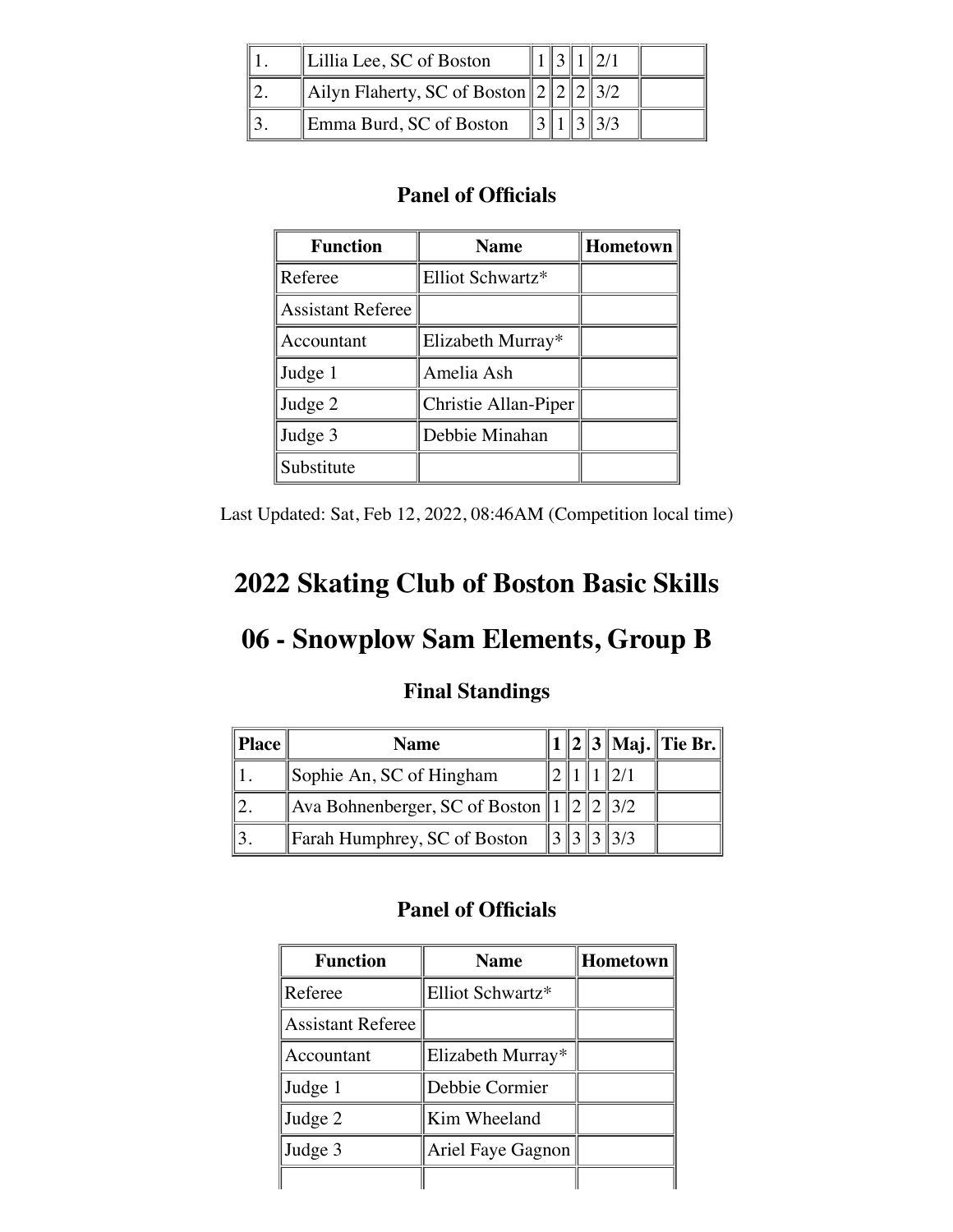Substitute

Last Updated: Sat, Feb 12, 2022, 08:53AM (Competition local time)

## **2022 Skating Club of Boston Basic Skills**

## **07 - Snowplow Sam Elements, Group C**

| <b>Place</b> | <b>Name</b>                                      |  |  | 2    3    Maj.    Tie Br. |
|--------------|--------------------------------------------------|--|--|---------------------------|
|              | $\mathbb{R}$ Reyansh Kadri, SC of Boston Skating |  |  |                           |
|              | Ashley Tao, SC of Boston Skating                 |  |  |                           |
|              | Liliana Davidson, SC of Boston Skating    3      |  |  |                           |

#### **Final Standings**

#### **Panel of Officials**

| <b>Function</b>          | <b>Name</b>           | Hometown |
|--------------------------|-----------------------|----------|
| Referee                  | Elliot Schwartz*      |          |
| <b>Assistant Referee</b> |                       |          |
| Accountant               | Elizabeth Murray*     |          |
| Judge 1                  | <b>Shirley Taylor</b> |          |
| Judge 2                  | Rebecca Ye            |          |
| Judge 3                  | <b>Mandy Curtin</b>   |          |
| Substitute               |                       |          |

Last Updated: Sat, Feb 12, 2022, 08:43AM (Competition local time)

## **2022 Skating Club of Boston Basic Skills**

## **08 - Basic 1 Elements, Group A**

| Place | <b>Name</b>                                                   |  |  | 1    2    3    Maj.    Tie Br. |
|-------|---------------------------------------------------------------|--|--|--------------------------------|
|       | Lilian Ma, Acad. at Mitchell Joh                              |  |  |                                |
|       | Nina Zhang, Acad. at Mitchell Joh                             |  |  |                                |
|       | Thalia Zervas, SC of Boston Skating     3    3    3    3    3 |  |  |                                |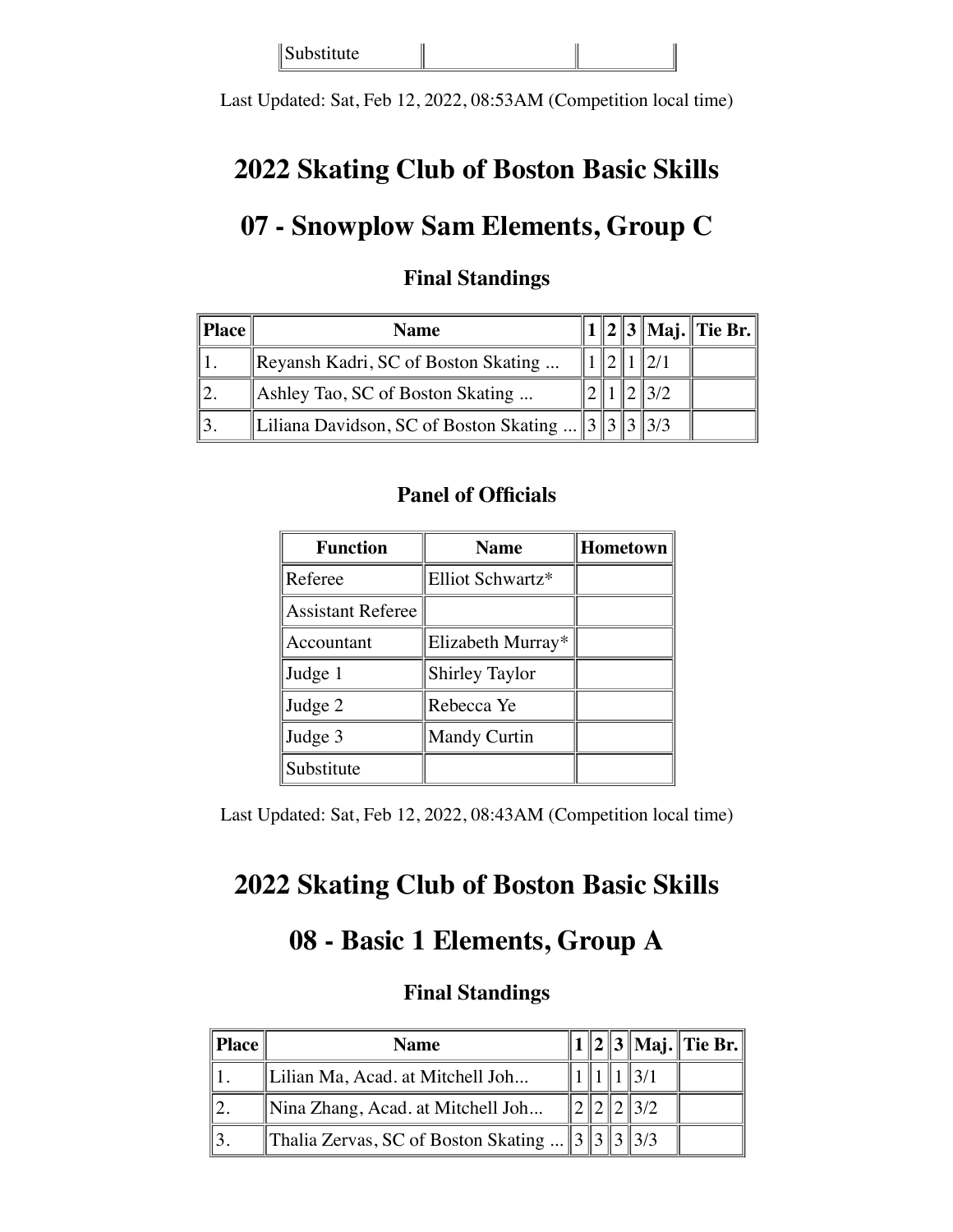|  | <b>Panel of Officials</b> |  |
|--|---------------------------|--|
|  |                           |  |

| <b>Function</b>          | <b>Name</b>       | Hometown |
|--------------------------|-------------------|----------|
| Referee                  | Elliot Schwartz*  |          |
| <b>Assistant Referee</b> |                   |          |
| Accountant               | Elizabeth Murray* |          |
| Judge 1                  | Ann Buckley       |          |
| Judge 2                  | Sara Campos       |          |
| Judge 3                  | Jade Dai          |          |
| Substitute               |                   |          |

Last Updated: Sat, Feb 12, 2022, 08:44AM (Competition local time)

# **2022 Skating Club of Boston Basic Skills**

# **09 - Basic 1 Elements, Group B**

### **Final Standings**

| <b>Place</b> | <b>Name</b>                                               |  |  | . 1    2    3    Maj.    Tie Br. |
|--------------|-----------------------------------------------------------|--|--|----------------------------------|
|              | Christine An, SC of Hingham                               |  |  |                                  |
|              | Chelsea Chen, SC of Boston                                |  |  |                                  |
|              | Harrison Rowland, The Bog Skating School $\ 2\ 3\ 3\ 3/3$ |  |  |                                  |

### **Panel of Officials**

| <b>Function</b>          | <b>Name</b>          | Hometown |  |  |
|--------------------------|----------------------|----------|--|--|
| Referee                  | Elliot Schwartz*     |          |  |  |
| <b>Assistant Referee</b> |                      |          |  |  |
| Accountant               | Elizabeth Murray*    |          |  |  |
| Judge 1                  | Amelia Ash           |          |  |  |
| Judge 2                  | Christie Allan-Piper |          |  |  |
| Judge 3                  | Debbie Minahan       |          |  |  |
| Substitute               |                      |          |  |  |

Last Updated: Sat, Feb 12, 2022, 08:52AM (Competition local time)

# **2022 Skating Club of Boston Basic Skills**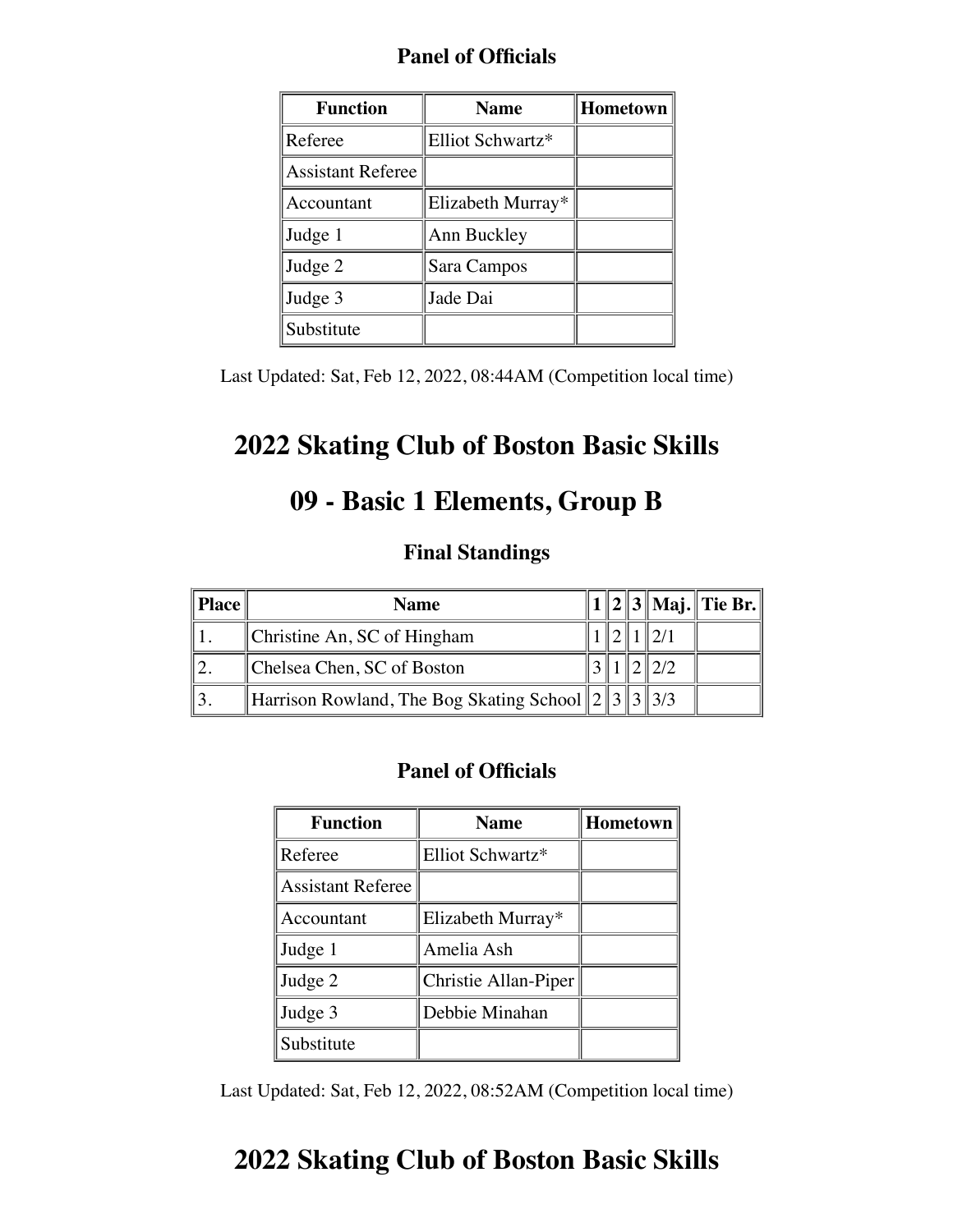# **10 - Basic 2 Elements**

### **Final Standings**

| <b>Place</b> | <b>Name</b>                                     |  |                 | $1  2  3  $ Maj. Tie Br. |
|--------------|-------------------------------------------------|--|-----------------|--------------------------|
|              | Brooke Matthews, SC of Boston   $1 \parallel 1$ |  | $\parallel$ 3/1 |                          |
|              | Nora Snow, Canton Ice House                     |  | 3  3/3          |                          |
|              | Olivia Burd, SC of Boston                       |  | $\parallel$ 2/3 |                          |
|              | Ella Su, Acad. at Mitchell Joh                  |  |                 |                          |

### **Panel of Officials**

| <b>Function</b>          | <b>Name</b>       | Hometown |
|--------------------------|-------------------|----------|
| Referee                  | Elliot Schwartz*  |          |
| <b>Assistant Referee</b> |                   |          |
| Accountant               | Elizabeth Murray* |          |
| Judge 1                  | Debbie Cormier    |          |
| Judge 2                  | Kim Wheeland      |          |
| Judge 3                  | Ariel Faye Gagnon |          |
| Substitute               |                   |          |

Last Updated: Sat, Feb 12, 2022, 08:55AM (Competition local time)

# **2022 Skating Club of Boston Basic Skills**

## **11- Basic 3 Elements, Group A**

### **Final Standings**

| Place | <b>Name</b>                                    |  |  | $1  2  3  $ Maj. Tie Br. |
|-------|------------------------------------------------|--|--|--------------------------|
|       | Idun Osborn, Acad. at Mitchell Joh             |  |  |                          |
|       | Charlotte Millman, Lower Cape FSA              |  |  |                          |
|       | Sumire Furufu, Acad. at Mitchell Joh 3 3 2 3/3 |  |  |                          |

| <b>Function</b> | <b>Name</b>      |  |
|-----------------|------------------|--|
| Referee         | Elliot Schwartz* |  |
|                 |                  |  |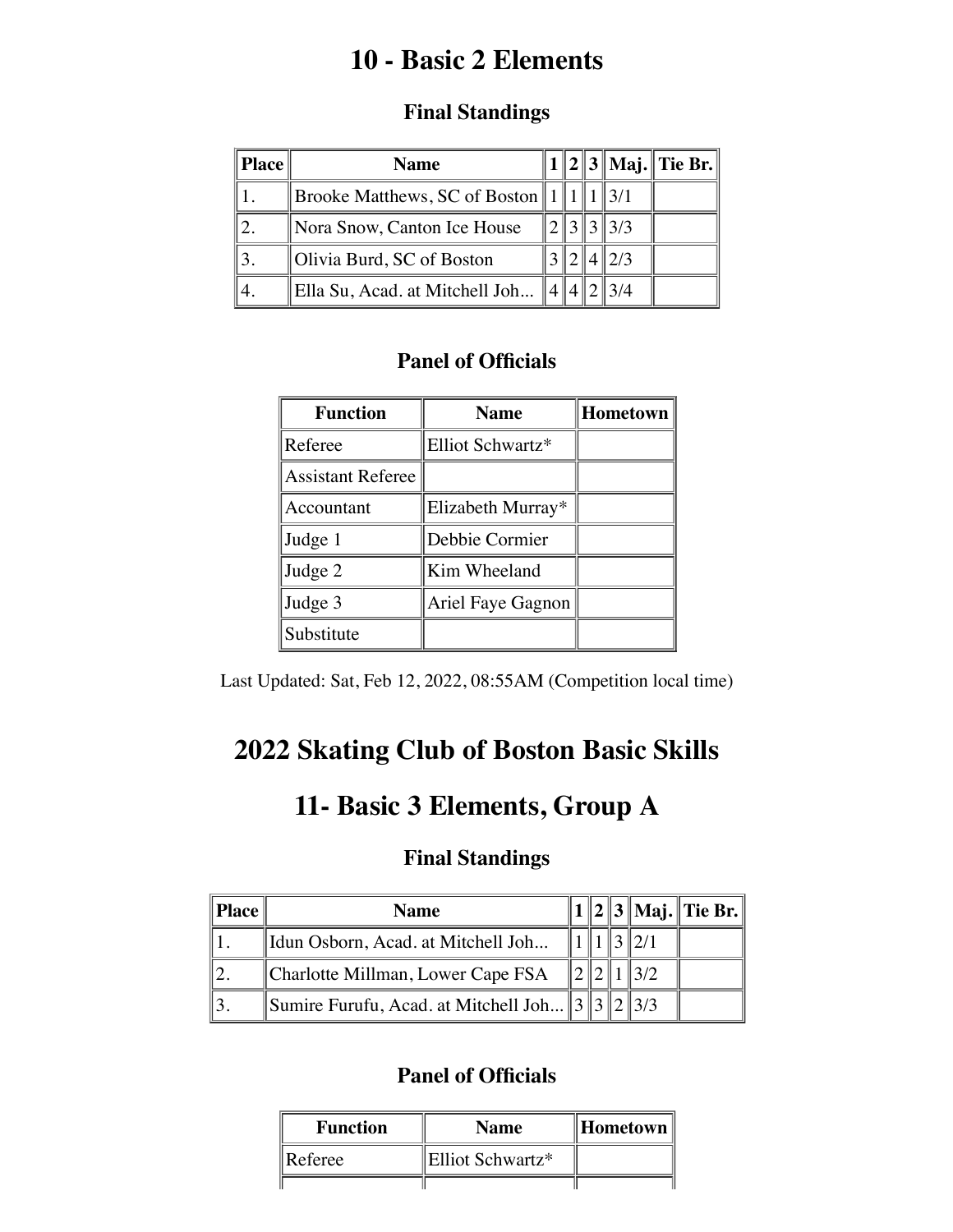| Assistant Referee |                       |  |
|-------------------|-----------------------|--|
| Accountant        | Elizabeth Murray*     |  |
| Judge 1           | <b>Shirley Taylor</b> |  |
| Judge 2           | Rebecca Ye            |  |
| Judge 3           | <b>Mandy Curtin</b>   |  |
| Substitute        |                       |  |

Last Updated: Sat, Feb 12, 2022, 08:56AM (Competition local time)

## **2022 Skating Club of Boston Basic Skills**

## **12 - Basic 3 Elements, Group B**

| <b>Place</b> | <b>Name</b>                        |  |                 | $1  2  3  $ Maj. Tie Br. |
|--------------|------------------------------------|--|-----------------|--------------------------|
|              | Emily Matthews, SC of Boston       |  |                 |                          |
|              | Aria Lockwood, Canton Ice House    |  | $\frac{13}{2}$  |                          |
|              | Monica Marco, SC of Boston Skating |  | $\frac{313}{3}$ |                          |
|              | Ana Miller, SC of Boston Skating   |  |                 |                          |

#### **Final Standings**

#### **Panel of Officials**

| <b>Function</b>          | <b>Name</b>       | Hometown |
|--------------------------|-------------------|----------|
| Referee                  | Elliot Schwartz*  |          |
| <b>Assistant Referee</b> |                   |          |
| Accountant               | Elizabeth Murray* |          |
| Judge 1                  | Ann Buckley       |          |
| Judge 2                  | Sara Campos       |          |
| Judge 3                  | Jade Dai          |          |
| Substitute               |                   |          |

Last Updated: Sat, Feb 12, 2022, 08:57AM (Competition local time)

## **2022 Skating Club of Boston Basic Skills**

## **13 - Basic 4 Elements, Group A**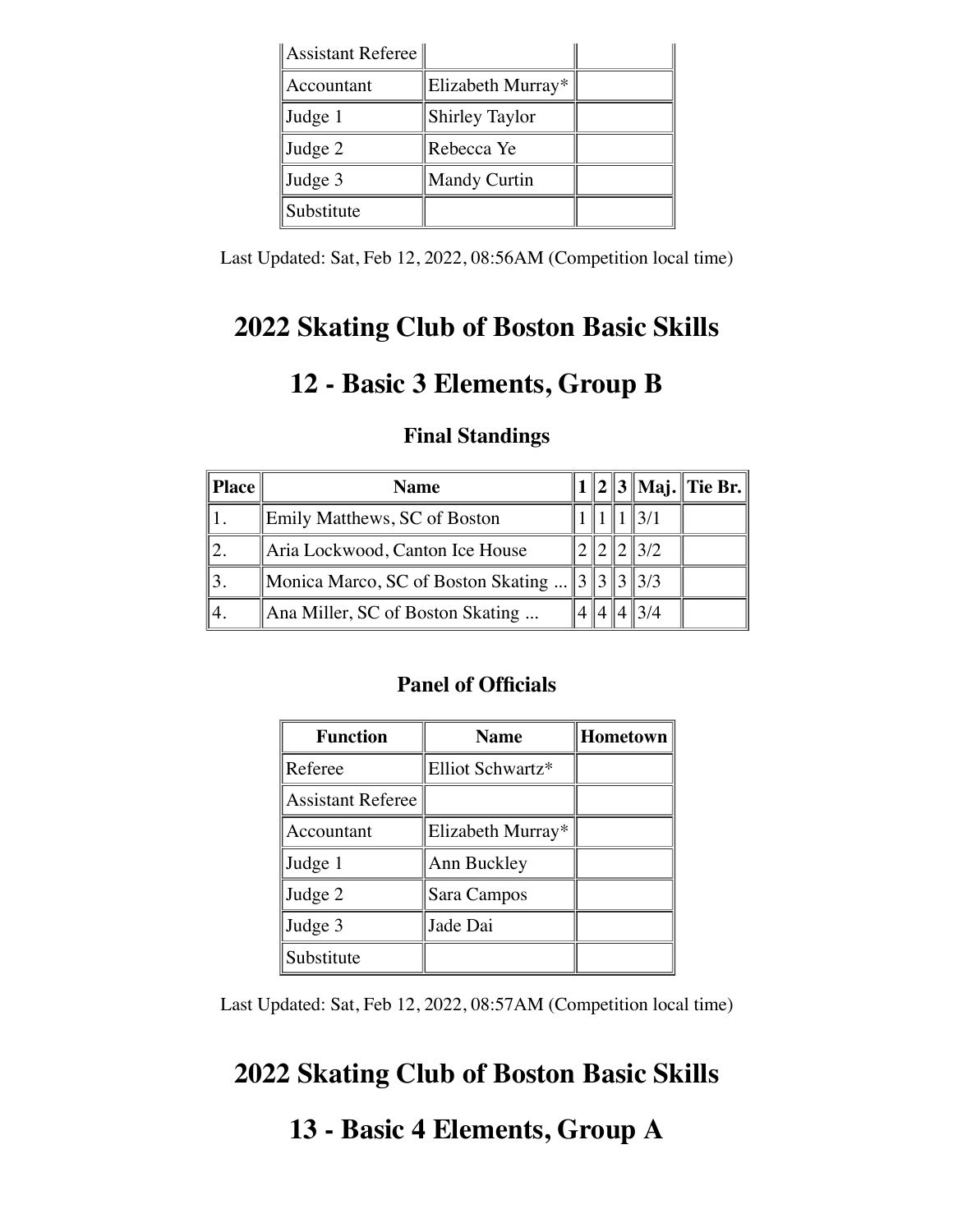### **Final Standings**

| Place | <b>Name</b>                                                               |  |      | $1  2  3  $ Maj. Tie Br. |
|-------|---------------------------------------------------------------------------|--|------|--------------------------|
|       | Victoria Liu, Acad. at Mitchell Joh                                       |  | 2/1  |                          |
|       | Erick Fu, SC of Boston                                                    |  | 12/2 |                          |
|       | $\left\ $ Sydney Deschamps, Lower Cape FSA $\left\ 3\right\ 2\right\ 2/3$ |  |      |                          |
|       | Shoshanna Millman, Lower Cape FSA $\ 4\ 4\ 1$                             |  | 3/4  |                          |

### **Panel of Officials**

| <b>Function</b>          | <b>Name</b>          | <b>Hometown</b> |
|--------------------------|----------------------|-----------------|
| Referee                  | Elliot Schwartz*     |                 |
| <b>Assistant Referee</b> |                      |                 |
| Accountant               | Elizabeth Murray*    |                 |
| Judge 1                  | Amelia Ash           |                 |
| Judge 2                  | Christie Allan-Piper |                 |
| Judge 3                  | Debbie Minahan       |                 |
| Substitute               |                      |                 |

Last Updated: Sat, Feb 12, 2022, 09:07AM (Competition local time)

# **2022 Skating Club of Boston Basic Skills**

# **14 - Basic 4 Elements, Group B**

### **Final Standings**

| <b>Place</b> | <b>Name</b>                                   |  |  | $\ 2\ 3\ $ Maj. Tie Br. |
|--------------|-----------------------------------------------|--|--|-------------------------|
|              | Maya Choudhury, Commonwealth FSC $ 2 \rangle$ |  |  |                         |
|              | Emma Johnson, Northeast ISC                   |  |  |                         |
|              | Charlotte Barbosa, SC of Boston               |  |  |                         |

| <b>Function</b>   | <b>Name</b>       | Hometown |
|-------------------|-------------------|----------|
| Referee           | Elliot Schwartz*  |          |
| Assistant Referee |                   |          |
| Accountant        | Elizabeth Murray* |          |
|                   |                   |          |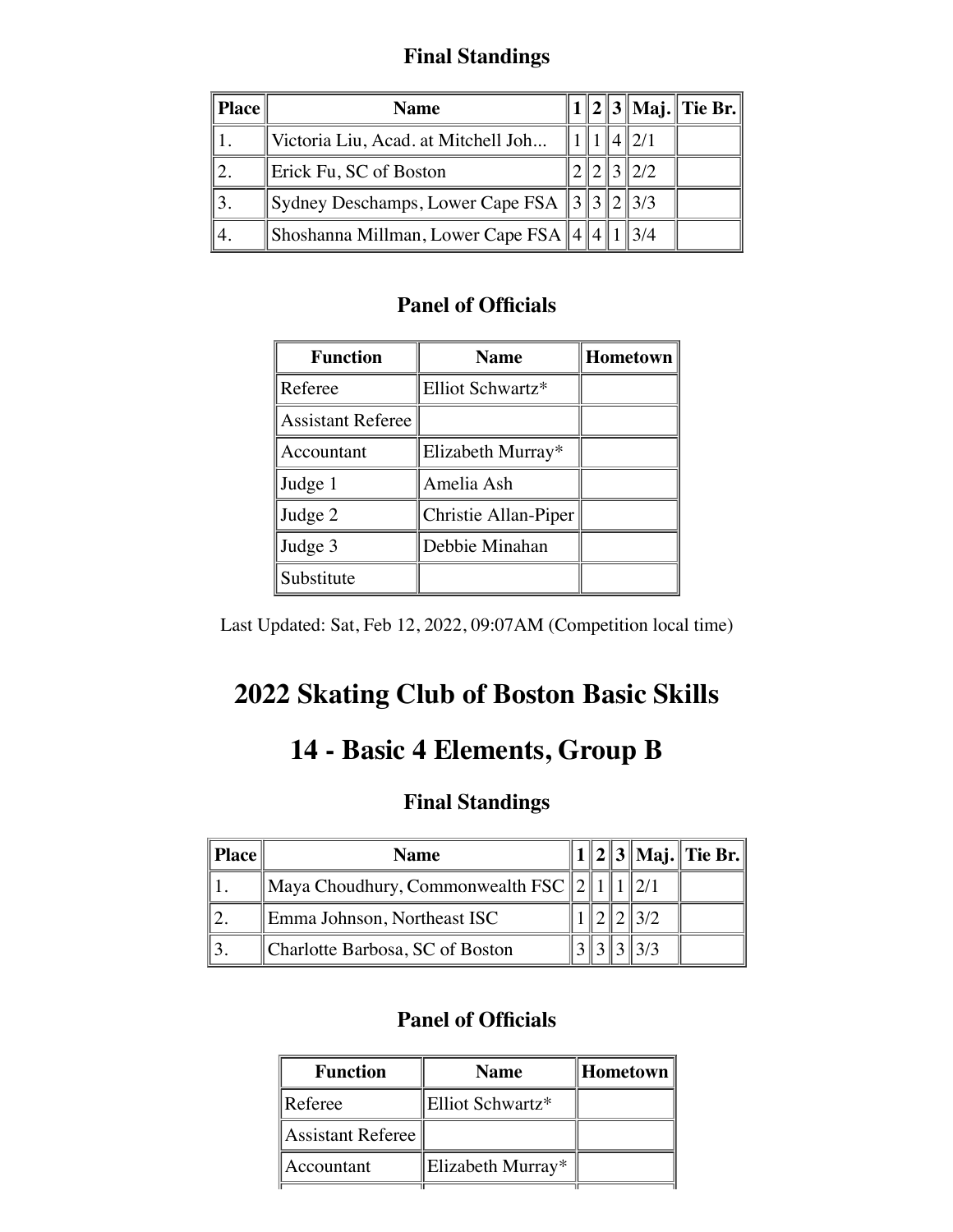| $\vert$ Judge 1 | Debbie Cormier    |  |
|-----------------|-------------------|--|
| $\vert$ Judge 2 | Kim Wheeland      |  |
| $\vert$ Judge 3 | Ariel Faye Gagnon |  |
| Substitute      |                   |  |

Last Updated: Sat, Feb 12, 2022, 09:08AM (Competition local time)

# **2022 Skating Club of Boston Basic Skills**

# **15 - Basic 4 Elements, Group C**

### **Final Standings**

| Place | <b>Name</b>                                     |  |  | 1    2    3    Maj.    Tie Br. |
|-------|-------------------------------------------------|--|--|--------------------------------|
|       | Samantha Nagle, Individual USFS Member $  2  1$ |  |  |                                |
|       | Katarina Zheng, Norfolk Arena Skating           |  |  |                                |
|       | Juliet Grenzke, SC of Boston Skating            |  |  |                                |

### **Panel of Officials**

| <b>Function</b>          | <b>Name</b>           | <b>Hometown</b> |
|--------------------------|-----------------------|-----------------|
| Referee                  | Elliot Schwartz*      |                 |
| <b>Assistant Referee</b> |                       |                 |
| Accountant               | Elizabeth Murray*     |                 |
| Judge 1                  | <b>Shirley Taylor</b> |                 |
| Judge 2                  | Rebecca Ye            |                 |
| Judge 3                  | <b>Mandy Curtin</b>   |                 |
| Substitute               |                       |                 |

Last Updated: Sat, Feb 12, 2022, 08:59AM (Competition local time)

## **2022 Skating Club of Boston Basic Skills**

## **16 - Basic 5 Elements, Group A**

| $\ $ Place | Name                     |  |  | $  3  $ Maj. Tie Br. |
|------------|--------------------------|--|--|----------------------|
|            | Lily Joakim, Bourne $SC$ |  |  |                      |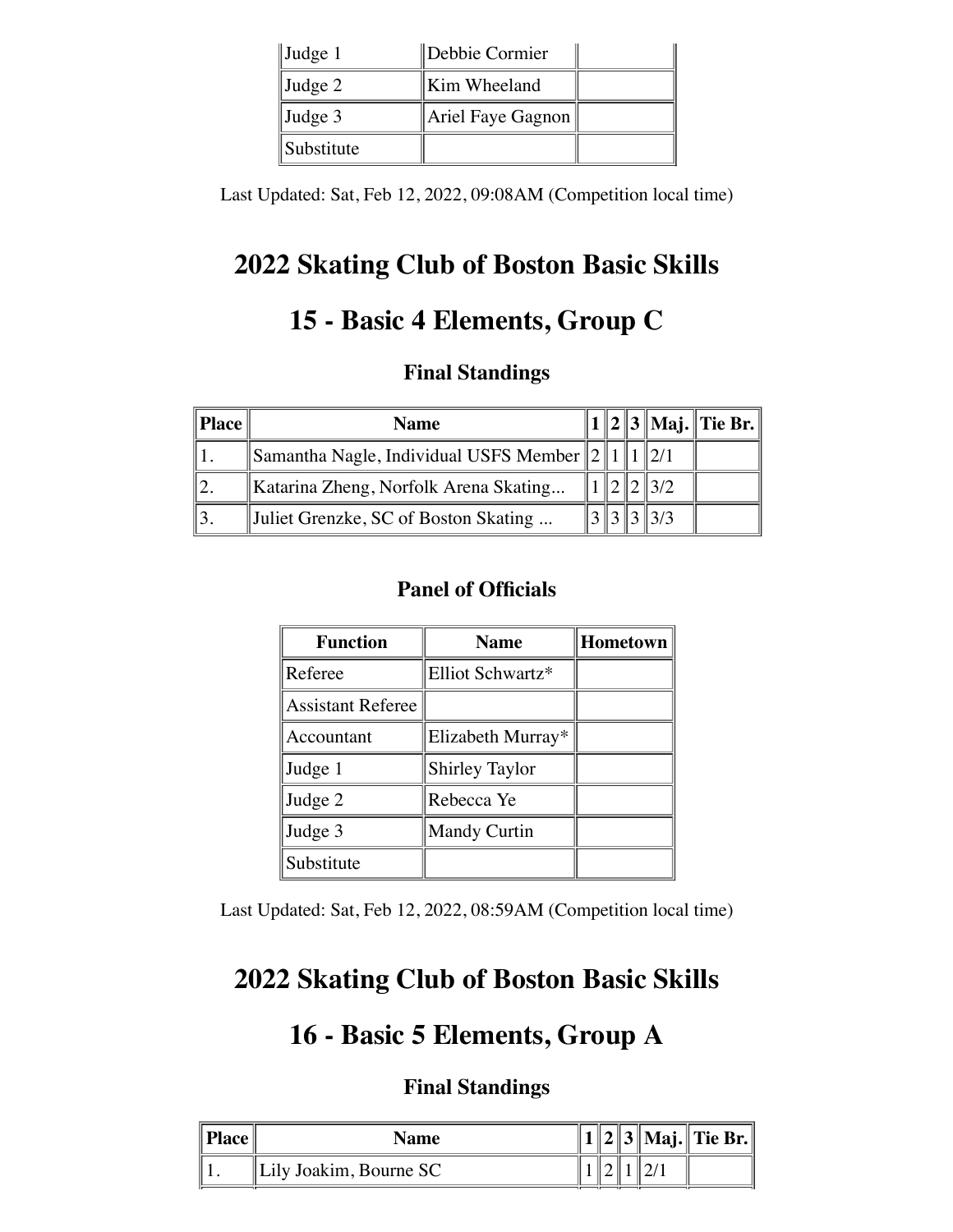| $\ 2.$         | Nora Gross, SC of Boston                         |  | $\ 2\ 1\ 2\ 3/2$ |  |
|----------------|--------------------------------------------------|--|------------------|--|
| $\parallel$ 3. | Aimee Lindberg, SC of Boston Skating $3 3 3 3/3$ |  |                  |  |

| <b>Function</b>          | <b>Name</b>       | Hometown |
|--------------------------|-------------------|----------|
| Referee                  | Elliot Schwartz*  |          |
| <b>Assistant Referee</b> |                   |          |
| Accountant               | Elizabeth Murray* |          |
| Judge 1                  | Ann Buckley       |          |
| Judge 2                  | Sara Campos       |          |
| Judge 3                  | Jade Dai          |          |
| Substitute               |                   |          |

Last Updated: Sat, Feb 12, 2022, 09:12AM (Competition local time)

# **2022 Skating Club of Boston Basic Skills**

# **17 - Basic 5 Elements, Group B**

### **Final Standings**

| Place | <b>Name</b>                                            |  |  | 1    2    3    Maj.    Tie Br. |
|-------|--------------------------------------------------------|--|--|--------------------------------|
|       | Mikaela Blake, Individual USFS Member $\ 1\ 1\ 3\ 2/1$ |  |  |                                |
|       | Abraham Wong, SC of Boston Skating $\ 3\ 2\ 1\ 2/2$    |  |  | TOM 3                          |
|       | $\parallel$ Xinger Fu, SC of Boston Skating            |  |  | $\parallel$ TOM 4 $\parallel$  |

| <b>Function</b>          | Hometown $\parallel$<br><b>Name</b> |  |  |  |
|--------------------------|-------------------------------------|--|--|--|
| Referee                  | Elliot Schwartz*                    |  |  |  |
| <b>Assistant Referee</b> |                                     |  |  |  |
| Accountant               | Elizabeth Murray*                   |  |  |  |
| Judge 1                  | Amelia Ash                          |  |  |  |
| Judge 2                  | Christie Allan-Piper                |  |  |  |
| Judge 3                  | Debbie Minahan                      |  |  |  |
| Substitute               |                                     |  |  |  |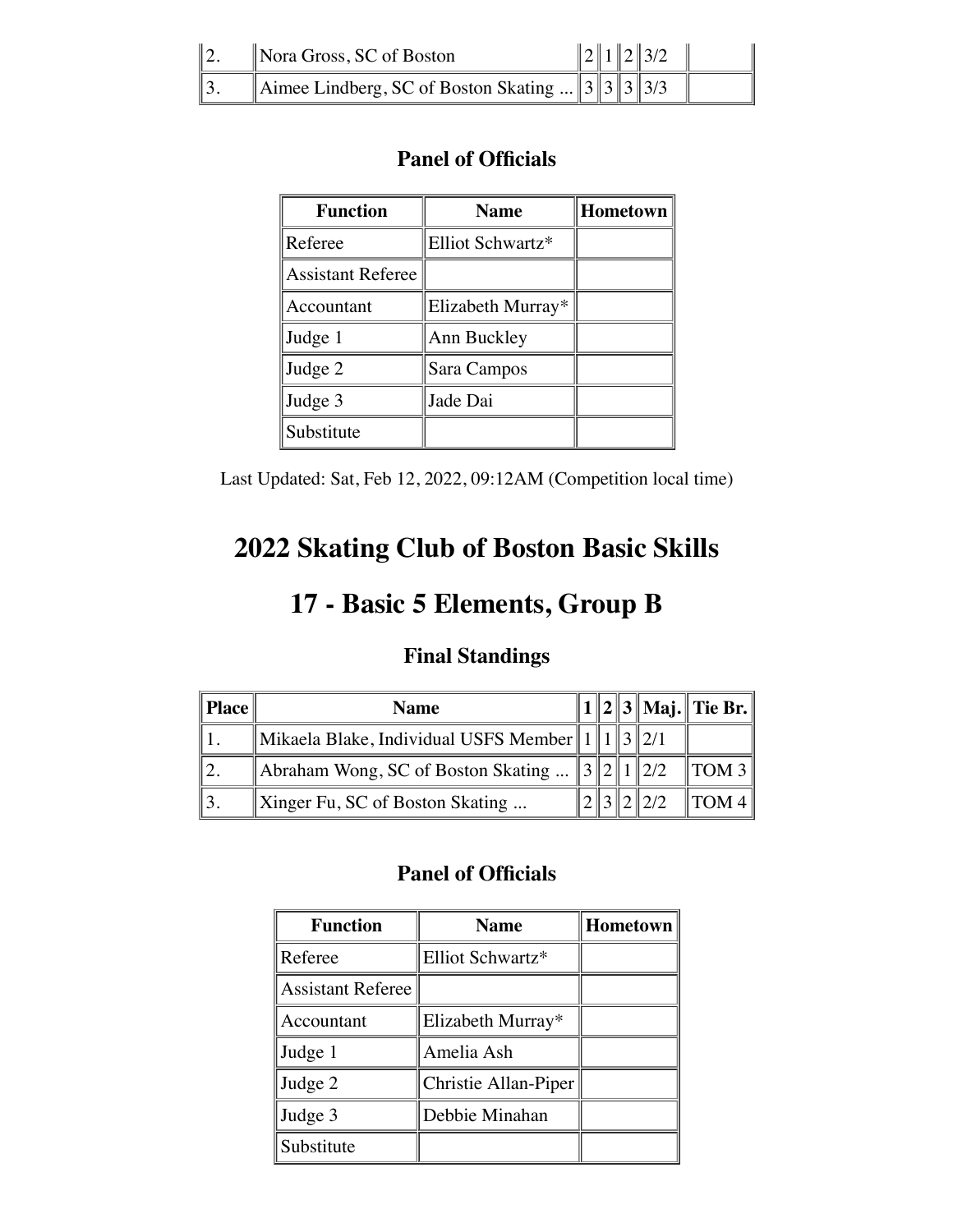# **2022 Skating Club of Boston Basic Skills**

## **19 - Basic 6 Elements, Group A**

| <b>Place</b> | <b>Name</b>                                    |  |                 | 1    2    3    Maj.    Tie Br. |
|--------------|------------------------------------------------|--|-----------------|--------------------------------|
|              | Kylin Palascak, SC of Boston                   |  | $\parallel$ 3/1 |                                |
|              | Evelyn Johnson, Elite Edge SC $\ 2\ 3\ 3\ 3/3$ |  |                 |                                |
|              | Lauren Donahue, SC of Boston $\ 3\ 2\ 4\ 2/3$  |  |                 |                                |
|              | Rory Mancuso, SC of Hingham $\ 4\ 4\ 2\ 3/4$   |  |                 |                                |

#### **Final Standings**

#### **Panel of Officials**

| <b>Function</b>          | <b>Name</b>           | Hometown |
|--------------------------|-----------------------|----------|
| Referee                  | Elliot Schwartz*      |          |
| <b>Assistant Referee</b> |                       |          |
| Accountant               | Elizabeth Murray*     |          |
| Judge 1                  | <b>Shirley Taylor</b> |          |
| Judge 2                  | Rebecca Ye            |          |
| Judge 3                  | Mandy Curtin          |          |
| Substitute               |                       |          |

Last Updated: Sat, Feb 12, 2022, 09:16AM (Competition local time)

# **2022 Skating Club of Boston Basic Skills**

## **20 - Basic 6 Elements, Group B**

| Place | <b>Name</b>                               |  |  | $\ 1\ 2\ 3\ $ Maj. $\ $ Tie Br. $\ $ |
|-------|-------------------------------------------|--|--|--------------------------------------|
|       | ∥Beau Ervick-Roy, SC of Boston Skating  1 |  |  |                                      |
|       | Kristine Zeng, Learn to Figure Skate      |  |  | $\parallel$ TOM 3 $\parallel$        |
|       | Elsa Machen, SC of Boston                 |  |  | TOM4                                 |
|       |                                           |  |  |                                      |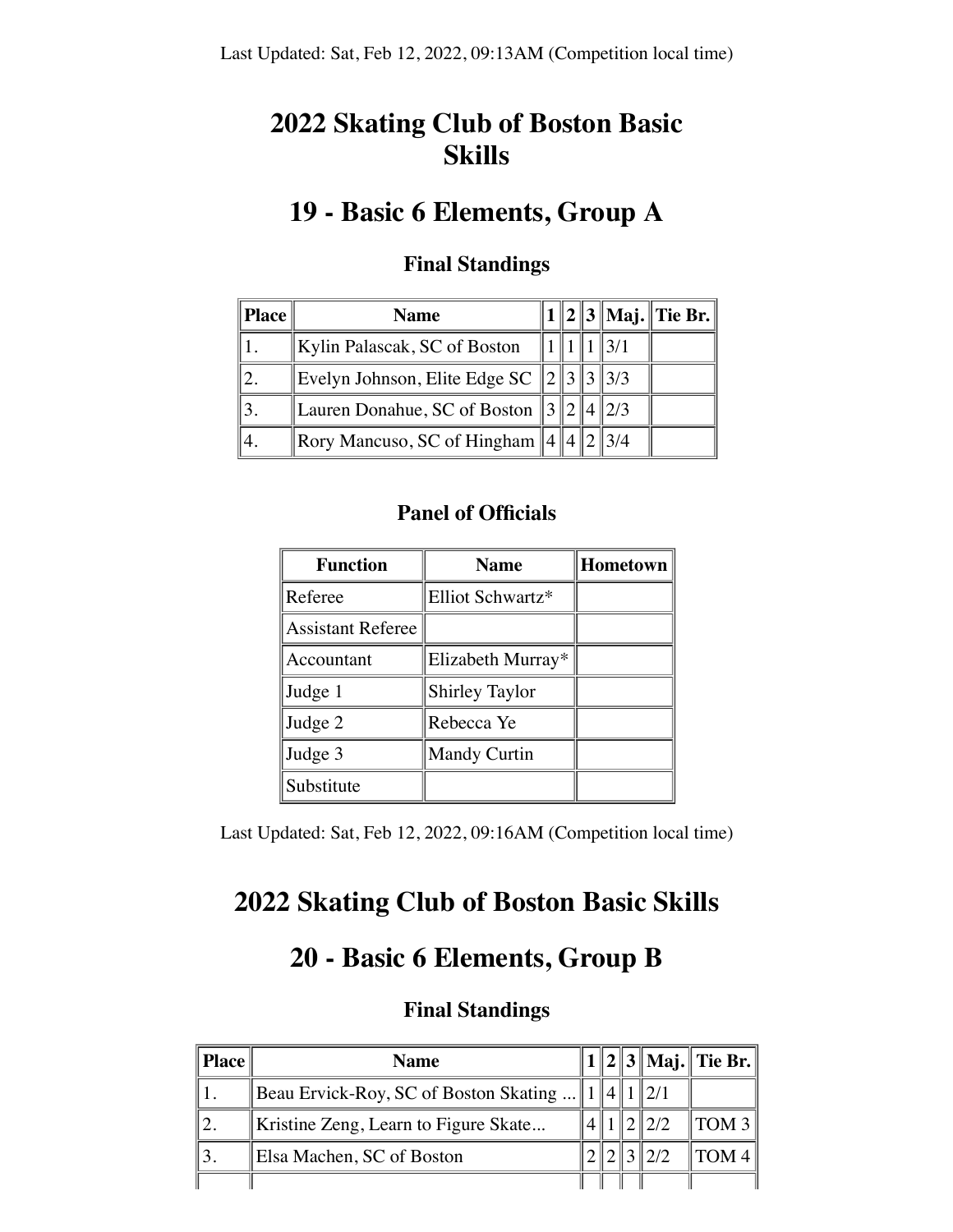| <b>Function</b>          | <b>Hometown</b><br><b>Name</b> |  |  |
|--------------------------|--------------------------------|--|--|
| Referee                  | Elliot Schwartz*               |  |  |
| <b>Assistant Referee</b> |                                |  |  |
| Accountant               | Elizabeth Murray*              |  |  |
| Judge 1                  | Ann Buckley                    |  |  |
| Judge 2                  | Sara Campos                    |  |  |
| Judge 3                  | Jade Dai                       |  |  |
| Substitute               |                                |  |  |

Last Updated: Sat, Feb 12, 2022, 09:18AM (Competition local time)

# **2022 Skating Club of Boston Basic Skills**

# **21 - Basic 6 Elements, Group C**

### **Final Standings**

| <b>Place</b> | <b>Name</b>                                  |  |                 | $\ 1\ 2\ 3\ $ Maj. $\ $ Tie Br. $\ $ |
|--------------|----------------------------------------------|--|-----------------|--------------------------------------|
|              | Kaitlyn Lopes, SC of Boston $  3  1  1  2/1$ |  |                 |                                      |
|              | Emma Kim, SC of Boston                       |  | 3 2 2/2         | TOM <sub>3</sub>                     |
|              | Clara Ko, Elite Edge SC                      |  | $\parallel$ 2/2 | $\parallel$ TOM 4                    |

| <b>Function</b>          | <b>Name</b>          | Hometown |
|--------------------------|----------------------|----------|
| Referee                  | Elliot Schwartz*     |          |
| <b>Assistant Referee</b> |                      |          |
| Accountant               | Elizabeth Murray*    |          |
| Judge 1                  | Amelia Ash           |          |
| Judge 2                  | Christie Allan-Piper |          |
| Judge 3                  | Debbie Minahan       |          |
| Substitute               |                      |          |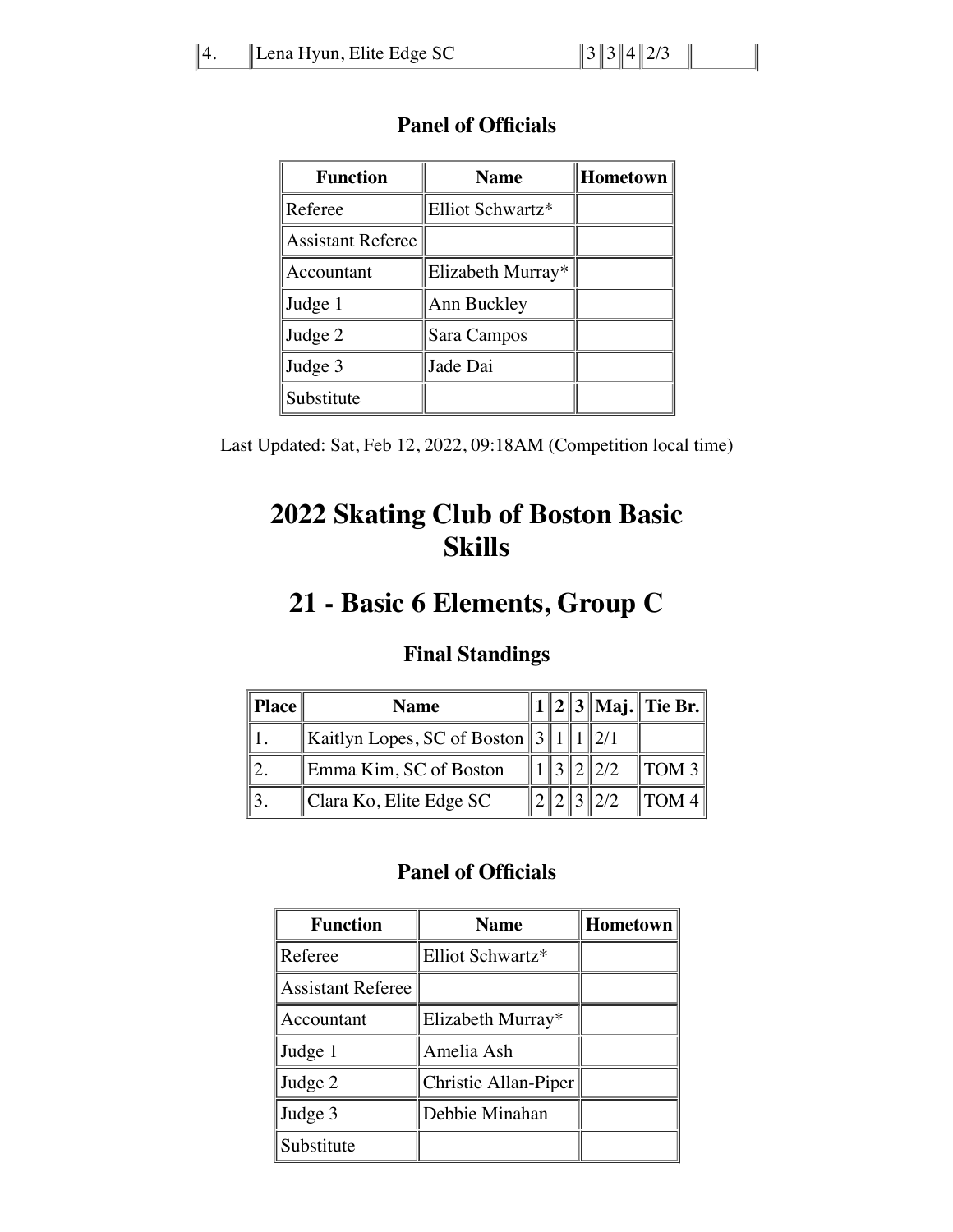## **2022 Skating Club of Boston Basic Skills**

## **22 - Basic 6 Elements, Group D**

### **Final Standings**

| $\parallel$ Place $\parallel$ | <b>Name</b>                                                                         |  |  | $1  2  3  $ Maj. Tie Br. |
|-------------------------------|-------------------------------------------------------------------------------------|--|--|--------------------------|
|                               | $\parallel$ Abigail Demers, Charter Oak FSC $\parallel$ 1 $\parallel$ 2 $\parallel$ |  |  |                          |
|                               | Niamh Morris-Ravven, Keene FSC $  2  1  $                                           |  |  |                          |

#### **Panel of Officials**

| <b>Function</b>          | <b>Name</b>       | Hometown |
|--------------------------|-------------------|----------|
| Referee                  | Elliot Schwartz*  |          |
| <b>Assistant Referee</b> |                   |          |
| Accountant               | Elizabeth Murray* |          |
| Judge 1                  | Debbie Cormier    |          |
| Judge 2                  | Kim Wheeland      |          |
| Judge 3                  | Ariel Faye Gagnon |          |
| Substitute               |                   |          |

Last Updated: Sat, Feb 12, 2022, 09:21AM (Competition local time)

## **2022 Skating Club of Boston Basic Skills**

## **23 - Adaptive Skating Badge 3 Elements**

#### **Final Standings**

| $\ $ <b>Place</b> $\ $ | <b>Name</b>                                 |  |  | 1  2  3  Maj.  Tie Br. |
|------------------------|---------------------------------------------|--|--|------------------------|
|                        | David Kramer, SC of Boston $\ 1\ 1\ 1\ 3/1$ |  |  |                        |

| $\mathcal{L}(\mathcal{L})$ and $\mathcal{L}(\mathcal{L})$ and $\mathcal{L}(\mathcal{L})$ and $\mathcal{L}(\mathcal{L})$<br>the contract of the contract of the contract of the contract of the contract of the contract of the contract of | the contract of the contract of the contract of the contract of the contract of the contract of the contract of | the contract of the contract of the contract of the contract of the contract of |
|--------------------------------------------------------------------------------------------------------------------------------------------------------------------------------------------------------------------------------------------|-----------------------------------------------------------------------------------------------------------------|---------------------------------------------------------------------------------|
|                                                                                                                                                                                                                                            |                                                                                                                 |                                                                                 |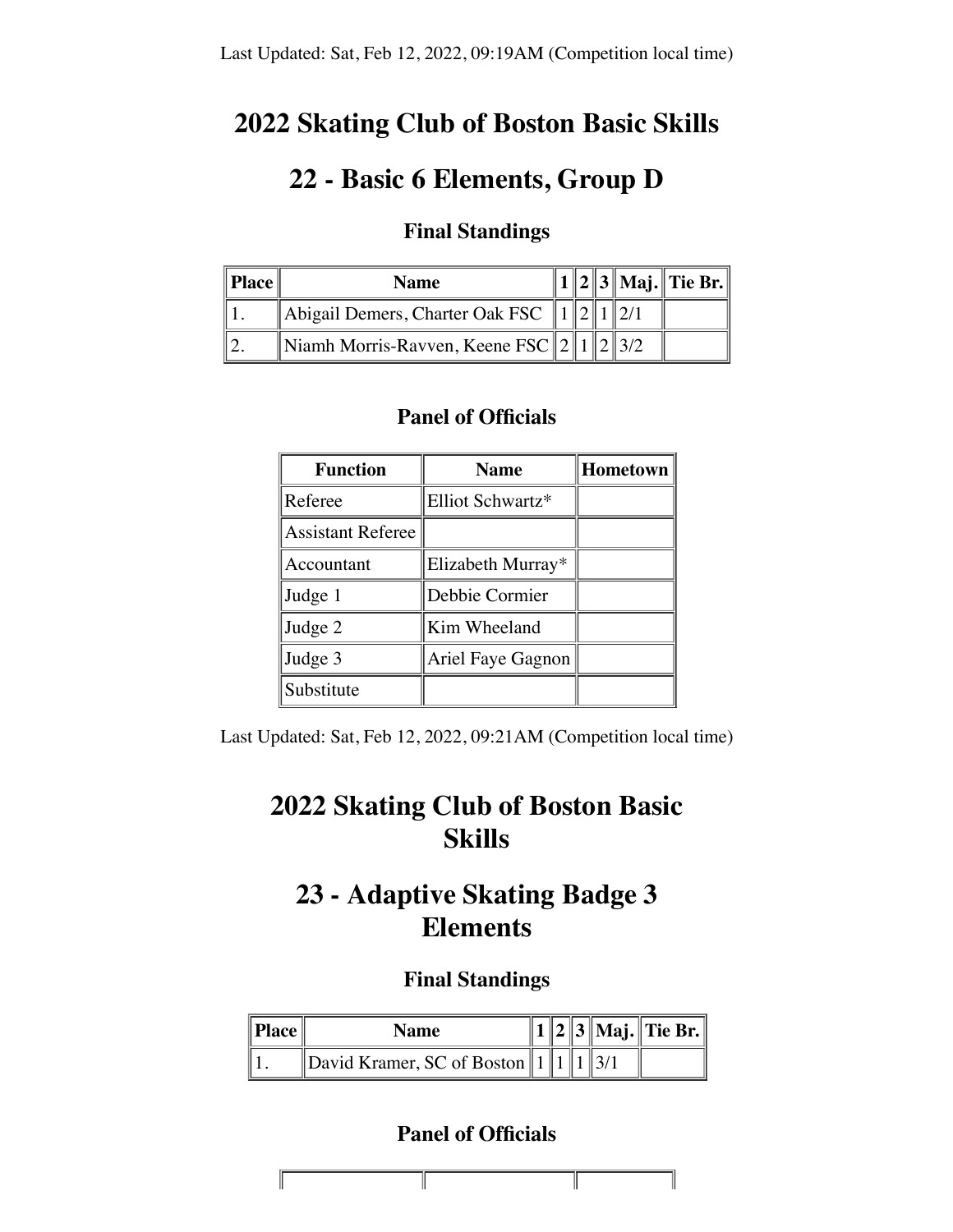| <b>Function</b>   | <b>Name</b>           | Hometown |
|-------------------|-----------------------|----------|
| Referee           | Elliot Schwartz*      |          |
| Assistant Referee |                       |          |
| Accountant        | Elizabeth Murray*     |          |
| Judge 1           | <b>Shirley Taylor</b> |          |
| Judge 2           | Rebecca Ye            |          |
| Judge 3           | <b>Mandy Curtin</b>   |          |
| Substitute        |                       |          |

Last Updated: Sat, Feb 12, 2022, 09:21AM (Competition local time)

# **2022 Skating Club of Boston Basic Skills**

## **24 - Pre-free Skate Elements**

### **Final Standings**

| $\parallel$ Place | <b>Name</b>                |  |  | '    2    3    Maj.    Tie Br. |
|-------------------|----------------------------|--|--|--------------------------------|
|                   | Kaylin Magee, Keene FSC    |  |  |                                |
|                   | Mia Gorman, SC of Boston 2 |  |  |                                |

### **Panel of Officials**

| <b>Function</b>          | <b>Name</b>       | Hometown |
|--------------------------|-------------------|----------|
| Referee                  | Elliot Schwartz*  |          |
| <b>Assistant Referee</b> |                   |          |
| Accountant               | Elizabeth Murray* |          |
| Judge 1                  | Amelia Ash        |          |
| Judge 2                  | Kim Wheeland      |          |
| Judge 3                  | Ivy Xu            |          |
| Substitute               |                   |          |

Last Updated: Sat, Feb 12, 2022, 09:36AM (Competition local time)

# **2022 Skating Club of Boston Basic Skills**

# **25 - Freeskate 1 Elements, Group A**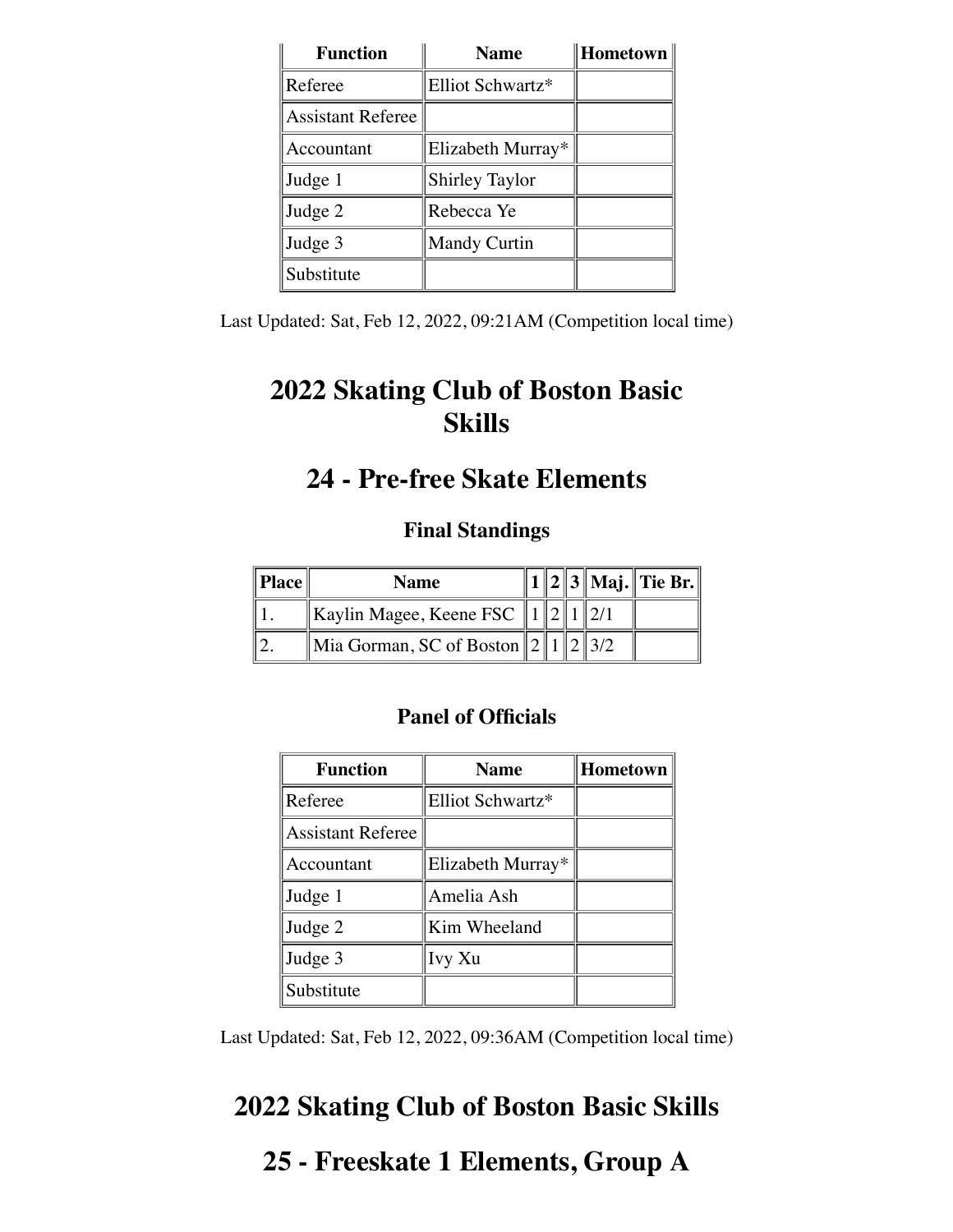### **Final Standings**

| Place | Name                                           |  | $\ 2\ 3\ $ Maj. | Tie Br.              |
|-------|------------------------------------------------|--|-----------------|----------------------|
|       | Salvatore Chen, USFS Individual Member $  1  $ |  |                 |                      |
|       | Zoey Gauthier, Gate City FSC                   |  |                 | $\ W\$ ithdrawn $\ $ |

### **Panel of Officials**

| <b>Function</b>          | <b>Name</b>          | Hometown |
|--------------------------|----------------------|----------|
| Referee                  | Elliot Schwartz*     |          |
| <b>Assistant Referee</b> |                      |          |
| Accountant               | Elizabeth Murray*    |          |
| Judge 1                  | Debbie Cormier       |          |
| Judge 2                  | Sara Campos          |          |
| Judge 3                  | Christie Allan-Piper |          |
| Substitute               |                      |          |

Last Updated: Sat, Feb 12, 2022, 09:33AM (Competition local time)

# **2022 Skating Club of Boston Basic Skills**

## **26 - Freeskate 1 Elements, Group B**

## **Final Standings**

| <b>Place</b> | <b>Name</b>                           |  |  | $1  2  3  $ Maj. Tie Br. |
|--------------|---------------------------------------|--|--|--------------------------|
|              | Sophia Domitrovich, Keene FSC $\ 1\ $ |  |  |                          |
|              | Sasha Levinson, SC of Boston          |  |  |                          |
|              | Tabitha Feller, SC of Boston          |  |  |                          |

| <b>Function</b>   | <b>Name</b>       | Hometown |
|-------------------|-------------------|----------|
| Referee           | Elliot Schwartz*  |          |
| Assistant Referee |                   |          |
| Accountant        | Elizabeth Murray* |          |
| Judge 1           | Amelia Ash        |          |
| Judge 2           | Kim Wheeland      |          |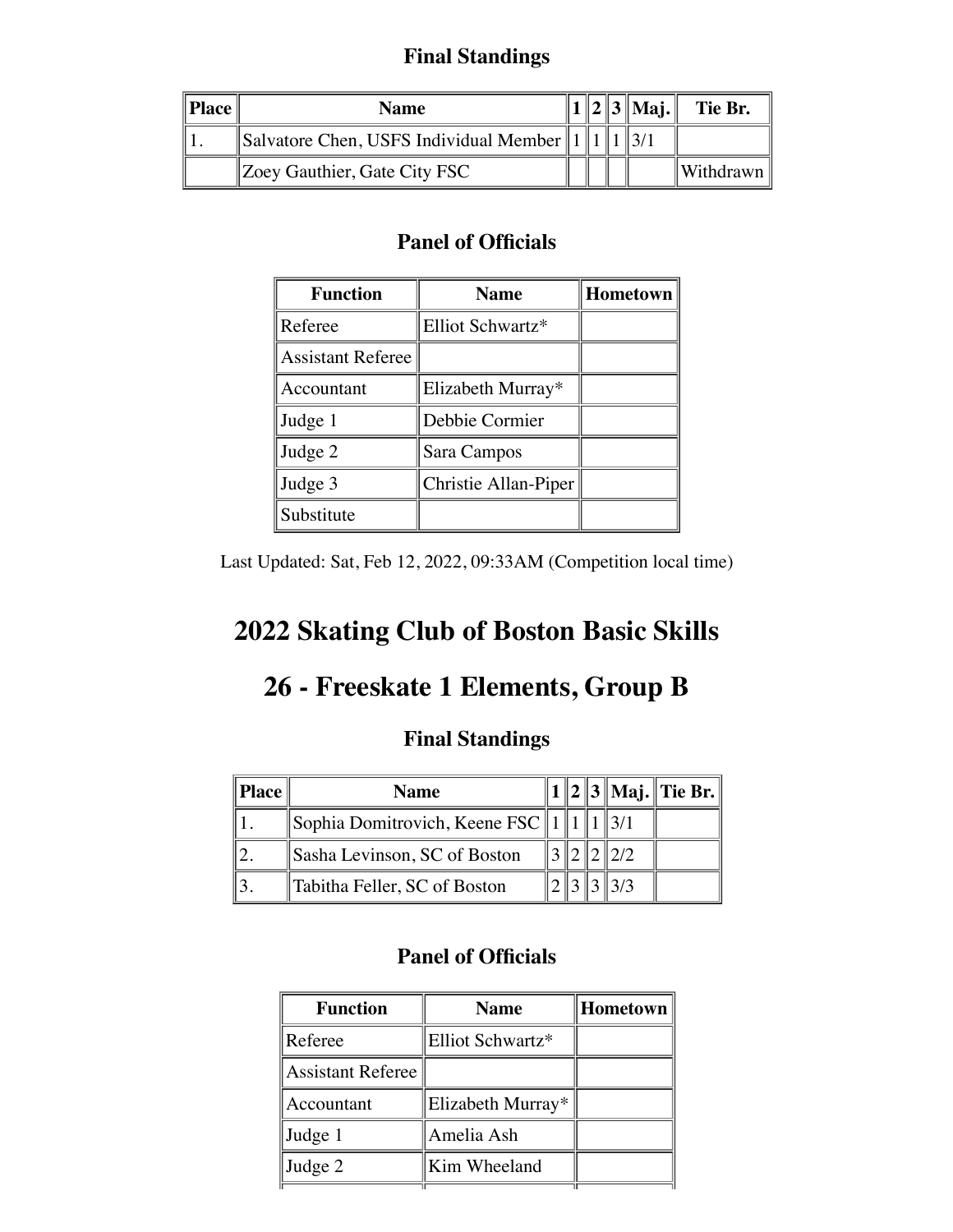| $\vert$ Judge 3 | ∥Ivy Xu |  |
|-----------------|---------|--|
| Substitute      |         |  |

Last Updated: Sat, Feb 12, 2022, 09:38AM (Competition local time)

## **2022 Skating Club of Boston Basic Skills**

# **27 - Freeskate 2 Elements, Group A**

### **Final Standings**

| $\ $ Place | <b>Name</b>                                  |  |  | 1    2    3    Maj.    Tie Br. |
|------------|----------------------------------------------|--|--|--------------------------------|
|            | Samuel Chen, USFS Individual Member $  1  1$ |  |  |                                |
|            | Bohan Jiang, SC of Boston                    |  |  |                                |

### **Panel of Officials**

| <b>Function</b>          | <b>Name</b>          | Hometown |
|--------------------------|----------------------|----------|
| Referee                  | Elliot Schwartz*     |          |
| <b>Assistant Referee</b> |                      |          |
| Accountant               | Elizabeth Murray*    |          |
| Judge 1                  | Debbie Cormier       |          |
| Judge 2                  | Sara Campos          |          |
| Judge 3                  | Christie Allan-Piper |          |
| Substitute               |                      |          |

Last Updated: Sat, Feb 12, 2022, 09:34AM (Competition local time)

# **2022 Skating Club of Boston Basic Skills**

## **28 - Freeskate 3 Elements**

| Place | <b>Name</b>                                    |  |  | $  1  2  3  $ Maj. Tie Br. $  $ |
|-------|------------------------------------------------|--|--|---------------------------------|
|       | Zihan Elsa Tang, SC of Boston    1    1    3/1 |  |  |                                 |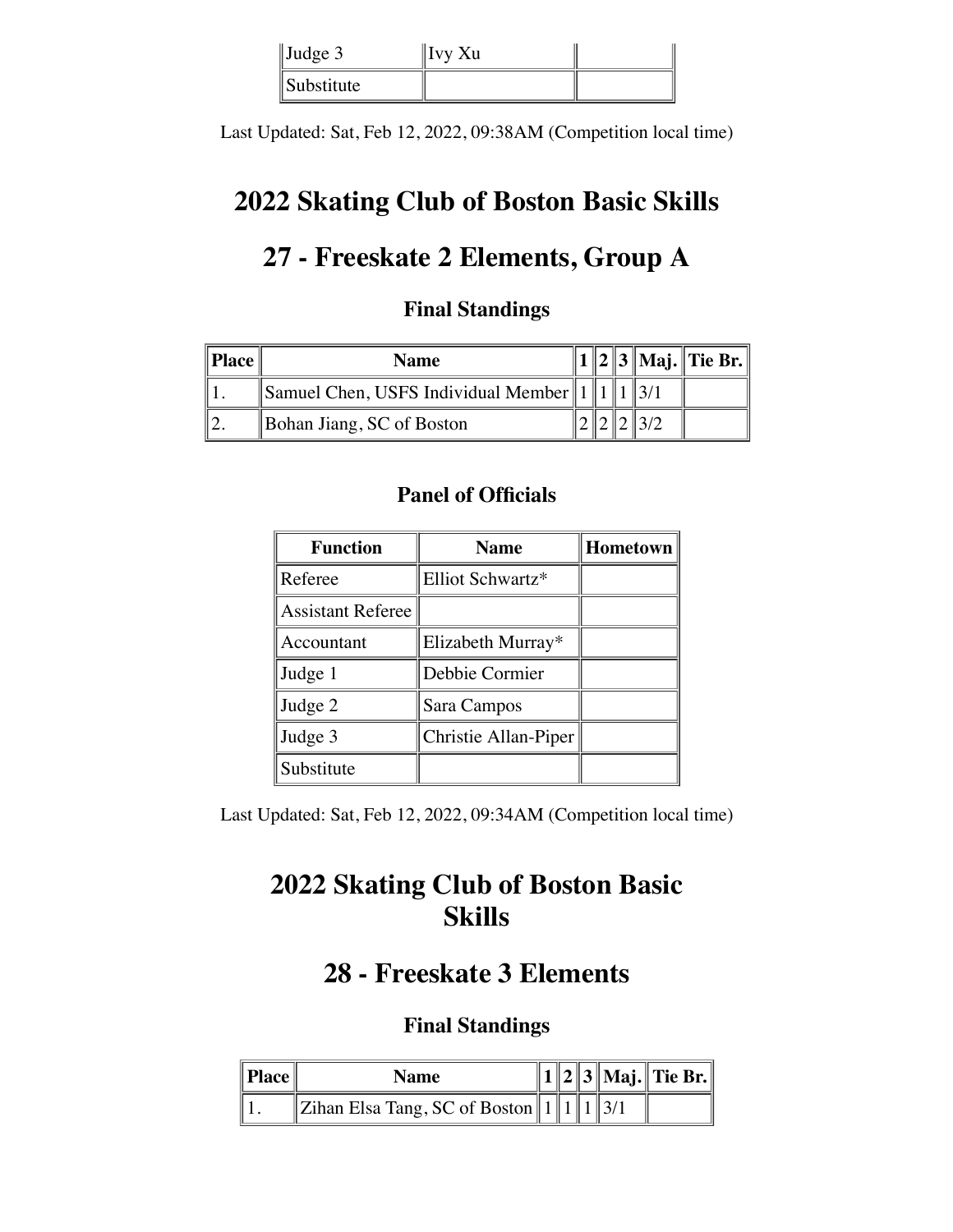| <b>Function</b>          | <b>Name</b>       | Hometown |
|--------------------------|-------------------|----------|
| Referee                  | Elliot Schwartz*  |          |
| <b>Assistant Referee</b> |                   |          |
| Accountant               | Elizabeth Murray* |          |
| Judge 1                  | Amelia Ash        |          |
| Judge 2                  | Kim Wheeland      |          |
| Judge 3                  | Ivy Xu            |          |
| Substitute               |                   |          |

Last Updated: Sat, Feb 12, 2022, 09:42AM (Competition local time)

# **2022 Skating Club of Boston Basic Skills**

## **29 - Excel Preliminary Compulsory Moves**

### **Final Standings**

| $\ $ <b>Place</b> $\ $ | Name                                           |  |  | 1    2    3    Maj.    Tie Br. |
|------------------------|------------------------------------------------|--|--|--------------------------------|
|                        | Chloe Callan, Charter Oak FSC    1    1    3/1 |  |  |                                |

### **Panel of Officials**

| <b>Function</b>          | <b>Name</b>       | <b>Hometown</b> |
|--------------------------|-------------------|-----------------|
| Referee                  | Elliot Schwartz*  |                 |
| <b>Assistant Referee</b> |                   |                 |
| Accountant               | Elizabeth Murray* |                 |
| Judge 1                  | Amelia Ash        |                 |
| Judge 2                  | Kim Wheeland      |                 |
| Judge 3                  | Ivy Xu            |                 |
| Substitute               |                   |                 |

Last Updated: Sat, Feb 12, 2022, 09:47AM (Competition local time)

## **2022 Skating Club of Boston Basic Skills**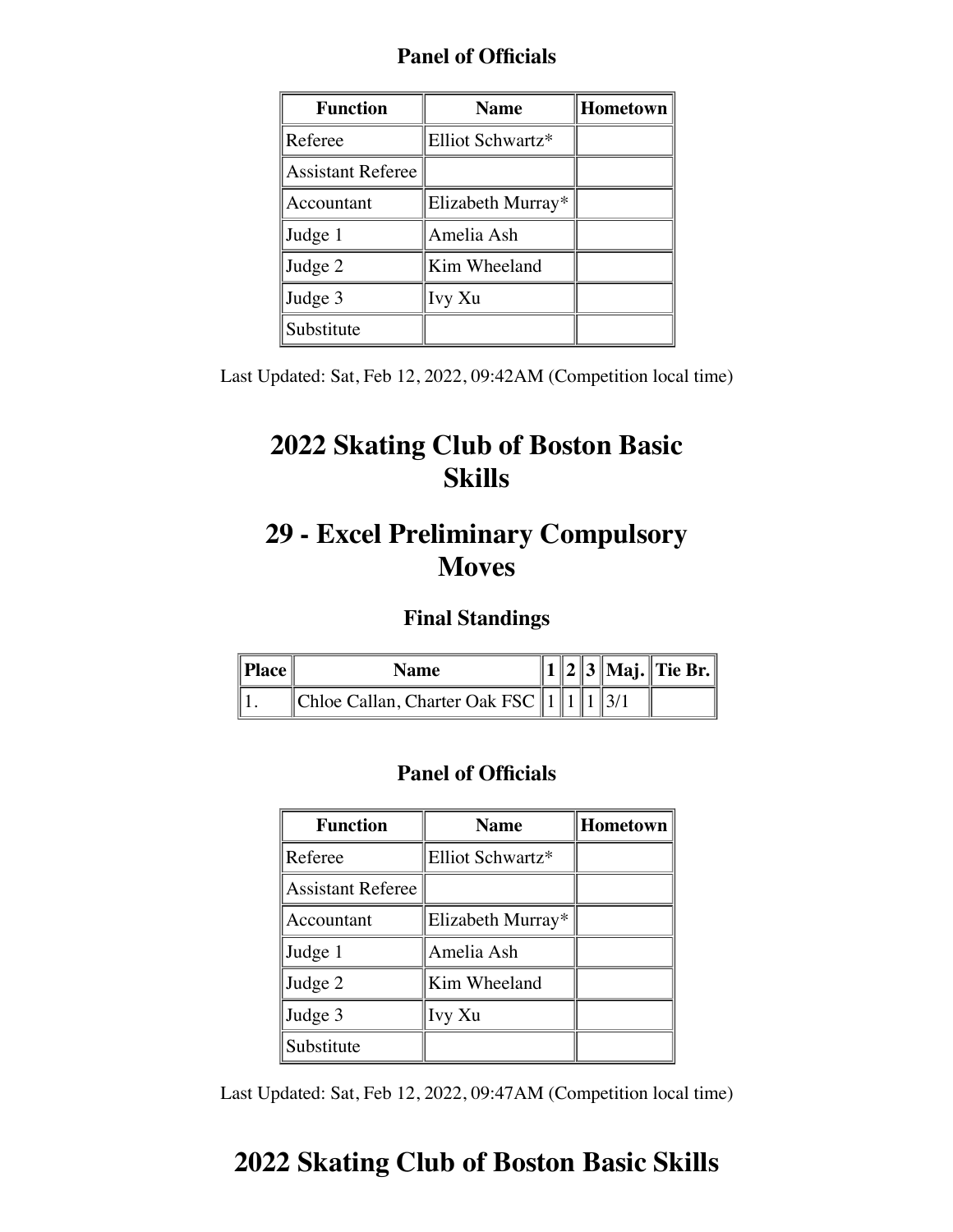## **30 - Excel Beginner Compulsory Moves**

| $\parallel$ Place | <b>Name</b>                                           |  |  | 1    2    3    Maj.    Tie Br. |
|-------------------|-------------------------------------------------------|--|--|--------------------------------|
|                   | Sophia Hartley, Charter Oak FSC    1    1    3    2/1 |  |  |                                |
|                   | Olivia Yu, Acad. at Mitchell Joh $  2  3  1  2/2$     |  |  | $\parallel$ TOM 3              |
|                   | Emma Fu, SC of Boston                                 |  |  | $\parallel$ TOM 4 $\parallel$  |

### **Final Standings**

### **Panel of Officials**

| <b>Function</b>          | <b>Name</b>          | Hometown |
|--------------------------|----------------------|----------|
| Referee                  | Elliot Schwartz*     |          |
| <b>Assistant Referee</b> |                      |          |
| Accountant               | Elizabeth Murray*    |          |
| Judge 1                  | Debbie Cormier       |          |
| Judge 2                  | Sara Campos          |          |
| Judge 3                  | Christie Allan-Piper |          |
| Substitute               |                      |          |

Last Updated: Sat, Feb 12, 2022, 09:48AM (Competition local time)

## **2022 Skating Club of Boston Basic Skills**

## **31 - Excel High Beginner Compulsory Moves**

### **Final Standings**

| $\ $ <b>Place</b> $\ $ | <b>Name</b>                                           |  |  | 1    2    3    Maj.    Tie Br. |
|------------------------|-------------------------------------------------------|--|--|--------------------------------|
|                        | Campbell Ardrey, New England West SC    1    1    3/1 |  |  |                                |

| <b>Function</b>   | <b>Name</b>       | Hometown |
|-------------------|-------------------|----------|
| Referee           | Elliot Schwartz*  |          |
| Assistant Referee |                   |          |
| Accountant        | Elizabeth Murray* |          |
| Judge 1           | Amelia Ash        |          |
|                   |                   |          |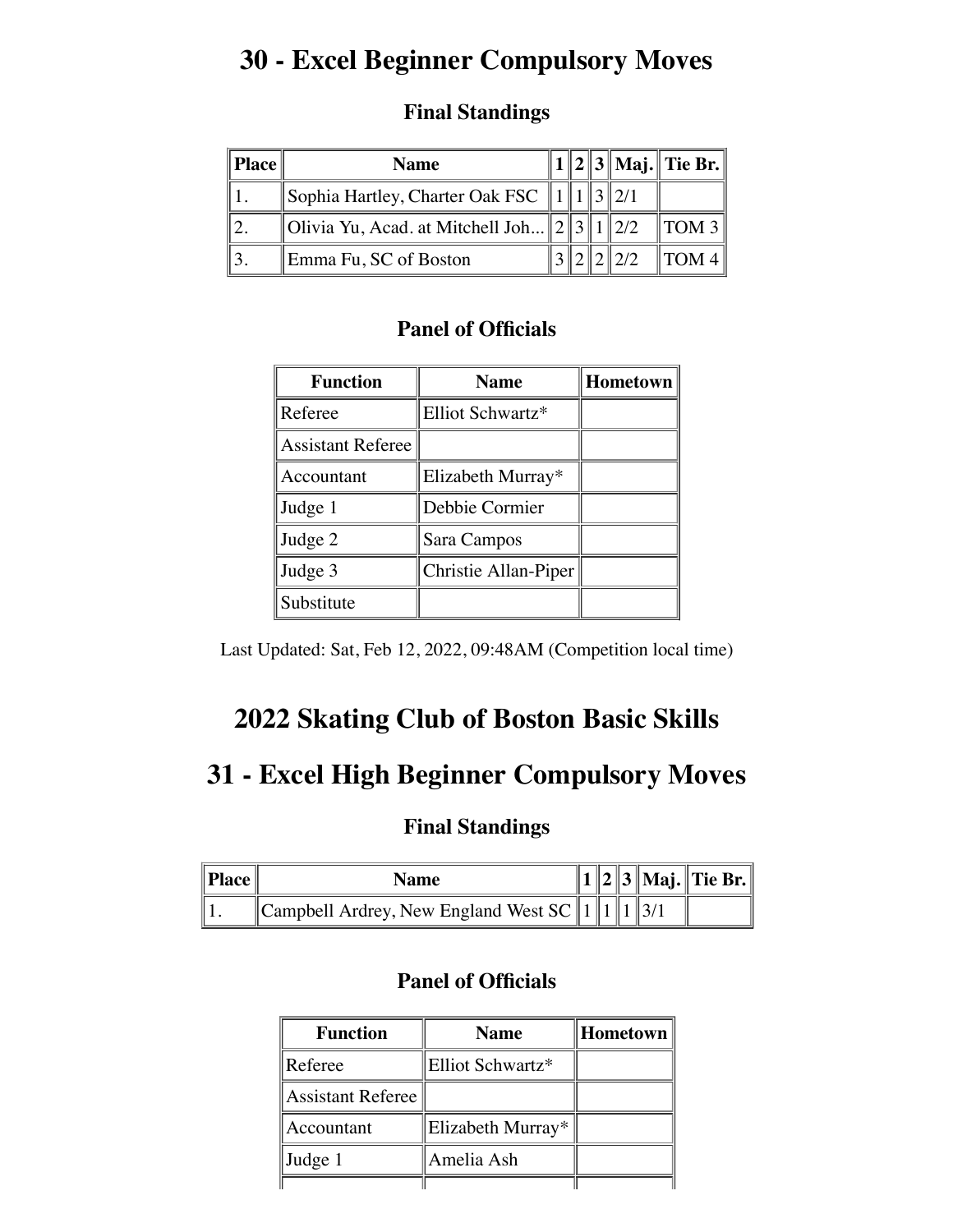| $\vert$ Judge 2 | Kim Wheeland |  |
|-----------------|--------------|--|
| $\vert$ Judge 3 | Ivy Xu       |  |
| $\ Substitute$  |              |  |

Last Updated: Sat, Feb 12, 2022, 09:50AM (Competition local time)

# **2022 Skating Club of Boston Basic Skills**

# **32 - Adult Bronze Spins**

### **Final Standings**

| Place | <b>Name</b>                                         |  |     | $\ 1\ 2\ 3\ $ Maj. $\ $ Tie Br. $\ $ |
|-------|-----------------------------------------------------|--|-----|--------------------------------------|
|       | Victoria Bland, SC of Boston                        |  |     |                                      |
|       | Katie Malone-Smith, Pittsfield FSC $\ 2\ 1\ 2\ 3/2$ |  |     |                                      |
|       | Mary Witkowski, SC of Boston                        |  | 3/3 |                                      |

## **Panel of Officials**

| <b>Function</b>          | <b>Name</b>       | Hometown |
|--------------------------|-------------------|----------|
| Referee                  | Elliot Schwartz*  |          |
| <b>Assistant Referee</b> |                   |          |
| Accountant               | Elizabeth Murray* |          |
| Judge 1                  | Amelia Ash        |          |
| Judge 2                  | Kim Wheeland      |          |
| Judge 3                  | Ivy Xu            |          |
| Substitute               |                   |          |

Last Updated: Sat, Feb 12, 2022, 09:53AM (Competition local time)

# **2022 Skating Club of Boston Basic Skills**

# **33 - Preliminay Spins**

| $\ $ Place $\ $ | Name                                        |  |  | $  1  2  3  $ Maj. Tie Br. $  $ |
|-----------------|---------------------------------------------|--|--|---------------------------------|
| Е               | Nicole Ruffin, Lower Cape FSA $\ 1\ 1\ 3/1$ |  |  |                                 |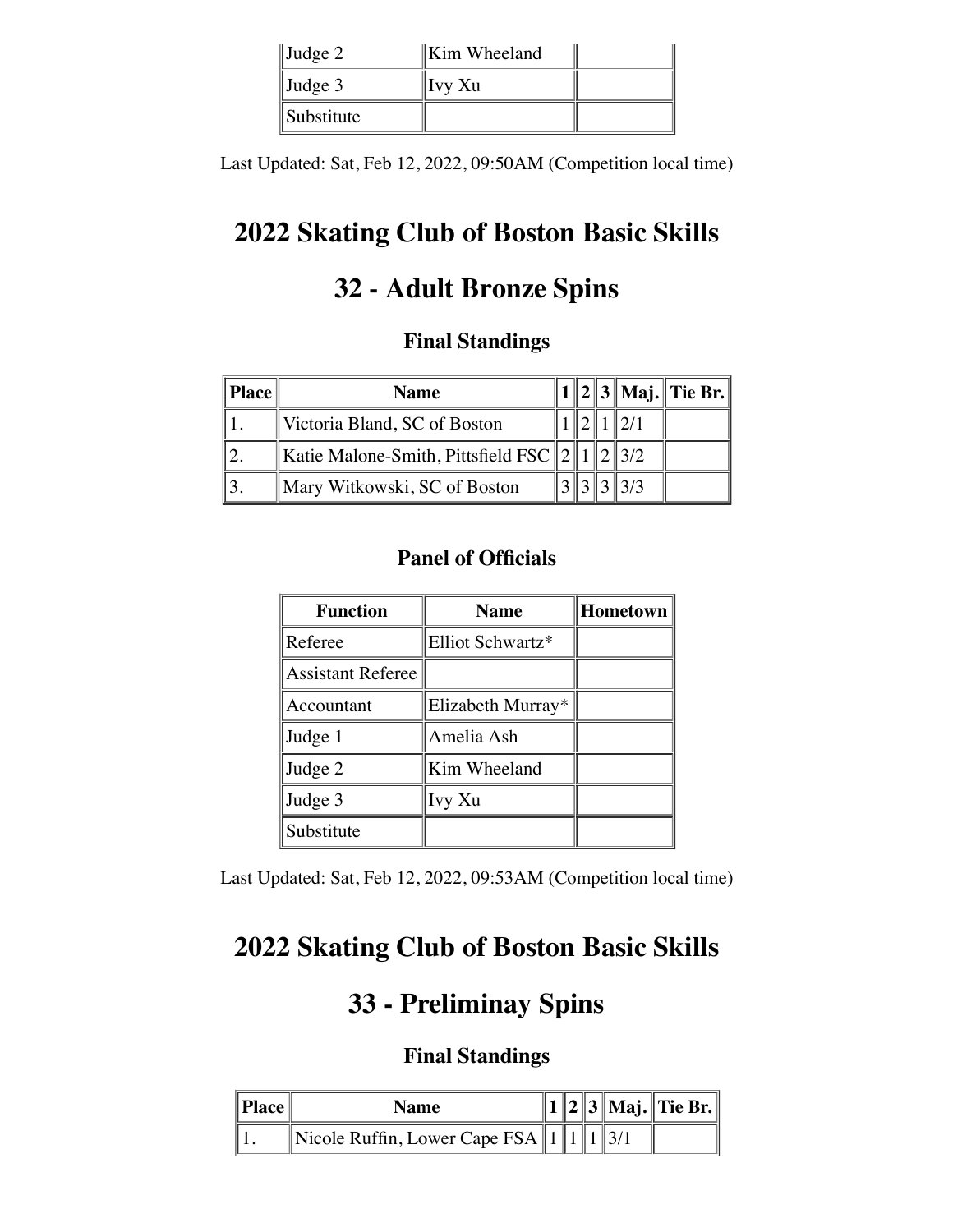| Fallel Of VIIICIAIS      |                   |          |  |  |
|--------------------------|-------------------|----------|--|--|
| <b>Function</b>          | <b>Name</b>       | Hometown |  |  |
| Referee                  | Elliot Schwartz*  |          |  |  |
| <b>Assistant Referee</b> |                   |          |  |  |
| Accountant               | Elizabeth Murray* |          |  |  |
| Judge 1                  | Amelia Ash        |          |  |  |
| Judge 2                  | Kim Wheeland      |          |  |  |
| Judge 3                  | Ivy Xu            |          |  |  |
| Substitute               |                   |          |  |  |

Last Updated: Sat, Feb 12, 2022, 09:55AM (Competition local time)

## **2022 Skating Club of Boston Basic Skills**

## **34 - Pre-Preliminary Spins**

### **Final Standings**

| Place | <b>Name</b>                                  |  |  | 2    3    Maj.    Tie Br. |
|-------|----------------------------------------------|--|--|---------------------------|
|       | Chloe Callan, Charter Oak FSC                |  |  |                           |
|       | Sienna Ruffin, Lower Cape FSA                |  |  |                           |
|       | Vicktoria Popovich, Lower Cape FSA 3 3 1 3/3 |  |  |                           |

#### **Panel of Officials**

| <b>Function</b>          | <b>Name</b>          | <b>Hometown</b> |
|--------------------------|----------------------|-----------------|
| Referee                  | Elliot Schwartz*     |                 |
| <b>Assistant Referee</b> |                      |                 |
| Accountant               | Elizabeth Murray*    |                 |
| Judge 1                  | Debbie Cormier       |                 |
| Judge 2                  | Sara Campos          |                 |
| Judge 3                  | Christie Allan-Piper |                 |
| Substitute               |                      |                 |

Last Updated: Sat, Feb 12, 2022, 09:52AM (Competition local time)

## **2022 Skating Club of Boston Basic Skills**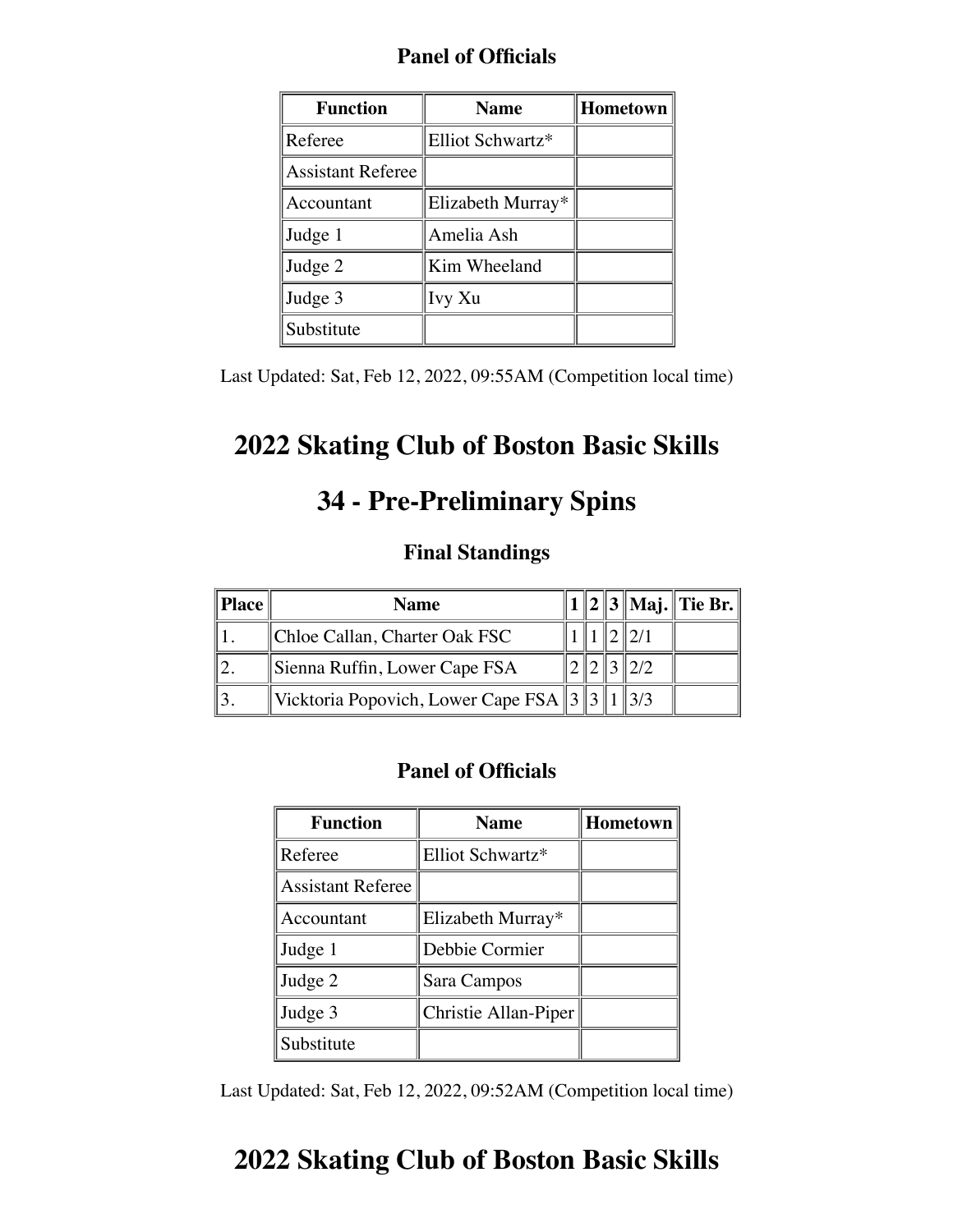# **35 - Adult Bronze Jumps**

### **Final Standings**

| $Place \parallel$ | <b>Name</b>                                            |  |  | 1    2    3    Maj.    Tie Br. |
|-------------------|--------------------------------------------------------|--|--|--------------------------------|
|                   | Christina Butkiewicus, SC of Boston    $1 \parallel 1$ |  |  |                                |
|                   | Mary Witkowski, SC of Boston                           |  |  |                                |

### **Panel of Officials**

| <b>Function</b>          | <b>Name</b>       | <b>Hometown</b> |
|--------------------------|-------------------|-----------------|
| Referee                  | Elliot Schwartz*  |                 |
| <b>Assistant Referee</b> |                   |                 |
| Accountant               | Elizabeth Murray* |                 |
| Judge 1                  | Amelia Ash        |                 |
| Judge 2                  | Kim Wheeland      |                 |
| Judge 3                  | Ivy Xu            |                 |
| Substitute               |                   |                 |

Last Updated: Sat, Feb 12, 2022, 10:10AM (Competition local time)

# **2022 Skating Club of Boston Basic Skills**

# **36 - Preliminary Jumps**

### **Final Standings**

| Place | <b>Name</b>                            |  |  | $\ 1\ 2\ 3\ $ Maj. $\ $ Tie Br. $\ $ |
|-------|----------------------------------------|--|--|--------------------------------------|
|       | $\parallel$ Alyssa Chan, Gate City FSC |  |  |                                      |
|       | Nicole Ruffin, Lower Cape FSA $ 2 $    |  |  |                                      |

| <b>Function</b>   | <b>Name</b>       | Hometown |
|-------------------|-------------------|----------|
| Referee           | Elliot Schwartz*  |          |
| Assistant Referee |                   |          |
| Accountant        | Elizabeth Murray* |          |
| Judge 1           | Amelia Ash        |          |
|                   |                   |          |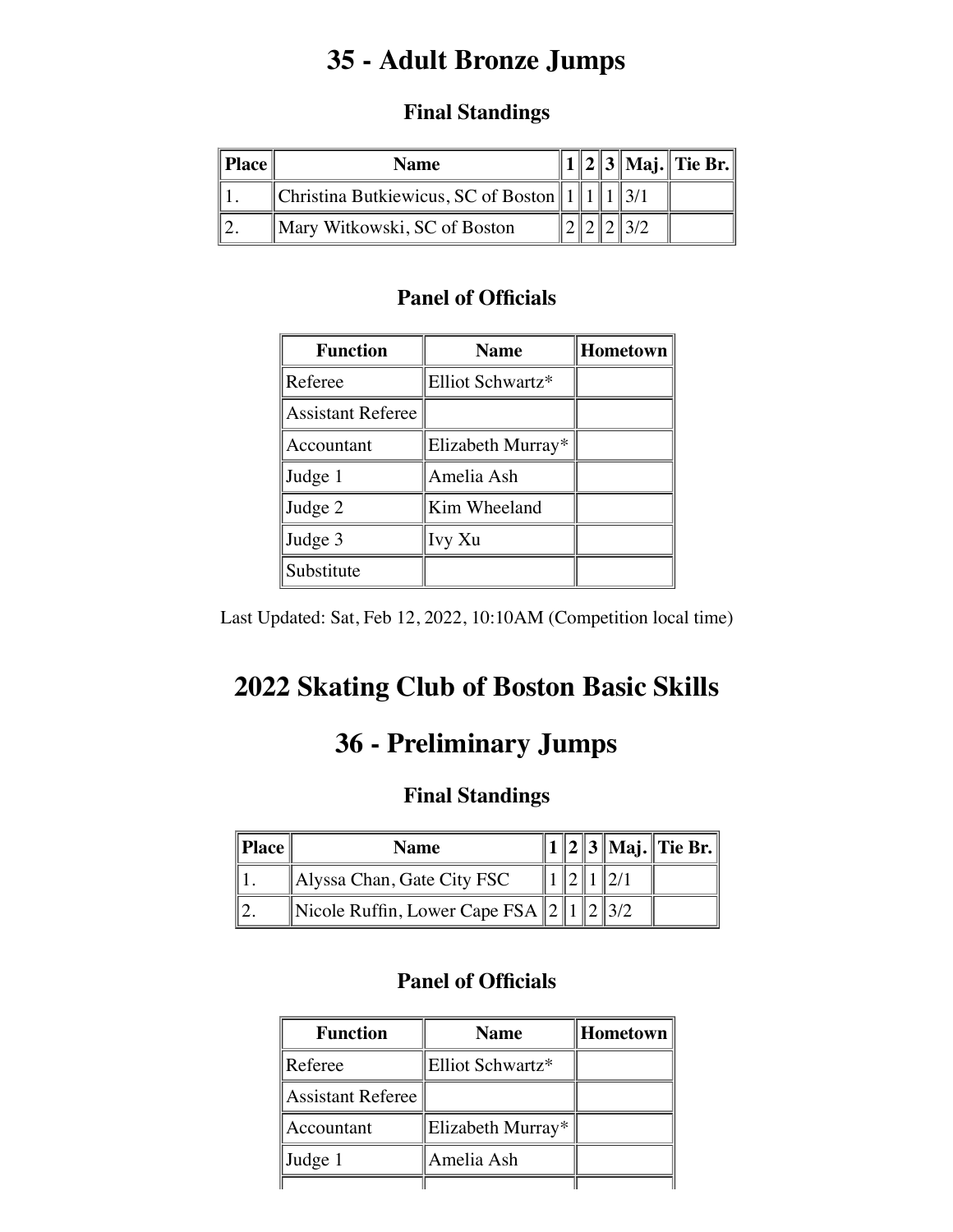| $\vert$ Judge 2   | Kim Wheeland |  |
|-------------------|--------------|--|
| $\vert$ Judge 3   | Ivy Xu       |  |
| <i>Substitute</i> |              |  |

Last Updated: Sat, Feb 12, 2022, 10:16AM (Competition local time)

# **2022 Skating Club of Boston Basic Skills**

# **37 - Beginner Jumps**

### **Final Standings**

| $\ $ Place $\ $ | <b>Name</b>                                         |  |  | $  1  2  3  $ Maj. Tie Br. |
|-----------------|-----------------------------------------------------|--|--|----------------------------|
|                 | $\ \$ Sophia Hartley, Charter Oak FSC $\ 1\ 1\ 3/1$ |  |  |                            |

#### **Panel of Officials**

| <b>Function</b>          | <b>Name</b>       | Hometown |
|--------------------------|-------------------|----------|
| Referee                  | Elliot Schwartz*  |          |
| <b>Assistant Referee</b> |                   |          |
| Accountant               | Elizabeth Murray* |          |
| Judge 1                  | Amelia Ash        |          |
| Judge 2                  | Kim Wheeland      |          |
| Judge 3                  | Ivy Xu            |          |
| Substitute               |                   |          |

Last Updated: Sat, Feb 12, 2022, 10:11AM (Competition local time)

# **2022 Skating Club of Boston Basic Skills**

## **38 - High Beginner Jumps**

| Place | <b>Name</b>                                       |  |                 | $1  2  3  $ Maj. Tie Br. |
|-------|---------------------------------------------------|--|-----------------|--------------------------|
|       | Eleanor Graber, SC of Boston                      |  |                 |                          |
|       | Olivia Yu, Acad. at Mitchell Joh $\ 2\ 2\ 3\ 2/2$ |  |                 |                          |
|       | Leela Chan, Gate City FSC                         |  | $\parallel$ 3/3 |                          |
|       | Aisha Dumbuya, SC of Boston                       |  |                 |                          |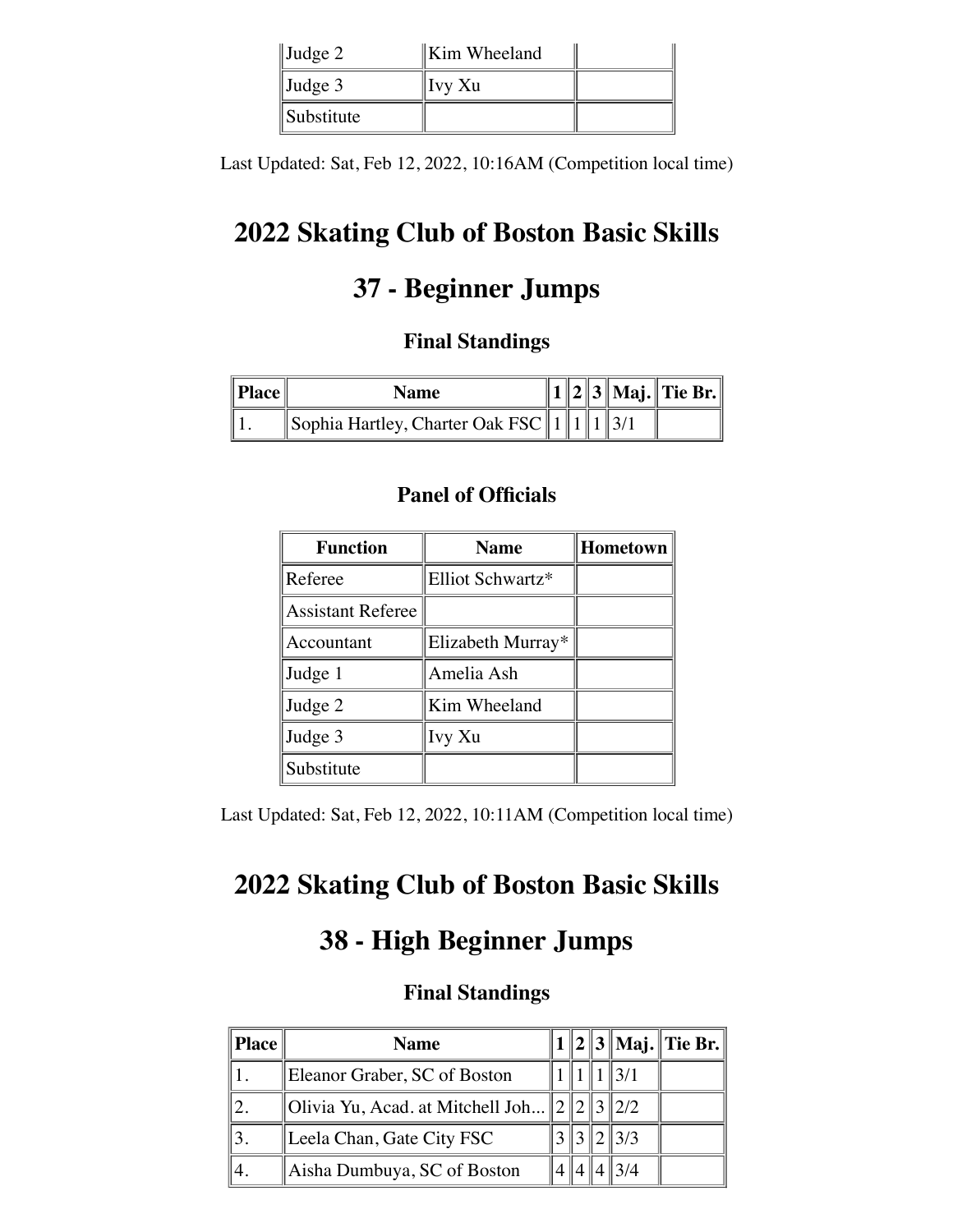|  | <b>Panel of Officials</b> |
|--|---------------------------|
|--|---------------------------|

| <b>Function</b>          | <b>Name</b>       | Hometown |
|--------------------------|-------------------|----------|
| Referee                  | Elliot Schwartz*  |          |
| <b>Assistant Referee</b> |                   |          |
| Accountant               | Elizabeth Murray* |          |
| Judge 1                  | Debbie Cormier    |          |
| Judge 2                  | Sara Campos       |          |
| Judge 3                  | Elliot Schwartz*  |          |
| Substitute               |                   |          |

Last Updated: Sat, Feb 12, 2022, 10:13AM (Competition local time)

# **2022 Skating Club of Boston Basic Skills**

# **39 - Pre-Preliminary Jumps, Group A**

### **Final Standings**

| Place | <b>Name</b>                               |  |  | 1    2    3    Maj.    Tie Br. |
|-------|-------------------------------------------|--|--|--------------------------------|
|       | Sienna Ruffin, Lower Cape FSA $  1  1  1$ |  |  |                                |
|       | John Witkowski, SC of Boston              |  |  |                                |

### **Panel of Officials**

| <b>Function</b>          | <b>Name</b>       | Hometown |
|--------------------------|-------------------|----------|
| Referee                  | Elliot Schwartz*  |          |
| <b>Assistant Referee</b> |                   |          |
| Accountant               | Elizabeth Murray* |          |
| Judge 1                  | Amelia Ash        |          |
| Judge 2                  | Kim Wheeland      |          |
| Judge 3                  | Ivy Xu            |          |
| Substitute               |                   |          |

Last Updated: Sat, Feb 12, 2022, 10:17AM (Competition local time)

## **2022 Skating Club of Boston Basic Skills**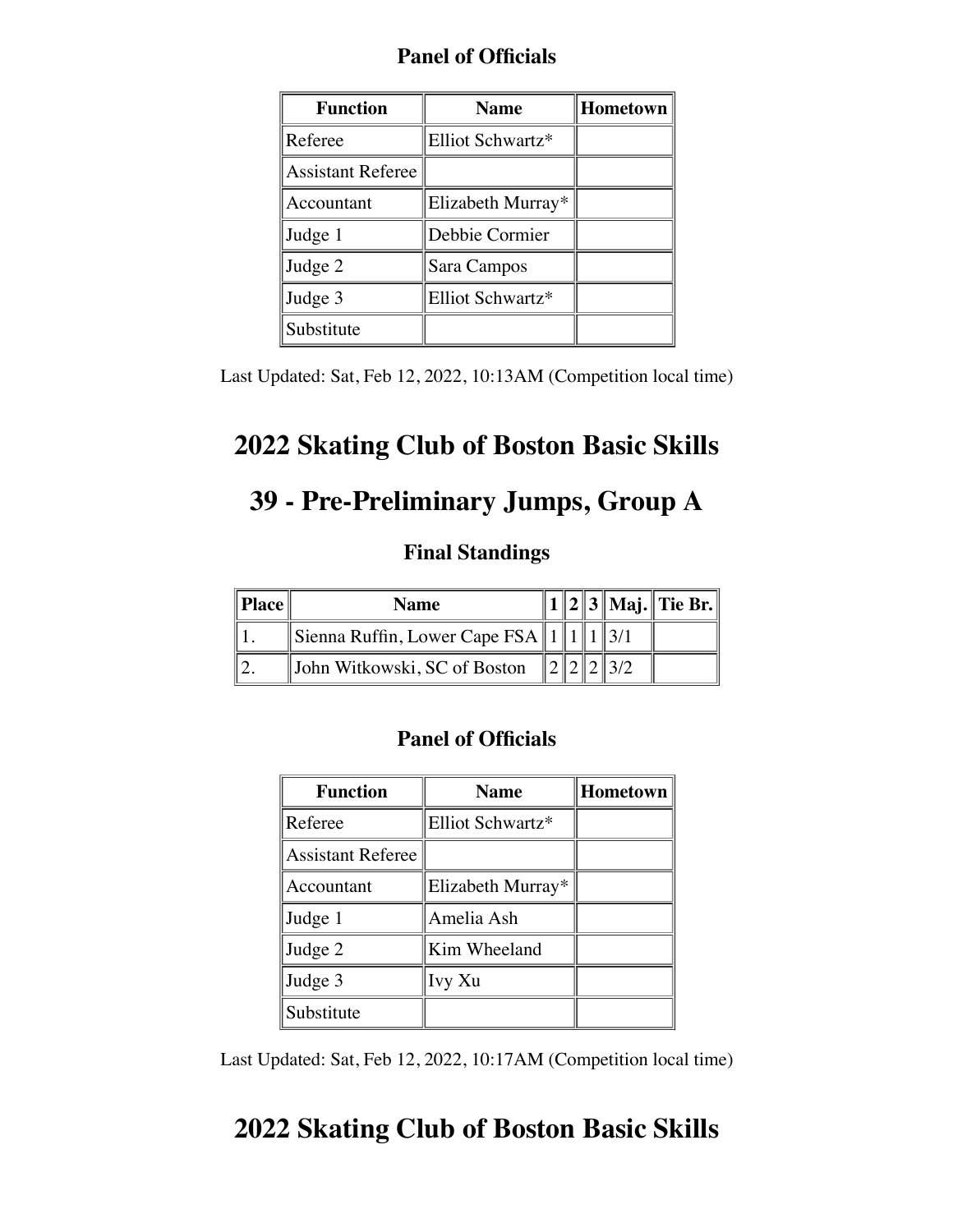## **40 - Pre-Preliminary Jumps, Group B**

### **Final Standings**

| $\ $ Place $\ $ | <b>Name</b>                                         |  |  | $1  2  3  $ Maj. Tie Br. |
|-----------------|-----------------------------------------------------|--|--|--------------------------|
|                 | Chloe Callan, Charter Oak FSC                       |  |  |                          |
|                 | Vicktoria Popovich, Lower Cape FSA $\ 2\ 2\ 2\ 3/2$ |  |  |                          |
|                 | Lila Vezina, North Shore SC                         |  |  |                          |

### **Panel of Officials**

| <b>Function</b>          | <b>Name</b>          | <b>Hometown</b> |
|--------------------------|----------------------|-----------------|
| Referee                  | Elliot Schwartz*     |                 |
| <b>Assistant Referee</b> |                      |                 |
| Accountant               | Elizabeth Murray*    |                 |
| Judge 1                  | Debbie Cormier       |                 |
| Judge 2                  | Sara Campos          |                 |
| Judge 3                  | Christie Allan-Piper |                 |
| Substitute               |                      |                 |

Last Updated: Sat, Feb 12, 2022, 10:21AM (Competition local time)

## **2022 Skating Club of Boston Basic Skills**

## **41 - Snowplow Sam Program, Group A**

### **Final Standings**

| <b>Place</b> | <b>Name</b>                                   |  |                 | $1  2  3  $ Maj. Tie Br. |
|--------------|-----------------------------------------------|--|-----------------|--------------------------|
|              | Sophia Barnett, SC of Boston                  |  |                 |                          |
|              | Sophie An, SC of Hingham                      |  | $\parallel$ 3/2 |                          |
|              | Lillia Lee, SC of Boston                      |  | 12/3            |                          |
|              | Michelle Zhang, SC of Boston $\ 4\ 3\ 4\ 3/4$ |  |                 |                          |

| Function | Name | Hometown |
|----------|------|----------|
|          |      |          |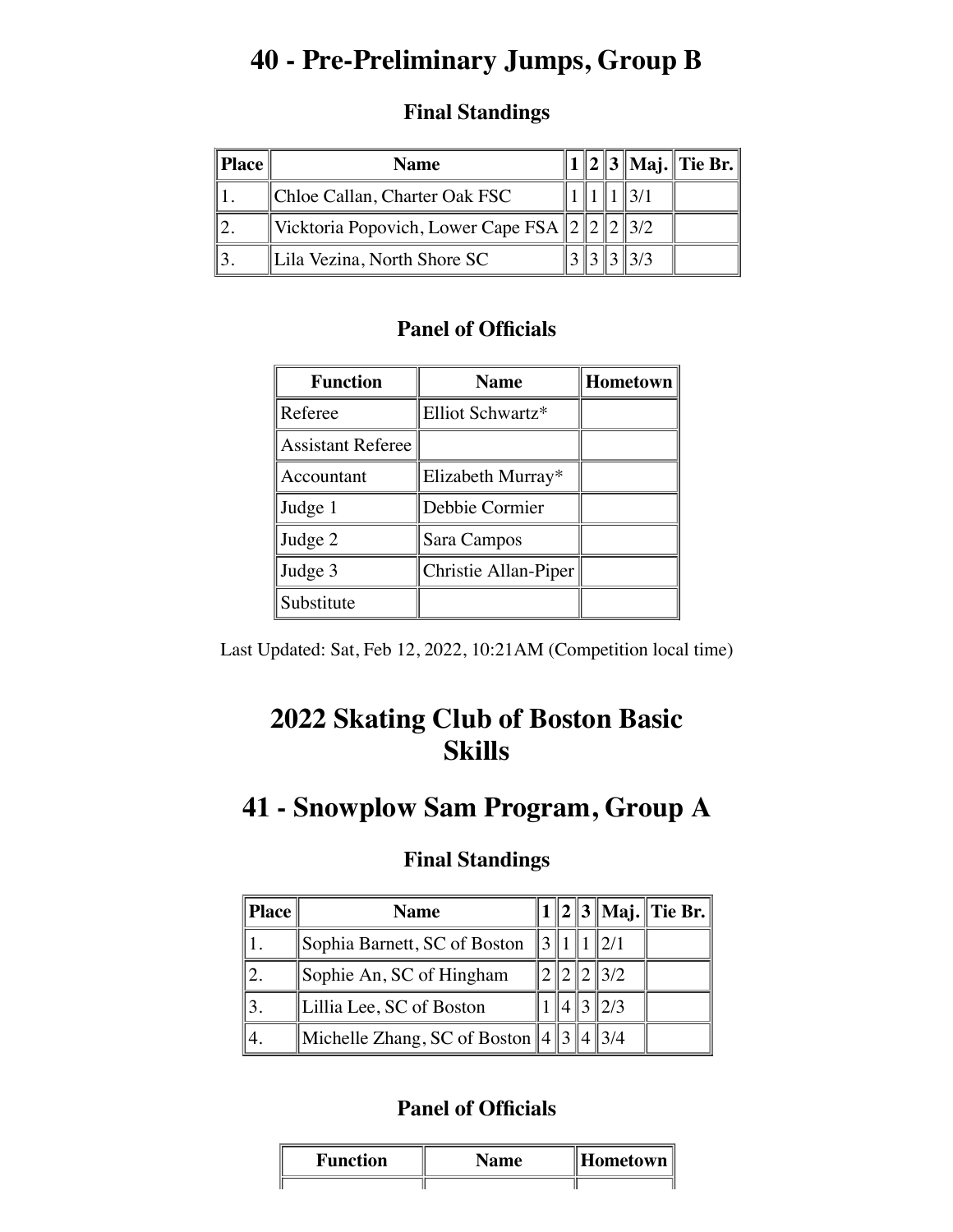| Referee                  | Elliot Schwartz*      |  |
|--------------------------|-----------------------|--|
| <b>Assistant Referee</b> |                       |  |
| Accountant               | Elizabeth Murray*     |  |
| Judge 1                  | Rebecca Ye            |  |
| Judge 2                  | Jade Dai              |  |
| Judge 3                  | <b>Shirley Taylor</b> |  |
| Substitute               |                       |  |

Last Updated: Sat, Feb 12, 2022, 10:26AM (Competition local time)

## **2022 Skating Club of Boston Basic Skills**

## **42 - Basic 1 Program, Group A**

### **Final Standings**

| <b>Place</b> | <b>Name</b>                                               |  |                 | 1    2    3    Maj.    Tie Br. |
|--------------|-----------------------------------------------------------|--|-----------------|--------------------------------|
|              | Christine An, SC of Hingham                               |  |                 |                                |
|              | Chelsea Chen, SC of Boston                                |  | $\parallel$ 2/2 |                                |
|              | Harrison Rowland, The Bog Skating School $  3  2  3  3/3$ |  |                 |                                |
|              | Christina Zhang, SC of Boston                             |  |                 |                                |

### **Panel of Officials**

| <b>Function</b>          | <b>Name</b>           | <b>Hometown</b> |
|--------------------------|-----------------------|-----------------|
| Referee                  | <b>Shirley Taylor</b> |                 |
| <b>Assistant Referee</b> |                       |                 |
| Accountant               | Elizabeth Murray*     |                 |
| Judge 1                  | Rebecca Ye            |                 |
| Judge 2                  | Jade Dai              |                 |
| Judge 3                  | Chloe Man             |                 |
| Substitute               |                       |                 |

Last Updated: Sat, Feb 12, 2022, 10:29AM (Competition local time)

# **2022 Skating Club of Boston Basic Skills**

# **43 - Basic 2 Program, Group A**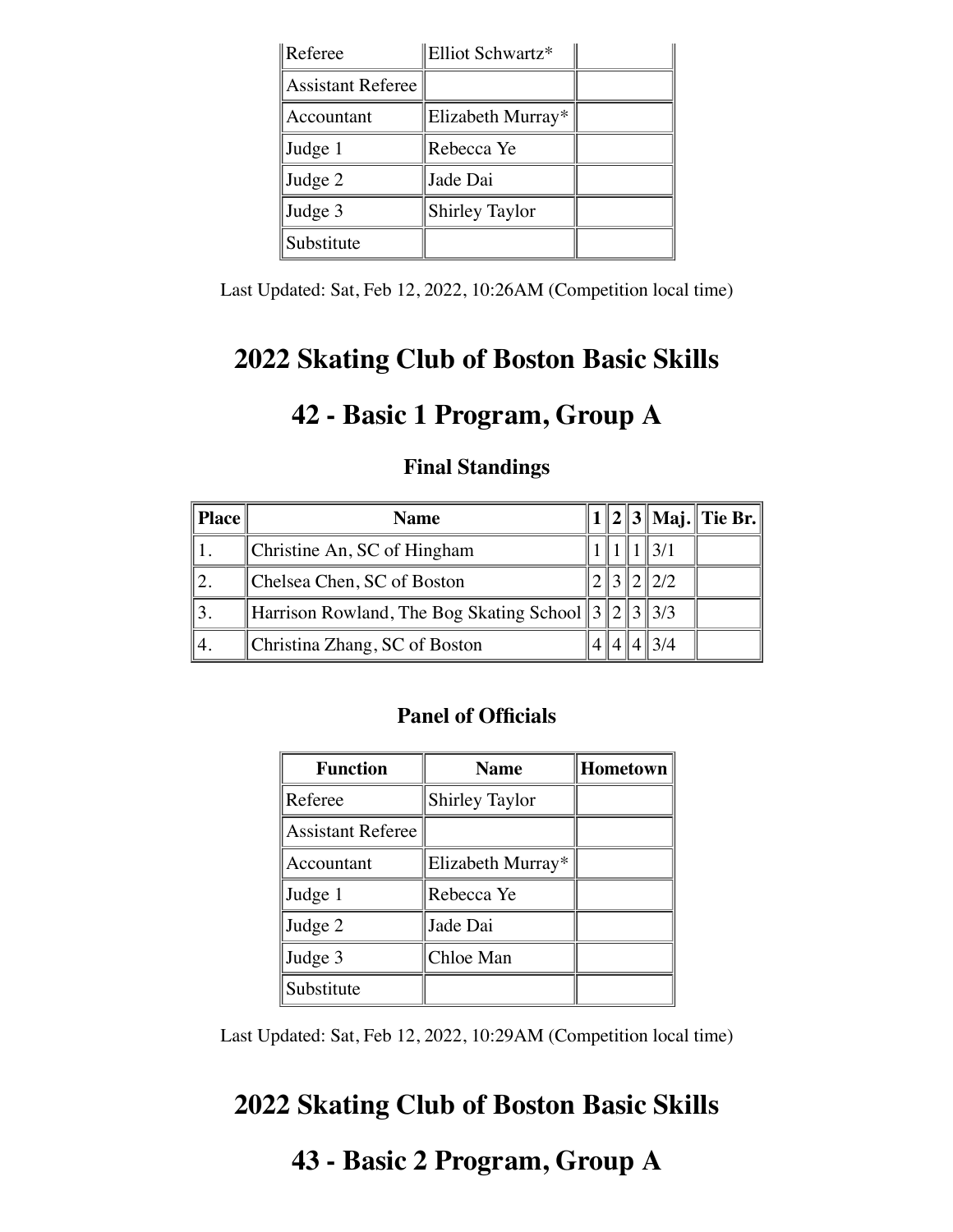### **Final Standings**

| $\ $ Place $\ $ | <b>Name</b>                              |  |  | $1  2  3  $ Maj. Tie Br. |
|-----------------|------------------------------------------|--|--|--------------------------|
|                 | Blakely Smith, Lower Cape FSA $\ 1\ 2\ $ |  |  |                          |
|                 | Ella Su, Acad. at Mitchell Joh           |  |  |                          |

### **Panel of Officials**

| <b>Function</b>          | <b>Name</b>           | Hometown |
|--------------------------|-----------------------|----------|
| Referee                  | <b>Shirley Taylor</b> |          |
| <b>Assistant Referee</b> |                       |          |
| Accountant               | Elizabeth Murray*     |          |
| Judge 1                  | Rebecca Ye            |          |
| Judge 2                  | Jade Dai              |          |
| Judge 3                  | Chloe Man             |          |
| Substitute               |                       |          |

Last Updated: Sat, Feb 12, 2022, 10:36AM (Competition local time)

# **2022 Skating Club of Boston Basic Skills**

## **44 - Basic 2 Program, Group B**

## **Final Standings**

| $\ $ Place | <b>Name</b>                                |  |        | $1  2  3  $ Maj. Tie Br. |
|------------|--------------------------------------------|--|--------|--------------------------|
|            | Ivy Hart, SC of Boston Skating             |  |        |                          |
|            | Claire Yin, Acad. at Mitchell Joh $\ 2\ 1$ |  | 1213/2 |                          |
|            | Olivia Burd, SC of Boston                  |  |        |                          |

| <b>Function</b>          | <b>Name</b>           | <b>Hometown</b> |
|--------------------------|-----------------------|-----------------|
| Referee                  | <b>Shirley Taylor</b> |                 |
| <b>Assistant Referee</b> |                       |                 |
| Accountant               | Elizabeth Murray*     |                 |
| Judge 1                  | Rebecca Ye            |                 |
| Judge 2                  | Jade Dai              |                 |
|                          |                       |                 |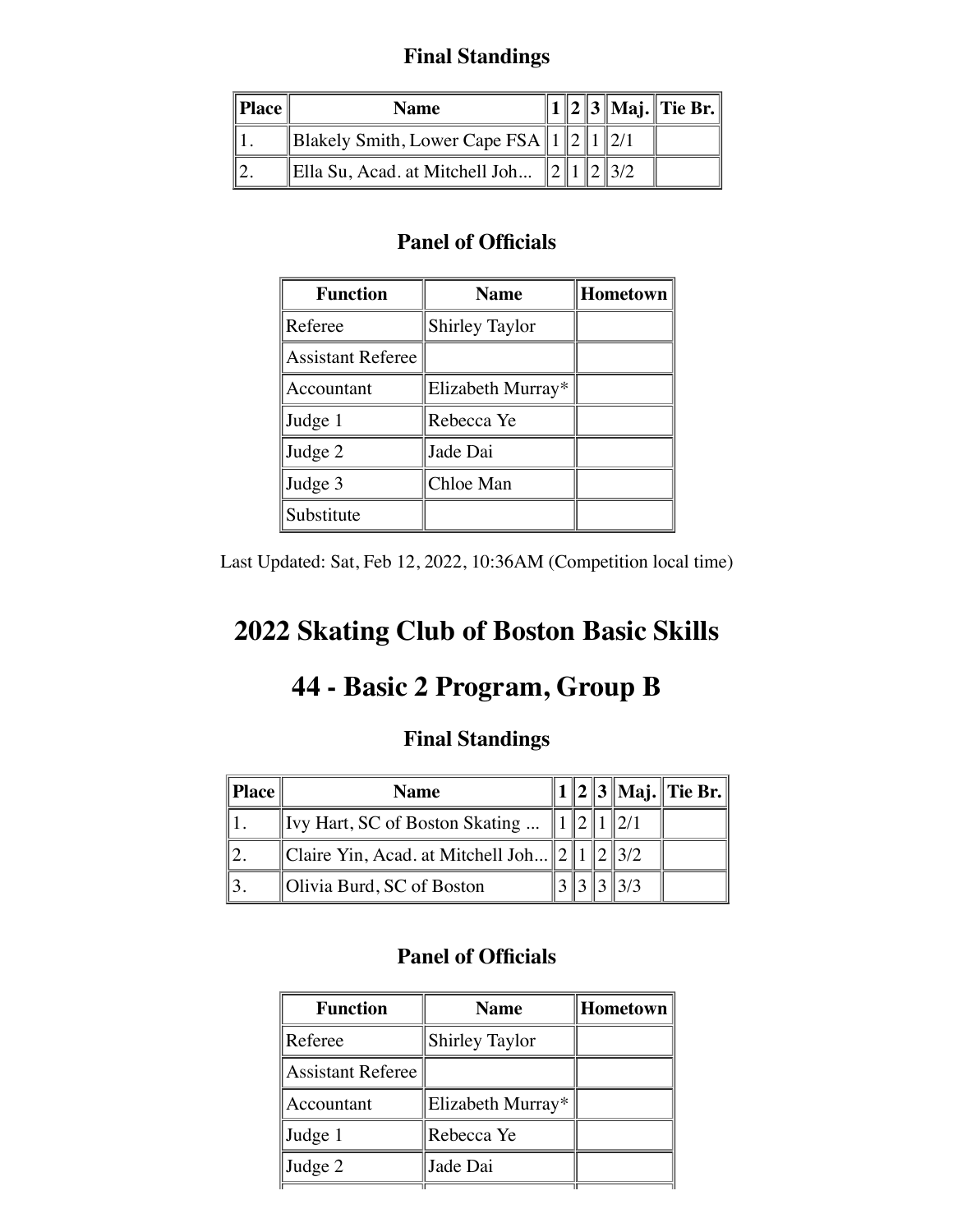| $\vert$ Judge 3   | Chloe Man |  |
|-------------------|-----------|--|
| <i>Substitute</i> |           |  |

Last Updated: Sat, Feb 12, 2022, 10:45AM (Competition local time)

## **2022 Skating Club of Boston Basic Skills**

# **45 - Basic 3 Program, Group A**

### **Final Standings**

| <b>Place</b> | <b>Name</b>                              |  |     | 1    2    3    Maj.    Tie Br. |
|--------------|------------------------------------------|--|-----|--------------------------------|
|              | Luke Weng, SC of Boston                  |  |     |                                |
|              | Yolene Si, Acad. at Mitchell Joh         |  | 3/2 |                                |
|              | Charlie Colwell, LTS USA Individual Me 3 |  | 2/3 |                                |
|              | Idun Osborn, Acad. at Mitchell Joh       |  |     |                                |

## **Panel of Officials**

| <b>Function</b>          | <b>Name</b>           | Hometown |
|--------------------------|-----------------------|----------|
| Referee                  | <b>Shirley Taylor</b> |          |
| <b>Assistant Referee</b> |                       |          |
| Accountant               | Elizabeth Murray*     |          |
| Judge 1                  | Rebecca Ye            |          |
| Judge 2                  | Jade Dai              |          |
| Judge 3                  | Chloe Man             |          |
| Substitute               |                       |          |

Last Updated: Sat, Feb 12, 2022, 11:00AM (Competition local time)

## **2022 Skating Club of Boston Basic Skills**

## **46 - Basic 3 Program, Group B**

| Place | <b>Name</b>                          |  |  | $  2  3  $ Maj. Tie Br. |
|-------|--------------------------------------|--|--|-------------------------|
|       | Meera Sorensen, SC of Boston         |  |  |                         |
|       | Sumire Furufu, Acad. at Mitchell Joh |  |  |                         |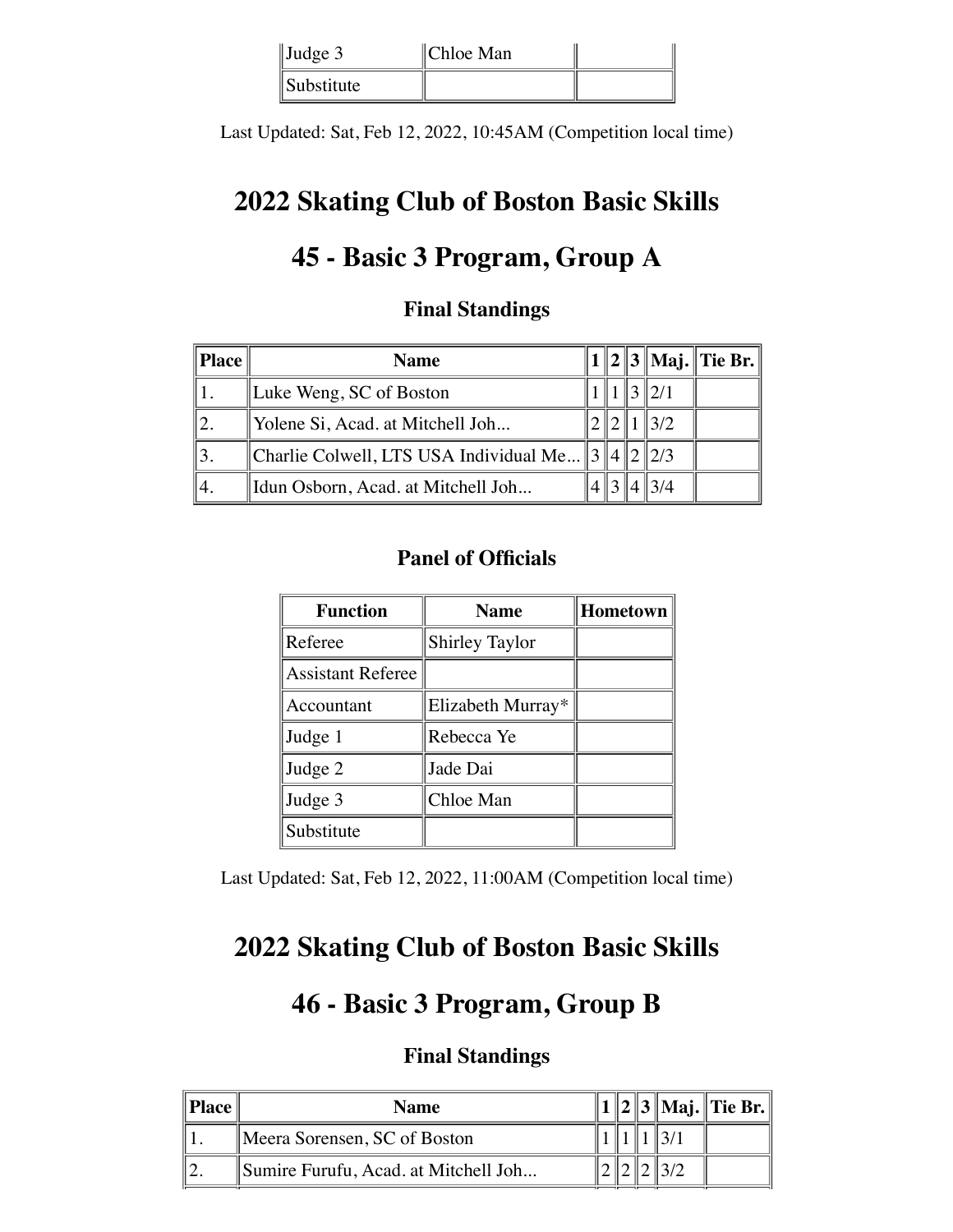| $\parallel$ 3. | Keqing Catherine Wu, Acad. at Mitchell Joh $  3  4  3  2/3$ |  |                  |  |
|----------------|-------------------------------------------------------------|--|------------------|--|
| $\parallel$ 4. | Charlotte Millman, Lower Cape FSA                           |  | $\ 4\ 3\ 4\ 3/4$ |  |

| <b>Function</b>          | <b>Name</b>           | Hometown $\parallel$ |
|--------------------------|-----------------------|----------------------|
| Referee                  | <b>Shirley Taylor</b> |                      |
| <b>Assistant Referee</b> |                       |                      |
| Accountant               | Elizabeth Murray*     |                      |
| Judge 1                  | Rebecca Ye            |                      |
| Judge 2                  | Jade Dai              |                      |
| Judge 3                  | Chloe Man             |                      |
| Substitute               |                       |                      |

Last Updated: Sat, Feb 12, 2022, 11:04AM (Competition local time)

# **2022 Skating Club of Boston Basic Skills**

# **47 - Basic 3 Program, Group C**

## **Final Standings**

| $\ $ Place $\ $ | <b>Name</b>                                   |  |            | $  1  2  3  $ Maj. Tie Br. |
|-----------------|-----------------------------------------------|--|------------|----------------------------|
|                 | Colleen Hynes, SC of Boston                   |  |            |                            |
|                 | Sybil Kremer, Lower Cape FSA $\ 2\ 2\ 1\ 3/2$ |  |            |                            |
|                 | Sadie Blair, Lower Cape FSA                   |  | $\ 3\ 3/3$ |                            |

| <b>Function</b>          | <b>Name</b>          | <b>Hometown</b> |
|--------------------------|----------------------|-----------------|
| Referee                  | Chia Ying Lee        |                 |
| <b>Assistant Referee</b> |                      |                 |
| Accountant               | Elizabeth Murray*    |                 |
| Judge 1                  | Debbie Cormier       |                 |
| Judge 2                  | Christie Allan-Piper |                 |
| Judge 3                  | Ariel Faye Gagnon    |                 |
|                          |                      |                 |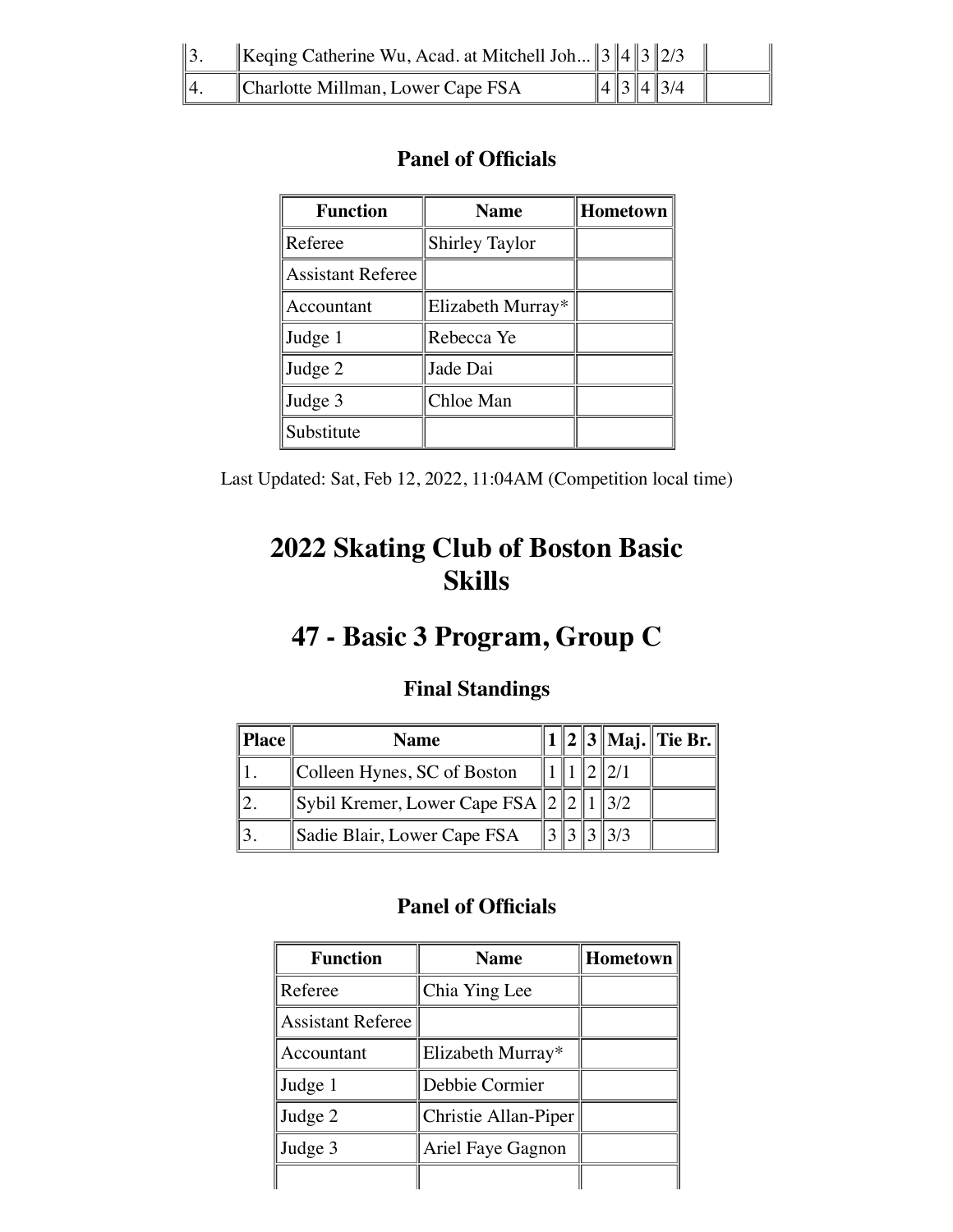Substitute

Last Updated: Sat, Feb 12, 2022, 11:13AM (Competition local time)

## **2022 Skating Club of Boston Basic Skills**

## **48 - Basic 4 Program, Group A**

| <b>Place</b> | <b>Name</b>                                   |  |                 | $1  2  3  $ Maj. Tie Br. |
|--------------|-----------------------------------------------|--|-----------------|--------------------------|
|              | Erick Fu, SC of Boston                        |  |                 |                          |
|              | Sydney Deschamps, Lower Cape FSA $  2  1  2$  |  | $\parallel$ 3/2 |                          |
|              | Shoshanna Millman, Lower Cape FSA $3/4/3/2/3$ |  |                 |                          |
|              | Angela Liu-Korovkine, SC of Boston            |  |                 |                          |

### **Final Standings**

#### **Panel of Officials**

| <b>Function</b>          | <b>Name</b>          | Hometown |
|--------------------------|----------------------|----------|
| Referee                  | Chia Ying Lee        |          |
| <b>Assistant Referee</b> |                      |          |
| Accountant               | Elizabeth Murray*    |          |
| Judge 1                  | Debbie Cormier       |          |
| Judge 2                  | Christie Allan-Piper |          |
| Judge 3                  | Ariel Faye Gagnon    |          |
| Substitute               |                      |          |

Last Updated: Sat, Feb 12, 2022, 11:17AM (Competition local time)

## **2022 Skating Club of Boston Basic Skills**

## **49 - Basic 4 Program, Group B**

| Place | <b>Name</b>                         |  |  | $1  2  3  $ Maj. Tie Br. |
|-------|-------------------------------------|--|--|--------------------------|
|       | Victoria Liu, Acad at Mitchell Joha |  |  |                          |
|       | Mila DePalma, North Shore SC        |  |  |                          |
|       | Audrey Sung, Premier Pick           |  |  |                          |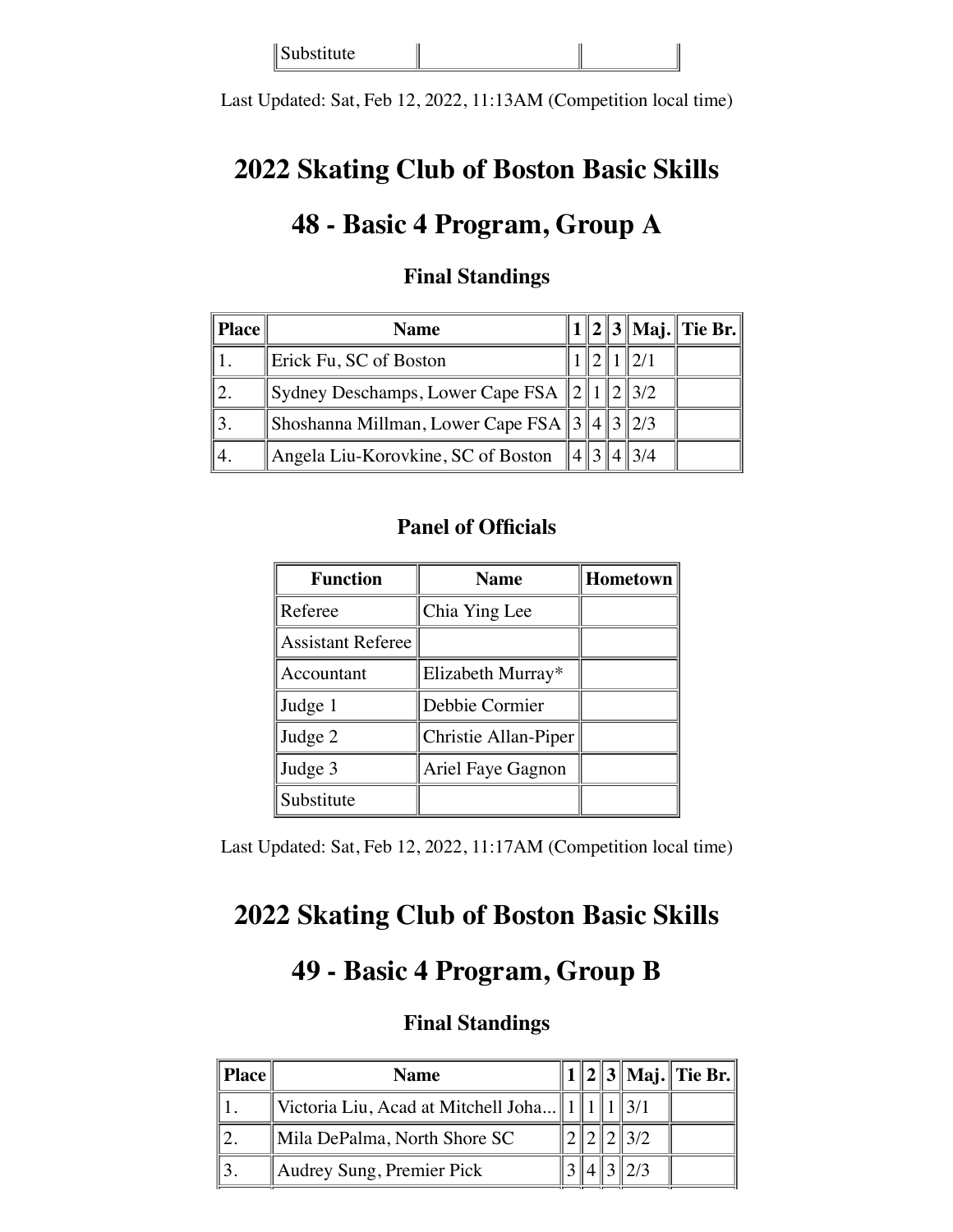| <b>Function</b>          | <b>Name</b>          | <b>Hometown</b> |
|--------------------------|----------------------|-----------------|
| Referee                  | Chia Ying Lee        |                 |
| <b>Assistant Referee</b> |                      |                 |
| Accountant               | Elizabeth Murray*    |                 |
| Judge 1                  | Debbie Cormier       |                 |
| Judge 2                  | Christie Allan-Piper |                 |
| Judge 3                  | Ariel Faye Gagnon    |                 |
| Substitute               |                      |                 |

Last Updated: Sat, Feb 12, 2022, 11:23AM (Competition local time)

# **2022 Skating Club of Boston Basic Skills**

## **50 - Basic 4 Program, Group C**

#### **Final Standings**

| <b>Place</b> | <b>Name</b>                           |  |                 | $1  2  3  $ Maj. Tie Br. |
|--------------|---------------------------------------|--|-----------------|--------------------------|
|              | Suzi Cho, SC of Boston                |  |                 |                          |
|              | Danika Douglas, Lower Cape FSA $ 2 2$ |  | $\parallel$ 3/2 |                          |
|              | Emma Johnson, Northeast ISC           |  | 2/3             |                          |
|              | Lila Douglas, Lower Cape FSA          |  |                 |                          |

| <b>Function</b>          | <b>Name</b>          | Hometown |
|--------------------------|----------------------|----------|
| Referee                  | Chia Ying Lee        |          |
| <b>Assistant Referee</b> |                      |          |
| Accountant               | Elizabeth Murray*    |          |
| Judge 1                  | Debbie Cormier       |          |
| Judge 2                  | Christie Allan-Piper |          |
| Judge 3                  | Ariel Faye Gagnon    |          |
| Substitute               |                      |          |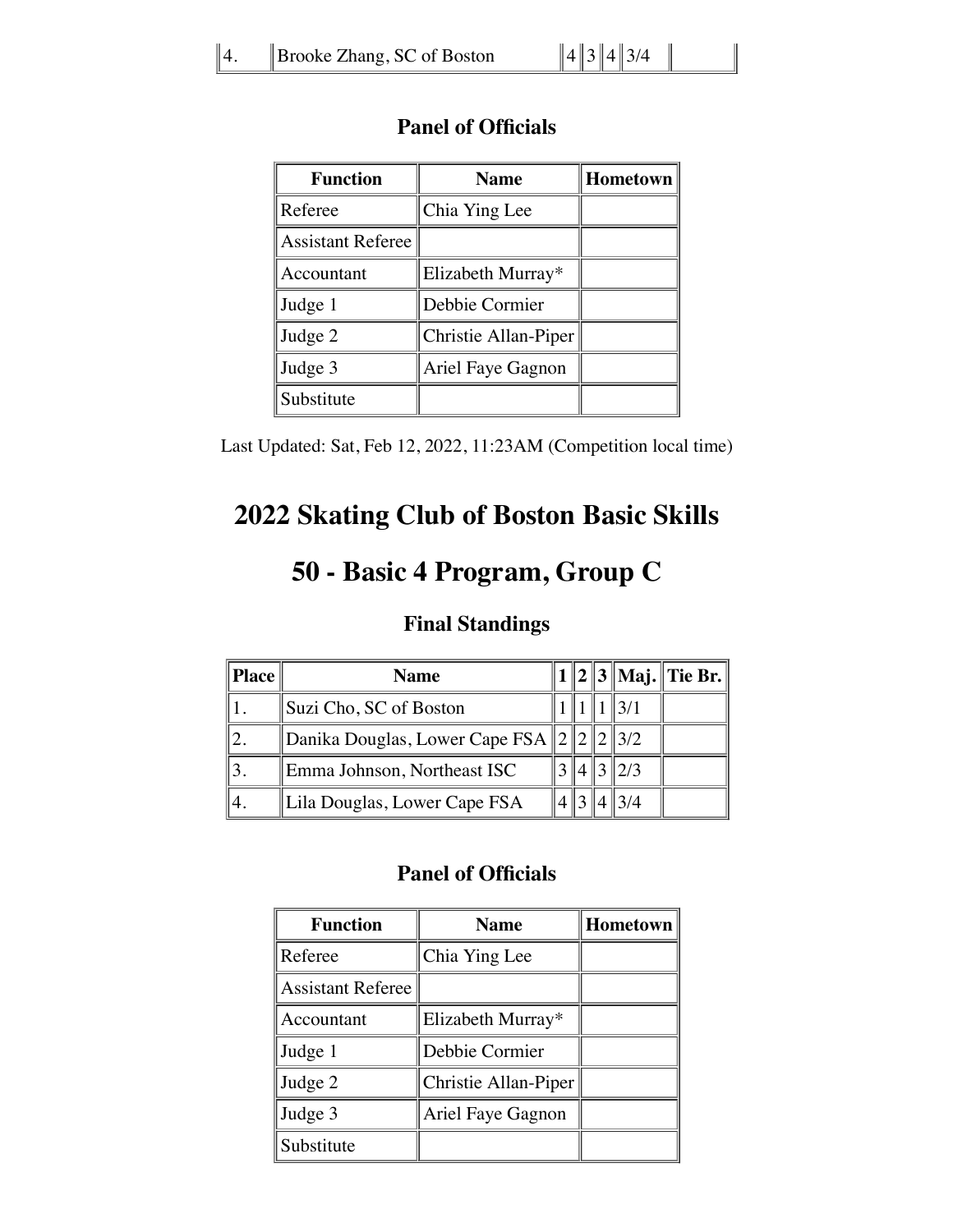## **2022 Skating Club of Boston Basic Skills**

# **51 - Basic 4 Program, Group D**

| Place | <b>Name</b>                                                                          |  |  |                  | 1    2    3    Maj.    Tie Br. |
|-------|--------------------------------------------------------------------------------------|--|--|------------------|--------------------------------|
|       | $\parallel$ Maya Choudhury, Commonwealth FSC $\parallel$ 1 $\parallel$ 2 $\parallel$ |  |  |                  |                                |
|       | Parker Massey, SC of Boston                                                          |  |  | $\parallel$ 2/2  |                                |
|       | Kaitlyn Tobin, SC of Boston Skating                                                  |  |  | $\ 3\ 4\ 3\ 2/3$ |                                |
|       | Sydney Lieu, Babson Skating School                                                   |  |  | $4\frac{3}{4}$   |                                |

### **Final Standings**

#### **Panel of Officials**

| <b>Function</b>          | <b>Name</b>          | Hometown |
|--------------------------|----------------------|----------|
| Referee                  | Chia Ying Lee        |          |
| <b>Assistant Referee</b> |                      |          |
| Accountant               | Elizabeth Murray*    |          |
| Judge 1                  | Debbie Cormier       |          |
| Judge 2                  | Christie Allan-Piper |          |
| Judge 3                  | Ariel Faye Gagnon    |          |
| Substitute               |                      |          |

Last Updated: Sat, Feb 12, 2022, 11:35AM (Competition local time)

# **2022 Skating Club of Boston Basic Skills**

## **52 - Basic 4 Program, Group E**

| <b>Place</b> | Name                                                    |  |  | 1    2    3    Maj.    Tie Br. |
|--------------|---------------------------------------------------------|--|--|--------------------------------|
|              | $\forall$ Vivian Appel, Cape Ann FSC                    |  |  |                                |
|              | Samantha Nagle, USFS Individual Member $\ 2\ 2\ 2\ 3/2$ |  |  |                                |
|              | Leah Jammen, SC of Boston                               |  |  |                                |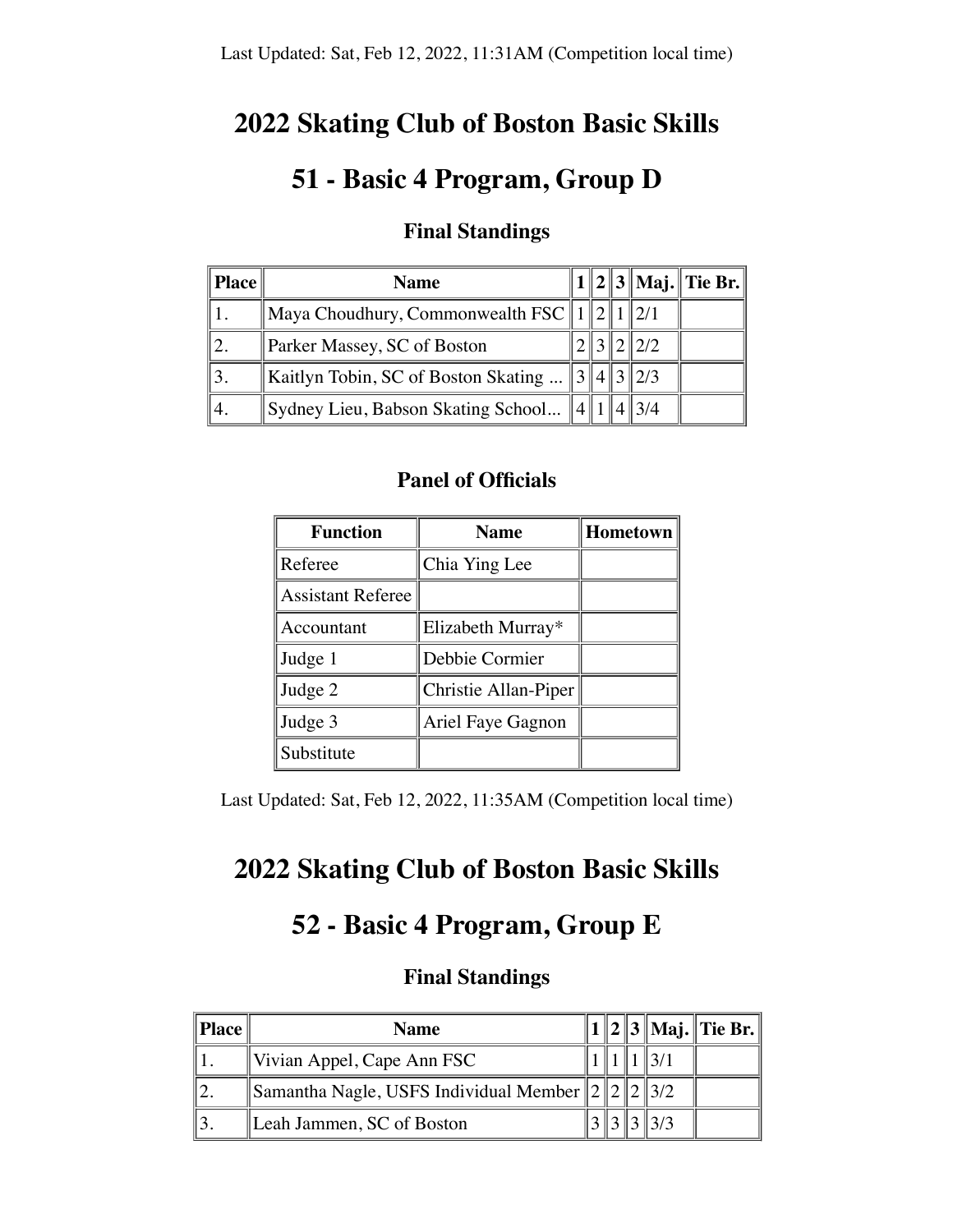| <b>Panel of Officials</b> |  |  |
|---------------------------|--|--|
|---------------------------|--|--|

| <b>Function</b><br><b>Name</b> |                   | Hometown |
|--------------------------------|-------------------|----------|
| Referee                        | Elliot Schwartz*  |          |
| <b>Assistant Referee</b>       |                   |          |
| Accountant                     | Elizabeth Murray* |          |
| Judge 1                        | Rebecca Ye        |          |
| Judge 2                        | Ariel Faye Gagnon |          |
| Judge 3                        | Ivy Xu            |          |
| Substitute                     |                   |          |

Last Updated: Sat, Feb 12, 2022, 11:52AM (Competition local time)

# **2022 Skating Club of Boston Basic Skills**

# **53 - Basic 5 Program, Group A**

### **Final Standings**

| Place | <b>Name</b>                                              |  |  | $\ 1\ 2\ 3\ $ Maj. $\ $ Tie Br. $\ $ |
|-------|----------------------------------------------------------|--|--|--------------------------------------|
|       | Olivia Chen, SC of Boston                                |  |  |                                      |
|       | Lily Joakim, The Bourne SC    2    3    1    2/2         |  |  |                                      |
|       | Mallory Belden, Bolton FSC    $3$    $2$    $3$    $3/3$ |  |  |                                      |

### **Panel of Officials**

| <b>Function</b>          | <b>Name</b>       | <b>Hometown</b> |
|--------------------------|-------------------|-----------------|
| Referee                  | Elliot Schwartz*  |                 |
| <b>Assistant Referee</b> |                   |                 |
| Accountant               | Elizabeth Murray* |                 |
| Judge 1                  | Rebecca Ye        |                 |
| Judge 2                  | Ariel Faye Gagnon |                 |
| Judge 3                  | Ivy Xu            |                 |
| Substitute               |                   |                 |

Last Updated: Sat, Feb 12, 2022, 11:53AM (Competition local time)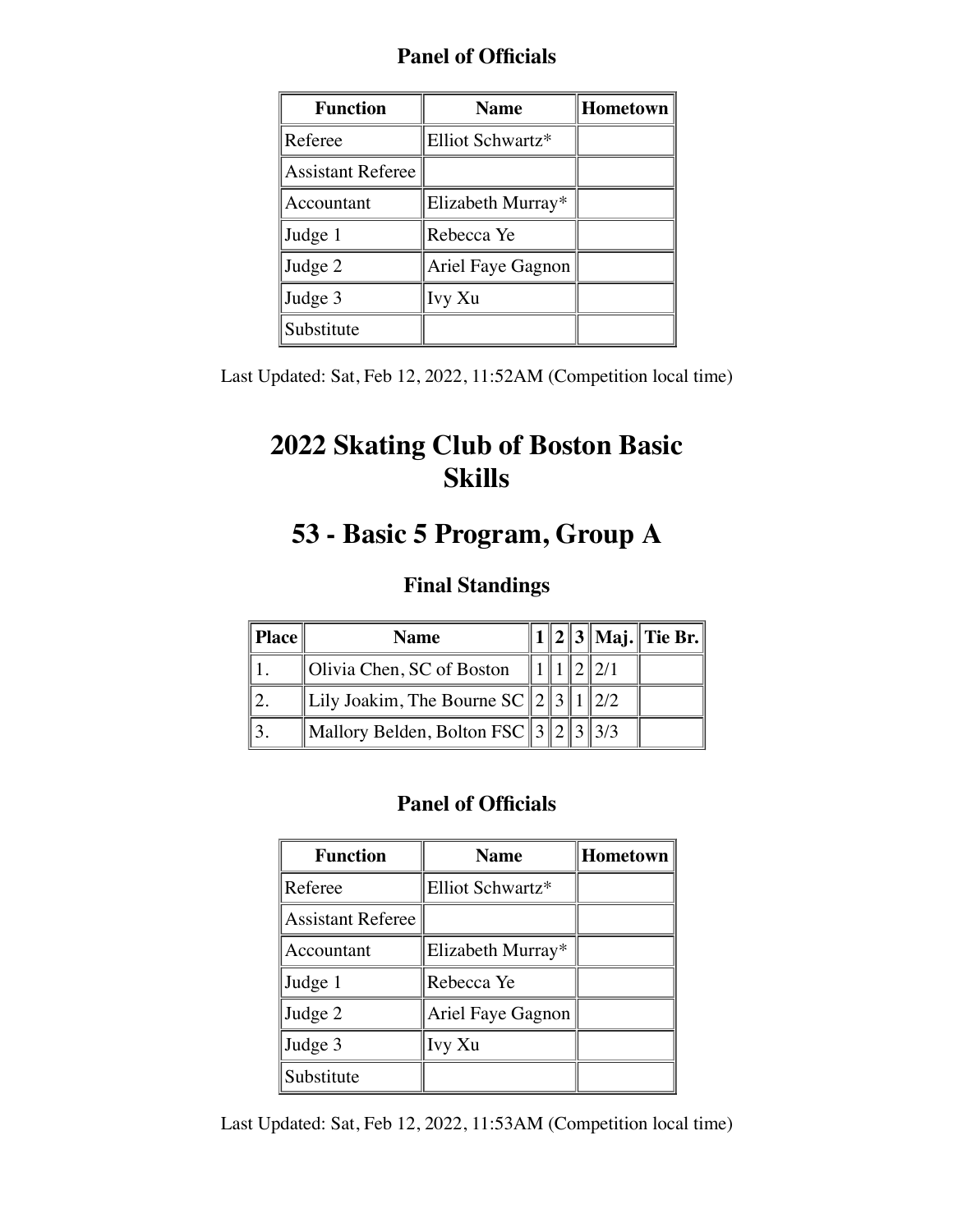## **2022 Skating Club of Boston Basic Skills**

## **54 - Basic 5 Program, Group B**

### **Final Standings**

| <b>Place</b> | <b>Name</b>                            |  |  |               | $1  2  3  $ Maj. Tie Br. |
|--------------|----------------------------------------|--|--|---------------|--------------------------|
|              | Emily Humphrey, SCb of Boston $  1  1$ |  |  |               |                          |
|              | Ciara Quinn, Lower Cape FSA            |  |  |               |                          |
|              | Ava Varvelli, Bolton FSC               |  |  | $\frac{3}{3}$ |                          |

### **Panel of Officials**

| <b>Function</b>          | <b>Name</b>       | Hometown |
|--------------------------|-------------------|----------|
| Referee                  | Elliot Schwartz*  |          |
| <b>Assistant Referee</b> |                   |          |
| Accountant               | Elizabeth Murray* |          |
| Judge 1                  | Rebecca Ye        |          |
| Judge 2                  | Ariel Faye Gagnon |          |
| Judge 3                  | Ivy Xu            |          |
| Substitute               |                   |          |

Last Updated: Sat, Feb 12, 2022, 11:58AM (Competition local time)

## **2022 Skating Club of Boston Basic Skills**

## **55 - Basic 5 Program, Group C**

#### **Final Standings**

| $\ $ <b>Place</b> $\ $ | <b>Name</b>                                         |  |  | 1    2    3    Maj.    Tie Br. |
|------------------------|-----------------------------------------------------|--|--|--------------------------------|
|                        | Molly Platt, SC of Boston Skating     1    1    3/1 |  |  |                                |
|                        | Reliance Smith, Lower Cape FSA                      |  |  |                                |

| <b>Function</b> | <b>Name</b>      |  |
|-----------------|------------------|--|
| Referee         | Elliot Schwartz* |  |
|                 |                  |  |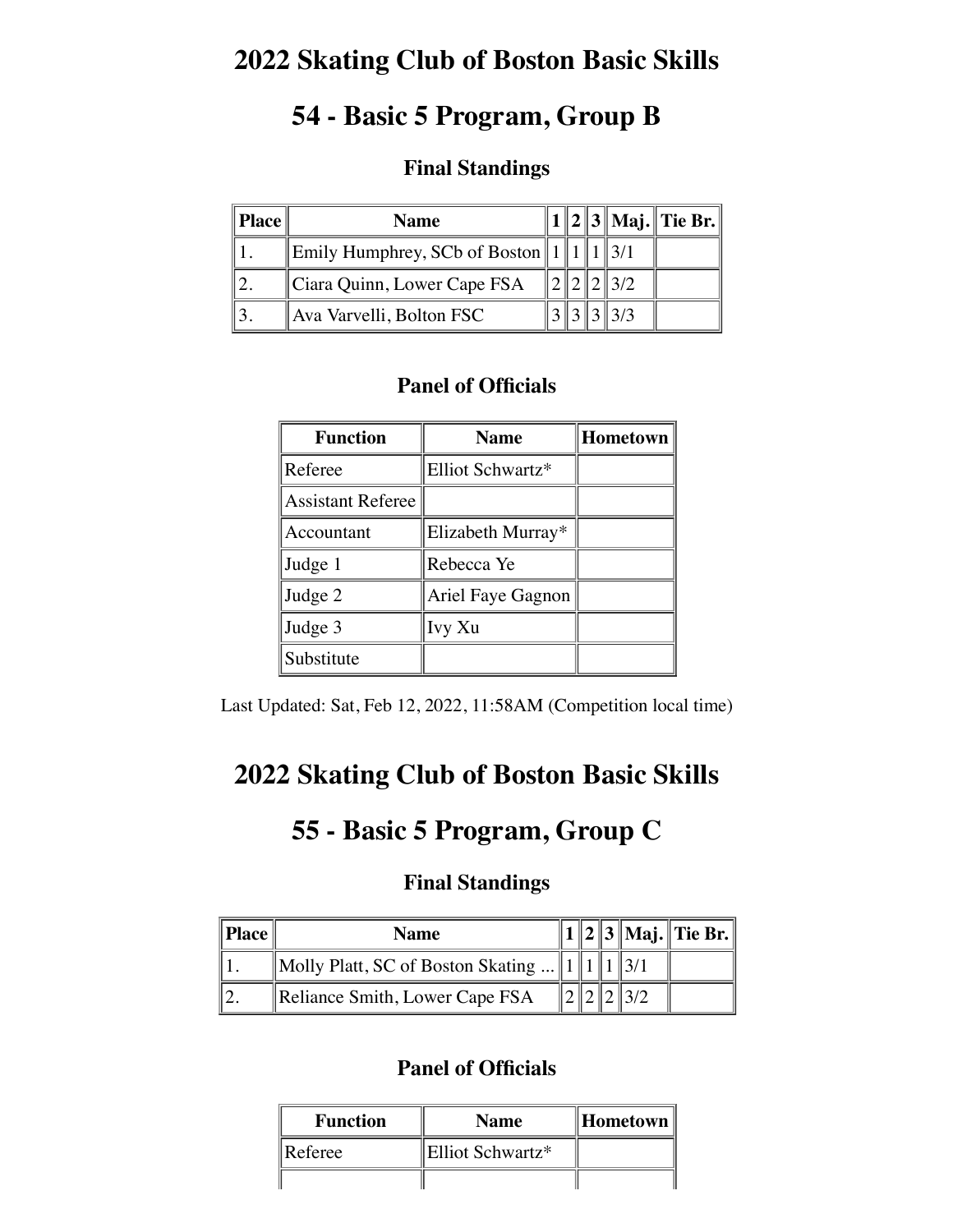| Assistant Referee |                   |  |
|-------------------|-------------------|--|
| Accountant        | Elizabeth Murray* |  |
| Judge 1           | Rebecca Ye        |  |
| Judge 2           | Ariel Faye Gagnon |  |
| Judge 3           | Ivy Xu            |  |
| Substitute        |                   |  |

Last Updated: Sat, Feb 12, 2022, 12:01PM (Competition local time)

## **2022 Skating Club of Boston Basic Skills**

# **56 - Basic 6 Program, Group A**

| Place | <b>Name</b>                                       |  |                | $1  2  3  $ Maj. Tie Br. |
|-------|---------------------------------------------------|--|----------------|--------------------------|
|       | Emily Jiang, SC of Boston                         |  | 3/1            |                          |
|       | Olivia Liu, Hayden Rec. Ctr. FSC    2    2    3/2 |  |                |                          |
|       | Kylin Palascak, SC of Boston                      |  | $3\frac{2}{3}$ |                          |
|       | Rory Mancuso, SC of Hingham                       |  | 3/4            |                          |

#### **Final Standings**

#### **Panel of Officials**

| <b>Function</b>          | <b>Name</b>       | Hometown |
|--------------------------|-------------------|----------|
| Referee                  | Elliot Schwartz*  |          |
| <b>Assistant Referee</b> |                   |          |
| Accountant               | Elizabeth Murray* |          |
| Judge 1                  | Rebecca Ye        |          |
| Judge 2                  | Ariel Faye Gagnon |          |
| Judge 3                  | Ivy Xu            |          |
| Substitute               |                   |          |

Last Updated: Sat, Feb 12, 2022, 12:10PM (Competition local time)

## **2022 Skating Club of Boston Basic Skills**

## **57 - Basic 6 Program, Group B**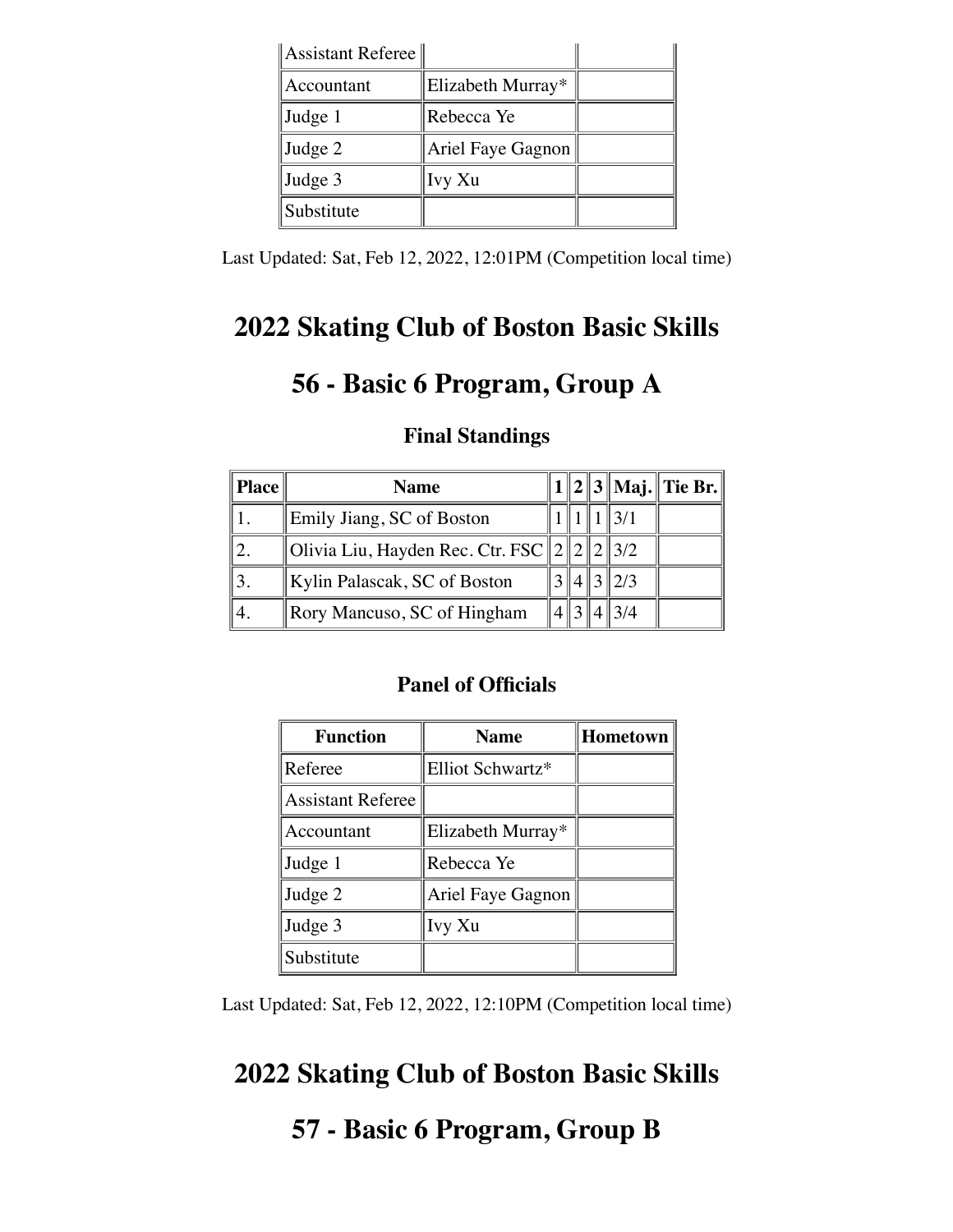## **Final Standings**

| Place | Name                                         |  |  | 1    2    3    Maj.    Tie Br. |
|-------|----------------------------------------------|--|--|--------------------------------|
|       | Evelyn Muto, Lower Cape FSA                  |  |  |                                |
|       | Kristine Zeng, Learn to Figure Skate $\ 2\ $ |  |  |                                |
|       | Lauren Donahue, SC of Boston                 |  |  |                                |

#### **Panel of Officials**

| <b>Function</b>          | <b>Name</b>       | <b>Hometown</b> |
|--------------------------|-------------------|-----------------|
| Referee                  | Elliot Schwartz*  |                 |
| <b>Assistant Referee</b> |                   |                 |
| Accountant               | Elizabeth Murray* |                 |
| Judge 1                  | Rebecca Ye        |                 |
| Judge 2                  | Ariel Faye Gagnon |                 |
| Judge 3                  | Ivy Xu            |                 |
| Substitute               |                   |                 |

Last Updated: Sat, Feb 12, 2022, 12:15PM (Competition local time)

# **2022 Skating Club of Boston Basic Skills**

# **58 - Basic 6 Program, Group C**

### **Final Standings**

| $\ $ Place $\ $ | <b>Name</b>                                       |  |  | 1    2    3    Maj.    Tie Br. |
|-----------------|---------------------------------------------------|--|--|--------------------------------|
|                 | Adeline Otis, Lower Cape FSA                      |  |  |                                |
|                 | Anna Marks, Pilgrim SC                            |  |  | $\parallel$ TOM 3              |
|                 | Mckenzie Lagasse, Lower Cape FSA $\ 3\ 2\ 2\ 2/2$ |  |  | $\parallel$ TOM 4              |

| <b>Function</b>   | <b>Name</b>           | Hometown |
|-------------------|-----------------------|----------|
| Referee           | <b>Shirley Taylor</b> |          |
| Assistant Referee |                       |          |
| Accountant        | Elizabeth Murray*     |          |
| Judge 1           | Debbie Cormier        |          |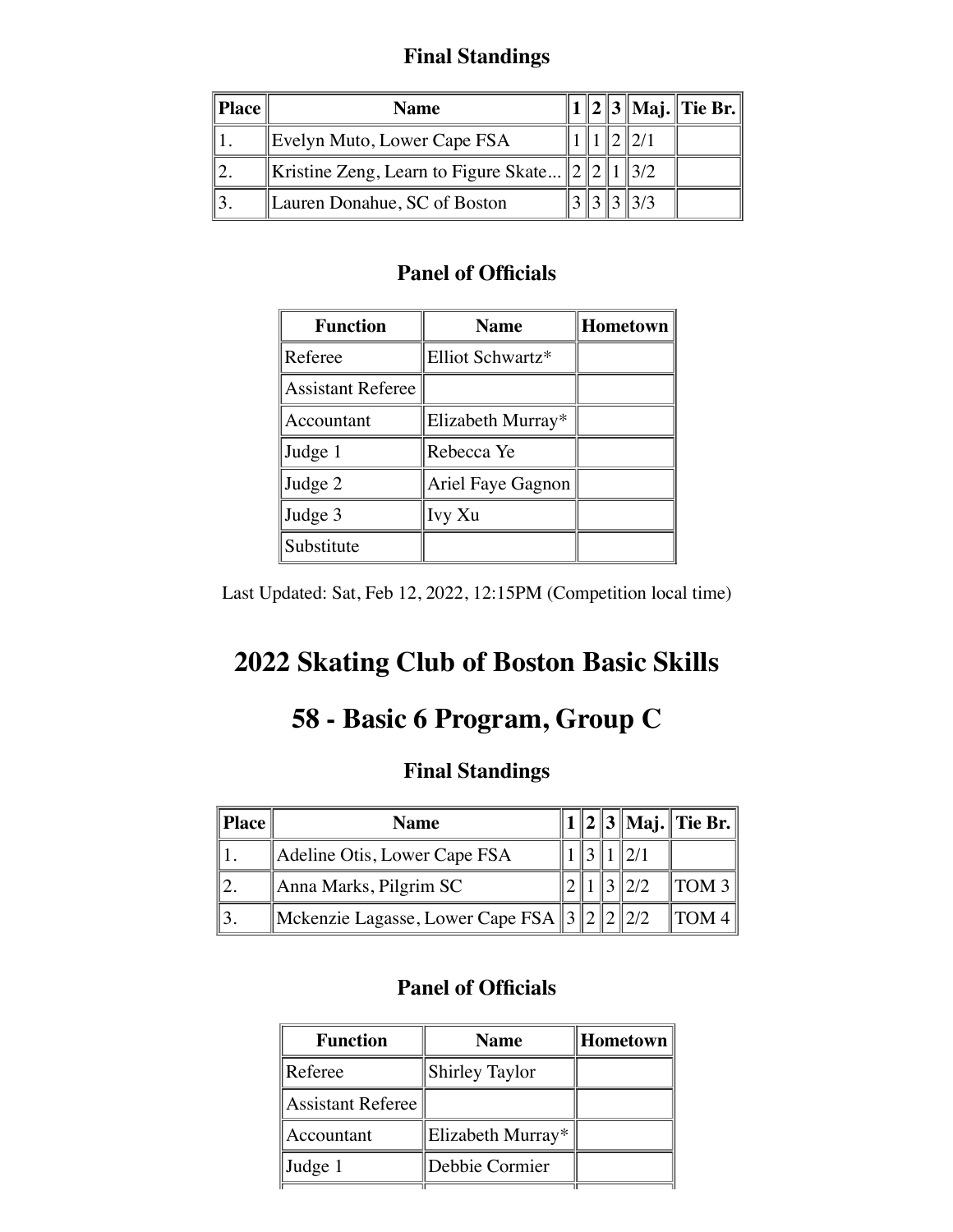| $\vert$ Judge 2   | ∥Chloe Man |  |
|-------------------|------------|--|
| $\vert$ Judge 3   | Cori Small |  |
| <i>Substitute</i> |            |  |

Last Updated: Sat, Feb 12, 2022, 12:26PM (Competition local time)

## **2022 Skating Club of Boston Basic Skills**

# **59 - Basic 6 Program, Group D**

### **Final Standings**

| <b>Place</b> | <b>Name</b>                         |  |                 | $1  2  3  $ Maj. Tie Br. |
|--------------|-------------------------------------|--|-----------------|--------------------------|
|              | Kaitlyn Lopes, SC of Boston Skating |  |                 |                          |
|              | Ava Lagasse, Lower Cape FSA         |  | $\parallel$ 3/2 |                          |
|              | Emma Kim, SC of Boston              |  | 12/3            |                          |
|              | Niamh Morris-Ravven, Keene FSC      |  |                 |                          |

### **Panel of Officials**

| <b>Function</b>          | <b>Name</b>           | <b>Hometown</b> |
|--------------------------|-----------------------|-----------------|
| Referee                  | <b>Shirley Taylor</b> |                 |
| <b>Assistant Referee</b> |                       |                 |
| Accountant               | Elizabeth Murray*     |                 |
| Judge 1                  | Debbie Cormier        |                 |
| Judge 2                  | Chloe Man             |                 |
| Judge 3                  | Cori Small            |                 |
| Substitute               |                       |                 |

Last Updated: Sat, Feb 12, 2022, 12:35PM (Competition local time)

## **2022 Skating Club of Boston Basic Skills**

## **60 - Basic 6 Program, Group E**

| <b>Name</b>                 |  |  | $\ 1\ 2\ 3\ $ Maj. $\ $ Tie Br. $\ $ |
|-----------------------------|--|--|--------------------------------------|
| Suhani Saxena, SC of Boston |  |  |                                      |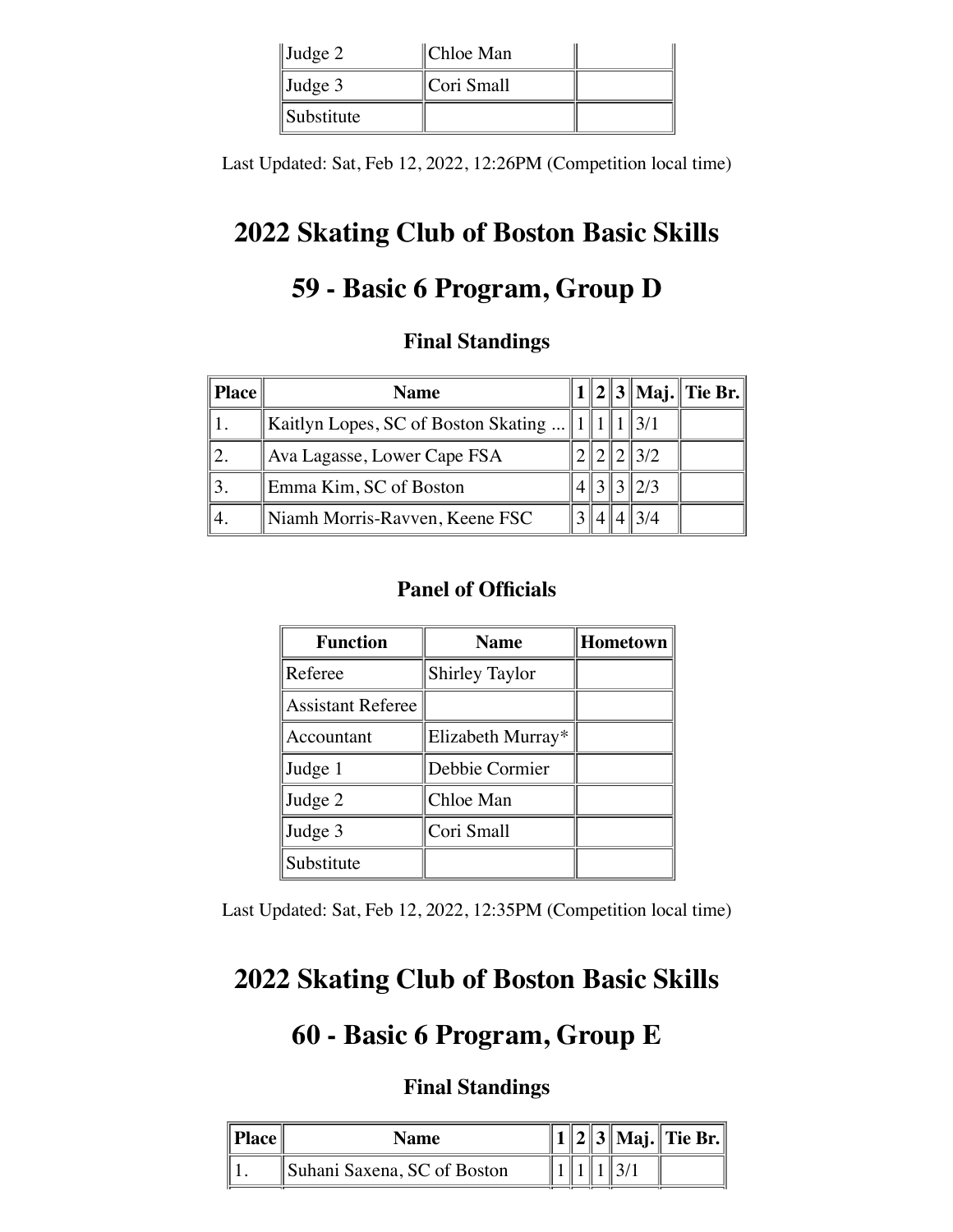| Nicole Tracy, Lower Cape FSA                     |  | $\ 2\ 2\ 2\ 3/2$ |  |
|--------------------------------------------------|--|------------------|--|
| Abigail Demers, Charter Oak FSC $\ 3\ 3\ 3\ 3/3$ |  |                  |  |

| <b>Function</b>          | <b>Name</b>           | Hometown |
|--------------------------|-----------------------|----------|
| Referee                  | <b>Shirley Taylor</b> |          |
| <b>Assistant Referee</b> |                       |          |
| Accountant               | Elizabeth Murray*     |          |
| Judge 1                  | Debbie Cormier        |          |
| Judge 2                  | Chloe Man             |          |
| Judge 3                  | Cori Small            |          |
| Substitute               |                       |          |

Last Updated: Sat, Feb 12, 2022, 12:37PM (Competition local time)

# **2022 Skating Club of Boston Basic Skills**

## **61 - Pre-Free Skate Program, Group A**

### **Final Standings**

| $\ $ Place | <b>Name</b>                                                    |  |  | $1  2  3  $ Maj. Tie Br. |
|------------|----------------------------------------------------------------|--|--|--------------------------|
|            | Mimi Gibson, Lower Cape FSA                                    |  |  |                          |
|            | Alan Kogan, SC of Natick                                       |  |  |                          |
|            | Valentine Ruiz, SC of Boston Skating     3    3    3    3    3 |  |  |                          |

| <b>Function</b>          | <b>Name</b>           | Hometown |
|--------------------------|-----------------------|----------|
| Referee                  | <b>Shirley Taylor</b> |          |
| <b>Assistant Referee</b> |                       |          |
| Accountant               | Elizabeth Murray*     |          |
| Judge 1                  | Debbie Cormier        |          |
| Judge 2                  | Chloe Man             |          |
| Judge 3                  | Cori Small            |          |
| Substitute               |                       |          |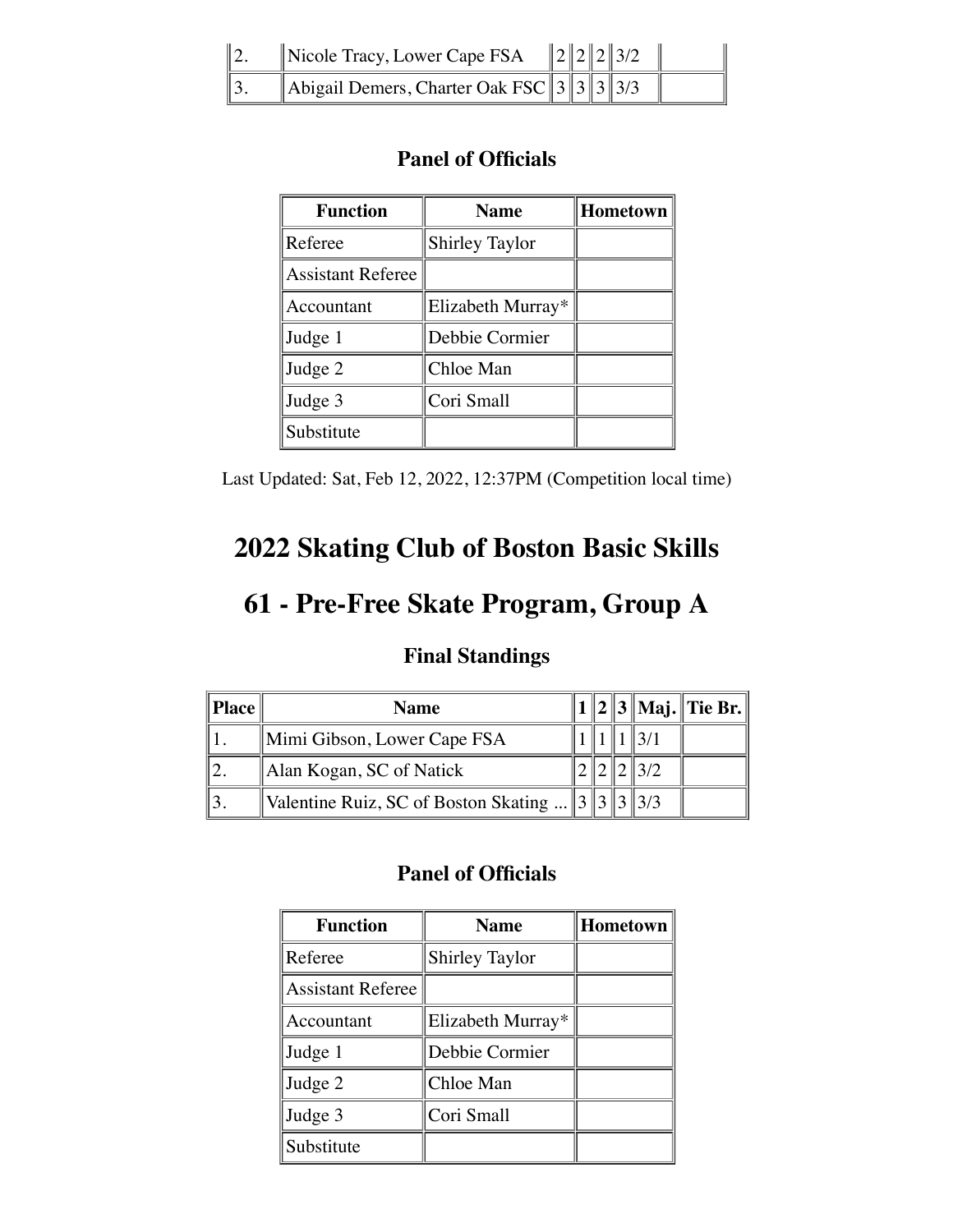## **2022 Skating Club of Boston Basic Skills**

## **62 - Pre-Free Skate Program, Group B**

| $\ $ Place $\ $ | <b>Name</b>                                        |  |  |  |
|-----------------|----------------------------------------------------|--|--|--|
|                 | Deetya Prasad, North Shore SC                      |  |  |  |
|                 | $\parallel$ Regan Gleeson, Pilgrim SC              |  |  |  |
|                 | Riley Jones-Swimm, Lower Cape FSA $\ 3\ 3\ 3\ 3/3$ |  |  |  |

### **Final Standings**

#### **Panel of Officials**

| <b>Function</b>   | <b>Name</b>           | Hometown |
|-------------------|-----------------------|----------|
| Referee           | <b>Shirley Taylor</b> |          |
| Assistant Referee |                       |          |
| Accountant        | Elizabeth Murray*     |          |
| Judge 1           | Debbie Cormier        |          |
| Judge 2           | Chloe Man             |          |
| Judge 3           | Cori Small            |          |
| Substitute        |                       |          |

Last Updated: Sat, Feb 12, 2022, 01:00PM (Competition local time)

## **2022 Skating Club of Boston Basic Skills**

## **63 - Pre-Free Skate Program, Group C**

| Place | <b>Name</b>                            |  |          | 1    2    3    Maj.    Tie Br. |
|-------|----------------------------------------|--|----------|--------------------------------|
|       | Kaylin Magee, Keene FSC                |  | 12/1     |                                |
|       | Avery Griswold, Lower Cape FSA $\ 2\ $ |  | 141212/2 |                                |
|       | Layla Chase, SC of Boston              |  | 2/3      | TOM 4                          |
|       | Michael Jammen, SC of Boston           |  | 2/3      | $\parallel$ TOM 5              |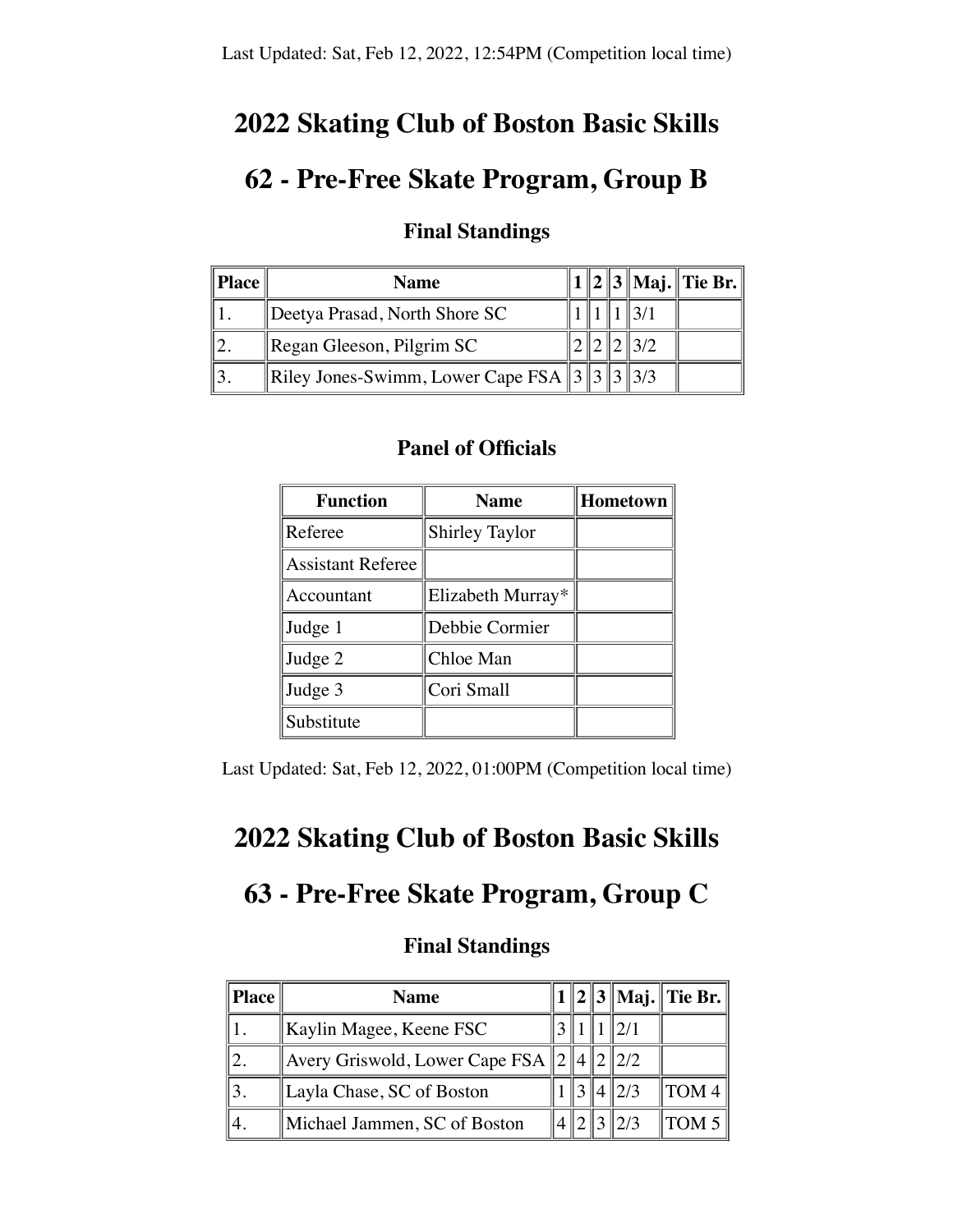| <b>Function</b>          | <b>Name</b>           | Hometown |
|--------------------------|-----------------------|----------|
| Referee                  | <b>Shirley Taylor</b> |          |
| <b>Assistant Referee</b> |                       |          |
| Accountant               | Elizabeth Murray*     |          |
| Judge 1                  | Debbie Cormier        |          |
| Judge 2                  | Chloe Man             |          |
| Judge 3                  | Cori Small            |          |
| Substitute               |                       |          |

Last Updated: Sat, Feb 12, 2022, 01:09PM (Competition local time)

## **2022 Skating Club of Boston Basic Skills**

# **64 - Freeskate 1 Program, Group A**

#### **Final Standings**

| $\ $ Place | <b>Name</b>                                     |  |  | $1  2  3  $ Maj. Tie Br. |
|------------|-------------------------------------------------|--|--|--------------------------|
|            | Salvatore Chen, USFS Individual Member $  1  1$ |  |  |                          |
|            | Youxi Wang, Colonial FSC                        |  |  |                          |
|            | Zoey Gauthier, Gate City FSC                    |  |  |                          |

#### **Panel of Officials**

| <b>Function</b>          | <b>Name</b>        | <b>Hometown</b> |
|--------------------------|--------------------|-----------------|
| Referee                  | Sarahjayne Howland |                 |
| <b>Assistant Referee</b> |                    |                 |
| Accountant               | Elizabeth Murray*  |                 |
| Judge 1                  | Chia Ying Lee      |                 |
| Judge 2                  | Jade Dai           |                 |
| Judge 3                  | Lilly Wallingford  |                 |
| Substitute               |                    |                 |

Last Updated: Sat, Feb 12, 2022, 01:17PM (Competition local time)

## **2022 Skating Club of Boston Basic Skills**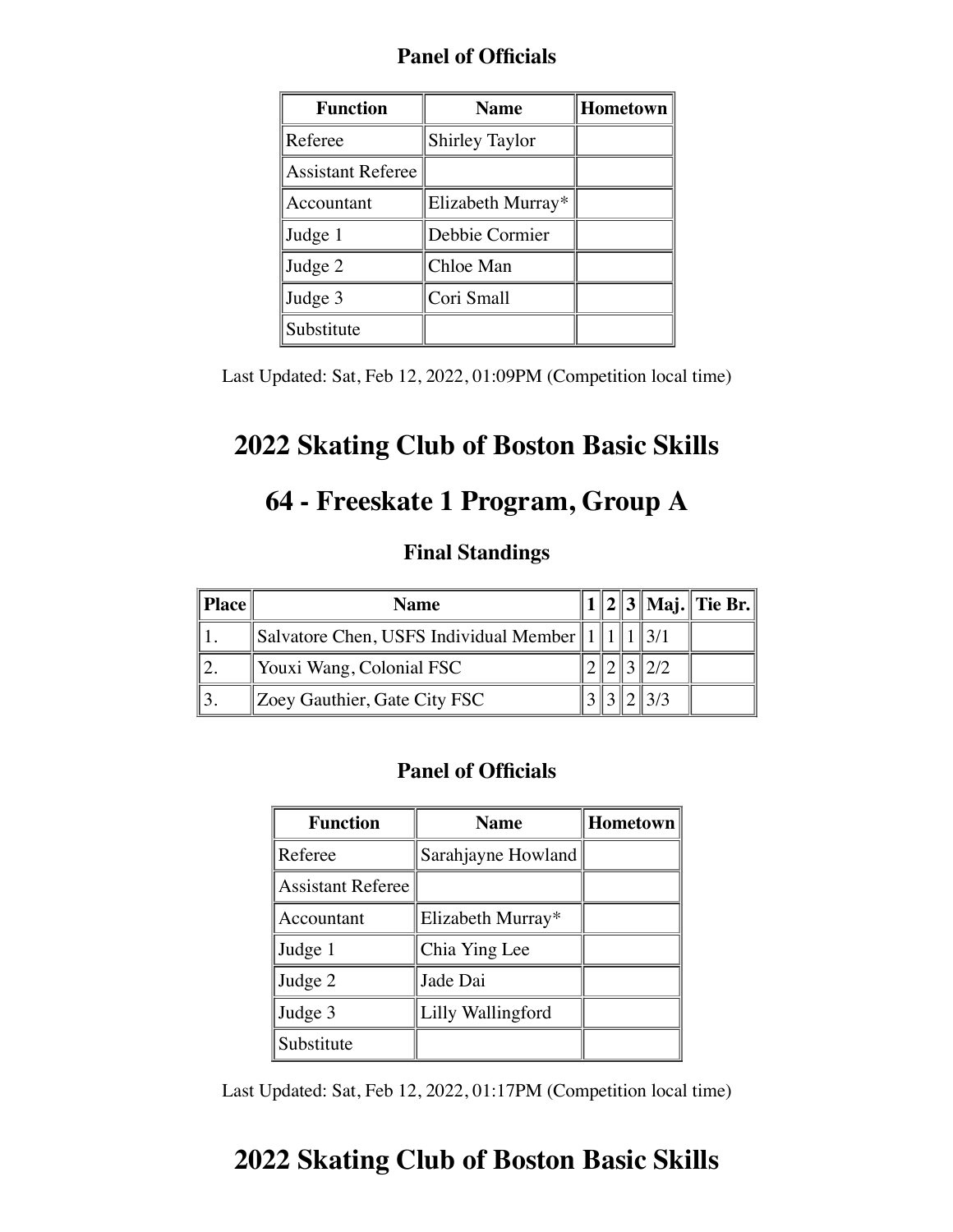# **65 - Freeskate 1 Program, Group B**

### **Final Standings**

| <b>Place</b> | <b>Name</b>                                     |  |  | 1    2    3    Maj.    Tie Br. |
|--------------|-------------------------------------------------|--|--|--------------------------------|
|              | Maia Adams, Lower Cape FSA                      |  |  |                                |
|              | Sloane Young, Lower Cape FSA                    |  |  |                                |
|              | Adelyn Cousino, Lower Cape FSA $\ 3\ 3\ 3\ 3/3$ |  |  |                                |

## **Panel of Officials**

| <b>Function</b>          | <b>Name</b>        | <b>Hometown</b> |
|--------------------------|--------------------|-----------------|
| Referee                  | Sarahjayne Howland |                 |
| <b>Assistant Referee</b> |                    |                 |
| Accountant               | Elizabeth Murray*  |                 |
| Judge 1                  | Chia Ying Lee      |                 |
| Judge 2                  | Jade Dai           |                 |
| Judge 3                  | Lilly Wallingford  |                 |
| Substitute               |                    |                 |

Last Updated: Sat, Feb 12, 2022, 01:19PM (Competition local time)

# **2022 Skating Club of Boston Basic Skills**

## **66 - Freeskate 1 Program, Group C**

### **Final Standings**

| $\ $ Place | <b>Name</b>                                             |  |     | $1  2  3  $ Maj. Tie Br. |
|------------|---------------------------------------------------------|--|-----|--------------------------|
|            | Eliana Amidon-Marshall, Lower Cape FSA    $\ 2\ 2\ 3/2$ |  |     |                          |
|            | Lea Desmond, Hayden                                     |  | 2/2 |                          |
|            | Simon Lee, SC of Natick                                 |  |     |                          |

| <b>Function</b>   | <b>Name</b>        | ∥Hometown |
|-------------------|--------------------|-----------|
| Referee           | Sarahjayne Howland |           |
| Assistant Referee |                    |           |
|                   |                    |           |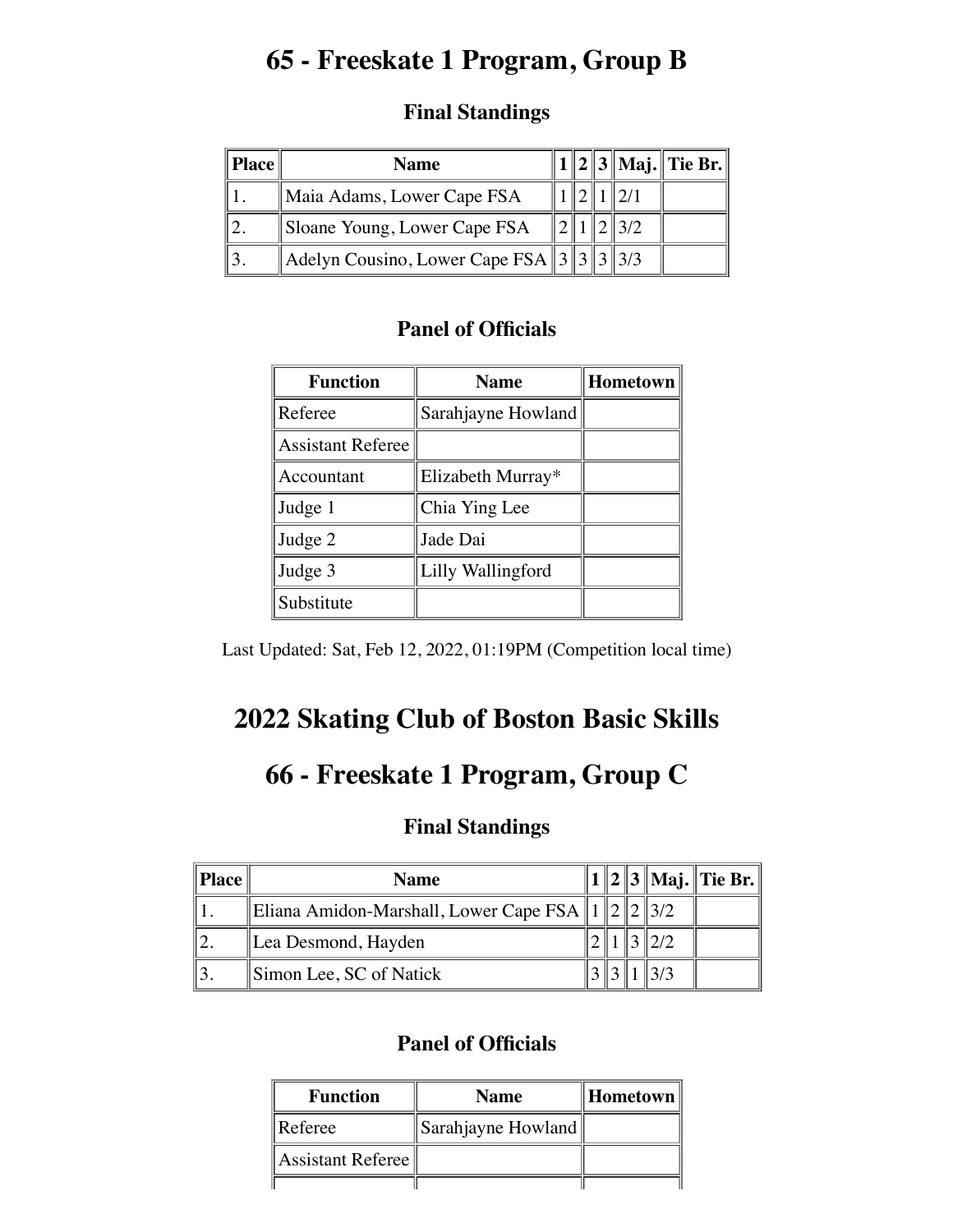| Accountant | Elizabeth Murray* |  |
|------------|-------------------|--|
| Judge 1    | Chia Ying Lee     |  |
| Judge 2    | Jade Dai          |  |
| Judge 3    | Lilly Wallingford |  |
| Substitute |                   |  |

Last Updated: Sat, Feb 12, 2022, 01:45PM (Competition local time)

# **2022 Skating Club of Boston Basic Skills**

# **67 - Freeskate1 Program, Group D**

### **Final Standings**

| Place | <b>Name</b>                                   |  |                 | $1  2  3  $ Maj. Tie Br. |
|-------|-----------------------------------------------|--|-----------------|--------------------------|
|       | Delilah Lord, Lower Cape FSA                  |  | $\parallel$ 3/2 |                          |
|       | Kaitlyn Hubbard, Bolton FSC                   |  | 2/2             |                          |
|       | Alexa Spirito, Lower Cape FSA                 |  | $3\frac{13}{3}$ |                          |
|       | Eliza Friedman, North Shore SC Basic $  4  3$ |  | 13/4            |                          |

### **Panel of Officials**

| <b>Function</b>          | <b>Name</b>        | <b>Hometown</b> |  |  |
|--------------------------|--------------------|-----------------|--|--|
| Referee                  | Sarahjayne Howland |                 |  |  |
| <b>Assistant Referee</b> |                    |                 |  |  |
| Accountant               | Elizabeth Murray*  |                 |  |  |
| Judge 1                  | Chia Ying Lee      |                 |  |  |
| Judge 2                  | Jade Dai           |                 |  |  |
| Judge 3                  | Lilly Wallingford  |                 |  |  |
| Substitute               |                    |                 |  |  |

Last Updated: Sat, Feb 12, 2022, 01:54PM (Competition local time)

## **2022 Skating Club of Boston Basic Skills**

## **68 - Freeskate 1 Program, Group E**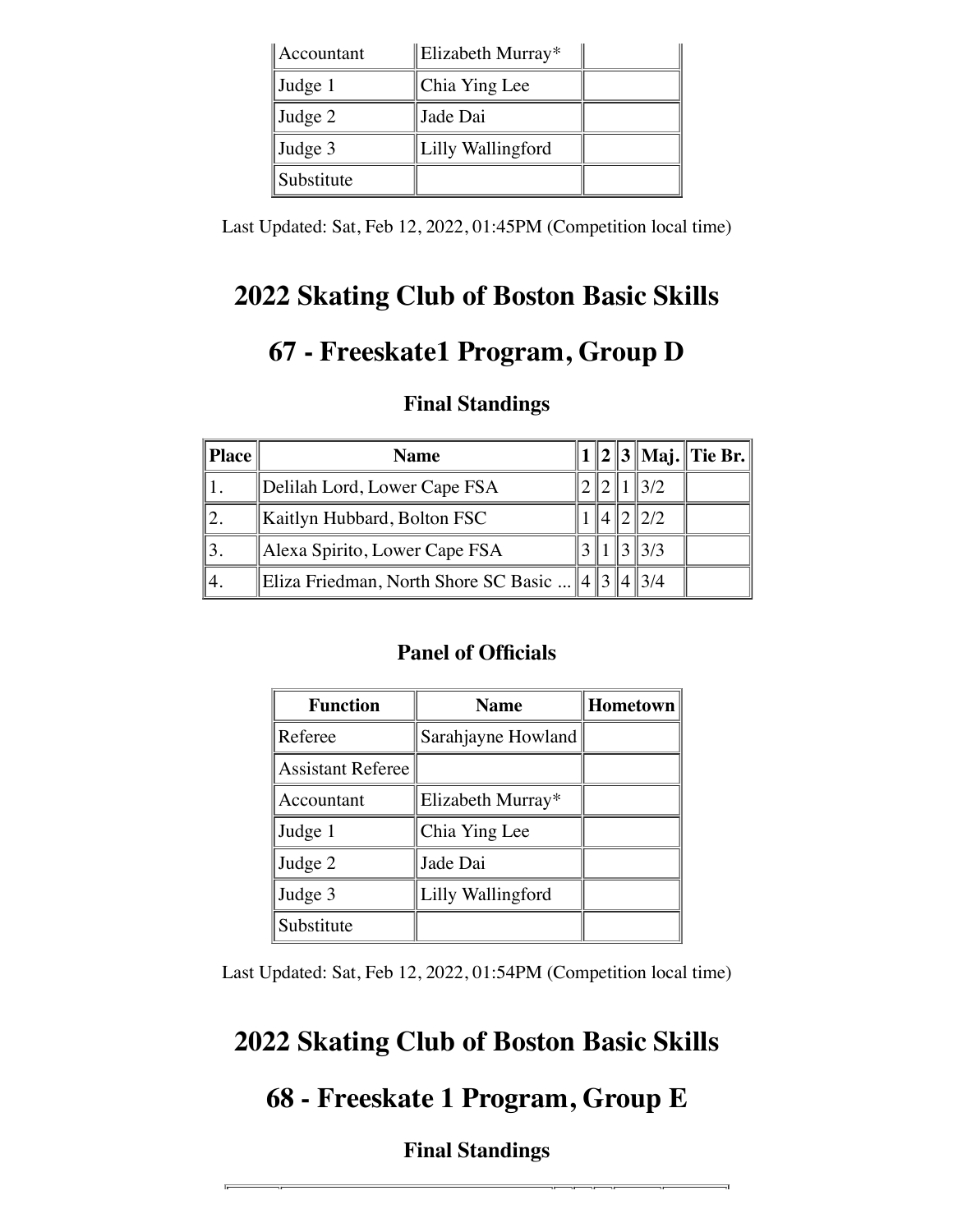| $\ $ Place | <b>Name</b>                                            |  |  | 1    2    3    Maj. Tie Br. |
|------------|--------------------------------------------------------|--|--|-----------------------------|
|            | Sophia Domitrovich, Keene FSC                          |  |  |                             |
|            | Clara Whitlock, Lower Cape FSA $  2  2  3  2/2$        |  |  |                             |
|            | $\ $ Adalyn Desharnais, Gate City FSC $\ 3\ 3\ 2\ 3/3$ |  |  |                             |

| <b>Function</b>          | <b>Name</b>        | <b>Hometown</b> |  |  |
|--------------------------|--------------------|-----------------|--|--|
| Referee                  | Sarahjayne Howland |                 |  |  |
| <b>Assistant Referee</b> |                    |                 |  |  |
| Accountant               | Elizabeth Murray*  |                 |  |  |
| Judge 1                  | Chia Ying Lee      |                 |  |  |
| Judge 2                  | Jade Dai           |                 |  |  |
| Judge 3                  | Lilly Wallingford  |                 |  |  |
| Substitute               |                    |                 |  |  |

Last Updated: Sat, Feb 12, 2022, 01:49PM (Competition local time)

# **2022 Skating Club of Boston Basic Skills**

## **69 - Freeskate 1 Program, Group F**

### **Final Standings**

| Place | <b>Name</b>                                 |  |               | $1  2  3  $ Maj. Tie Br. |
|-------|---------------------------------------------|--|---------------|--------------------------|
|       | Rhea Valantra, SC of Natick                 |  |               |                          |
|       | Rachel Lester, SC of Natick                 |  | 3/2           |                          |
|       | Alexandre Hurel, SC of Boston               |  | $\frac{2}{3}$ |                          |
|       | Isabelle Lieu, Babson Skating School   4  3 |  | 13/4          |                          |

| <b>Function</b>          | <b>Name</b>        | Hometown |
|--------------------------|--------------------|----------|
| Referee                  | Sarahjayne Howland |          |
| <b>Assistant Referee</b> |                    |          |
| Accountant               | Elizabeth Murray*  |          |
| Judge 1                  | Chia Ying Lee      |          |
| Judge 2                  | Jade Dai           |          |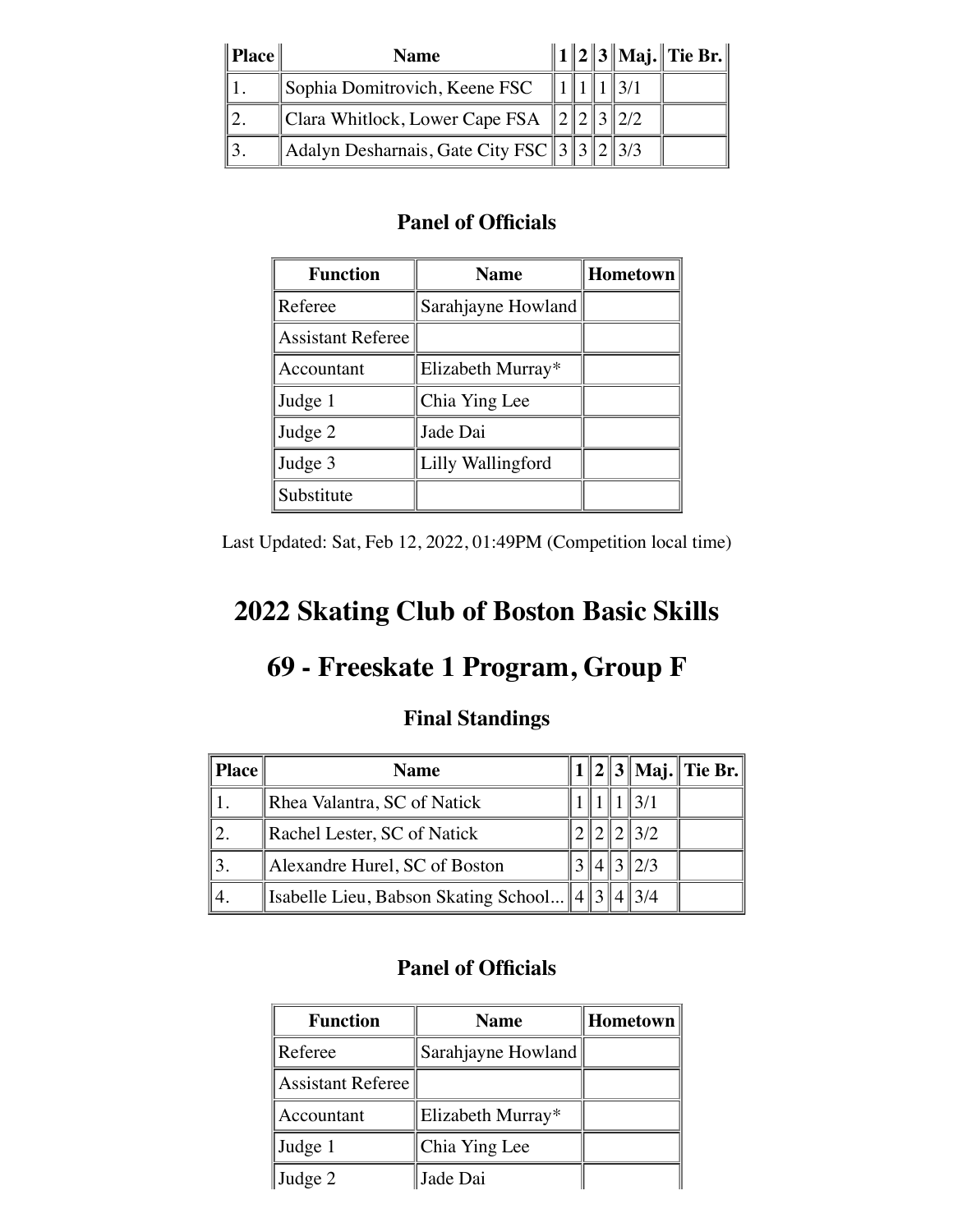| $\vert$ Judge 3 | Lilly Wallingford |  |
|-----------------|-------------------|--|
| Substitute      |                   |  |

Last Updated: Sat, Feb 12, 2022, 01:58PM (Competition local time)

## **2022 Skating Club of Boston Basic Skills**

# **70 - Freeskate 2 Program, Group A**

### **Final Standings**

|     | <b>Name</b>                                          |  |     | 1    2    3    Maj.    Tie Br. |
|-----|------------------------------------------------------|--|-----|--------------------------------|
|     | Samuel Chen, USFS Individual Member $\ 1\ 2\ 1\ 2/1$ |  |     |                                |
|     | Emily Chen, SC of Boston                             |  | 3/2 |                                |
|     | Audrey Arena, Hayden Rec. Ctr. FSC                   |  |     |                                |
| Ι4. | Celie Ervick-Roy, SC of Boston                       |  |     |                                |

### **Panel of Officials**

| <b>Function</b>          | <b>Name</b>       | <b>Hometown</b> |
|--------------------------|-------------------|-----------------|
| Referee                  | Elliot Schwartz*  |                 |
| <b>Assistant Referee</b> |                   |                 |
| Accountant               | Elizabeth Murray* |                 |
| Judge 1                  | Rebecca Ye        |                 |
| Judge 2                  | Ariel Faye Gagnon |                 |
| Judge 3                  | Ivy Xu            |                 |
| Substitute               |                   |                 |

Last Updated: Sat, Feb 12, 2022, 02:00PM (Competition local time)

## **2022 Skating Club of Boston Basic Skills**

## **71 - Freeskate 2 Program, Group B**

| $\ $ Place $\ $ | Name                                           |  |  | 1    2    3    Maj.    Tie Br. |
|-----------------|------------------------------------------------|--|--|--------------------------------|
| Ш               | Rachel Harvie, USFS Individual Member $  1  1$ |  |  |                                |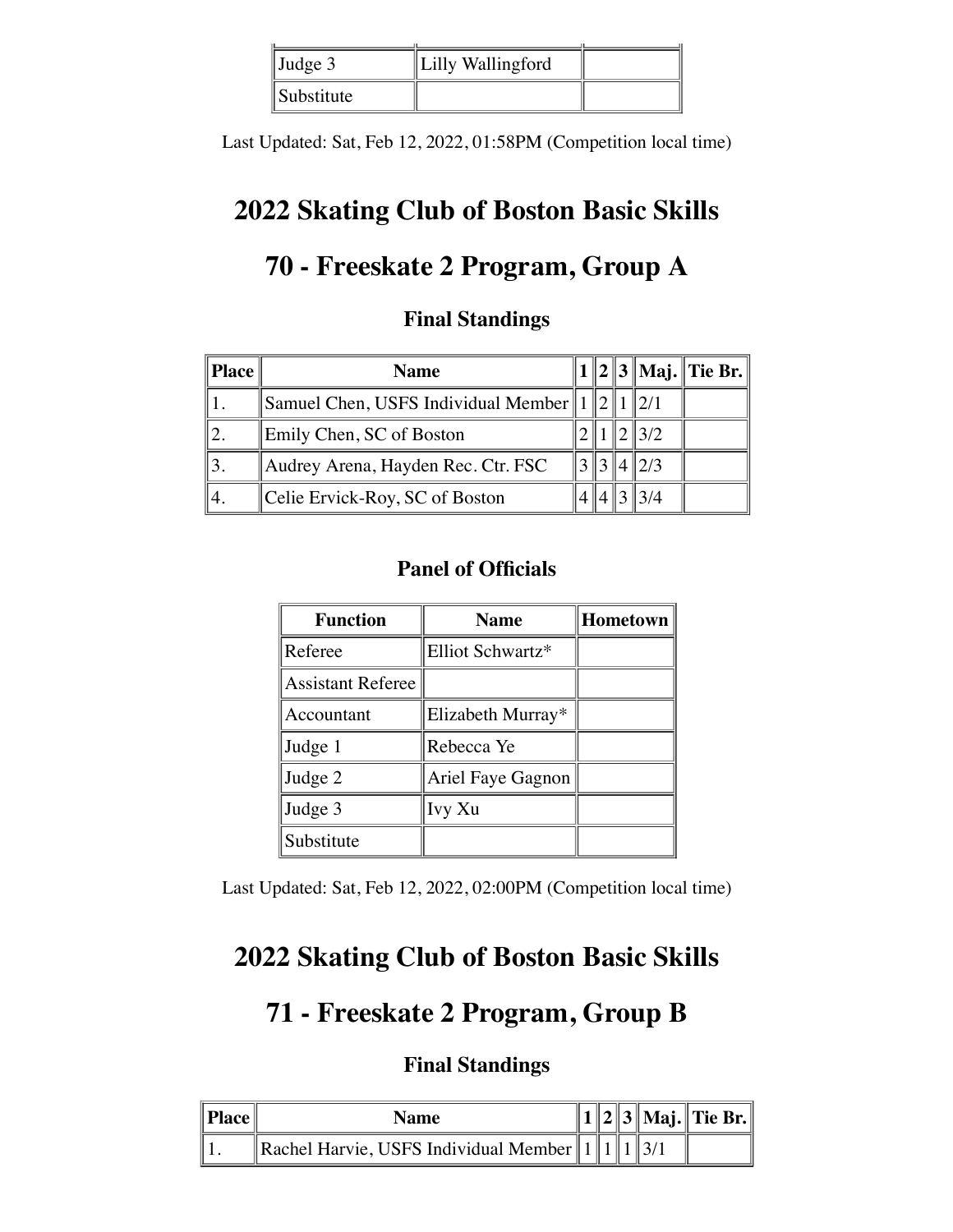| <b>Function</b>          | <b>Name</b>       | Hometown |
|--------------------------|-------------------|----------|
| Referee                  | Elliot Schwartz*  |          |
| <b>Assistant Referee</b> |                   |          |
| Accountant               | Elizabeth Murray* |          |
| Judge 1                  | Rebecca Ye        |          |
| Judge 2                  | Ariel Faye Gagnon |          |
| Judge 3                  | Ivy Xu            |          |
| Substitute               |                   |          |

Last Updated: Sat, Feb 12, 2022, 02:02PM (Competition local time)

## **2022 Skating Club of Boston Basic Skills**

# **72 - Freeskate 3 Program, Group A**

#### **Final Standings**

| Place | <b>Name</b>                                      |  |  | 1    2    3    Maj.    Tie Br. |
|-------|--------------------------------------------------|--|--|--------------------------------|
|       | Aria Zhao, SC of Boston                          |  |  |                                |
|       | Evelyn Roemischer, SC of Natick $  2  2  2  3/2$ |  |  |                                |

### **Panel of Officials**

| <b>Function</b>          | <b>Name</b>       | Hometown |
|--------------------------|-------------------|----------|
| Referee                  | Elliot Schwartz*  |          |
| <b>Assistant Referee</b> |                   |          |
| Accountant               | Elizabeth Murray* |          |
| Judge 1                  | Rebecca Ye        |          |
| Judge 2                  | Ariel Faye Gagnon |          |
| Judge 3                  | Ivy Xu            |          |
| Substitute               |                   |          |

Last Updated: Sat, Feb 12, 2022, 02:06PM (Competition local time)

## **2022 Skating Club of Boston Basic Skills**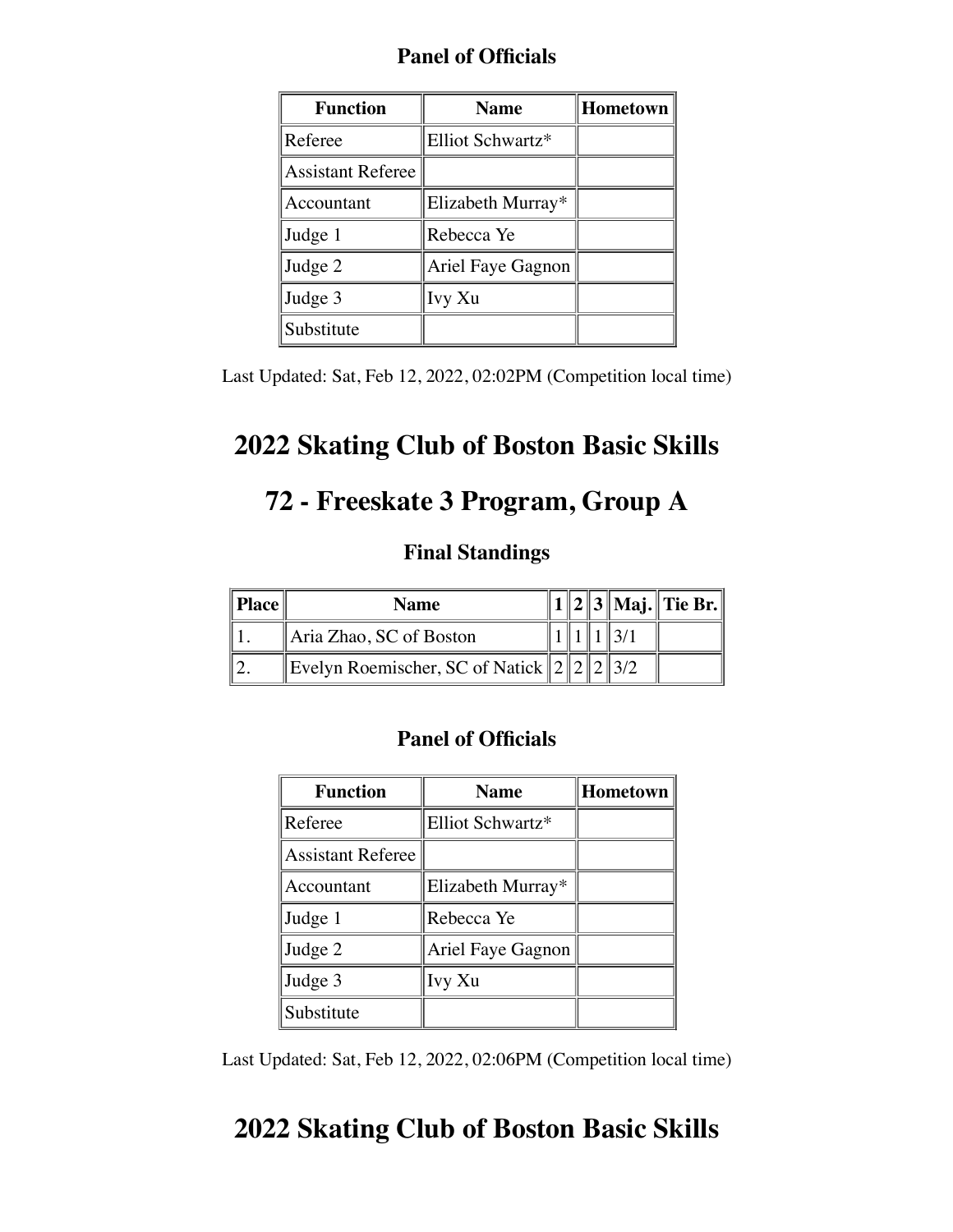# **73 - Freeskate 3 Program, Group B**

| <b>Place</b> | <b>Name</b>                                          |  |               | $1  2  3  $ Maj. Tie Br. |
|--------------|------------------------------------------------------|--|---------------|--------------------------|
|              | Chloe Cheung, Babson Skating School $  1  1  1  3/1$ |  |               |                          |
|              | Zihan Elsa Tang, SC of Boston                        |  | $\ 2/2$       |                          |
|              | Francesca Kremer, Lower Cape FSA                     |  | $4\sqrt{2}/3$ | TOM 5 $\parallel$        |
|              | Tabitha Cotter, SC of Natick                         |  |               | TOM 6                    |

### **Panel of Officials**

| <b>Function</b>          | <b>Name</b>       | <b>Hometown</b> |
|--------------------------|-------------------|-----------------|
| Referee                  | Elliot Schwartz*  |                 |
| <b>Assistant Referee</b> |                   |                 |
| Accountant               | Elizabeth Murray* |                 |
| Judge 1                  | Rebecca Ye        |                 |
| Judge 2                  | Ariel Faye Gagnon |                 |
| Judge 3                  | Ivy Xu            |                 |
| Substitute               |                   |                 |

Last Updated: Sat, Feb 12, 2022, 02:20PM (Competition local time)

# **2022 Skating Club of Boston Basic Skills**

## **74 - Freeskate 4 Program, Group A**

### **Final Standings**

| Place | <b>Name</b>                                |  |  | $\ 1\ 2\ 3\ $ Maj. Tie Br. $\ $ |
|-------|--------------------------------------------|--|--|---------------------------------|
|       | Valerie Bai, SC of Boston $\ 1\ 1\ 1\ 3/1$ |  |  |                                 |

| <b>Function</b>   | <b>Name</b>      | ∥Hometown |
|-------------------|------------------|-----------|
| Referee           | Elliot Schwartz* |           |
| Assistant Referee |                  |           |
|                   |                  |           |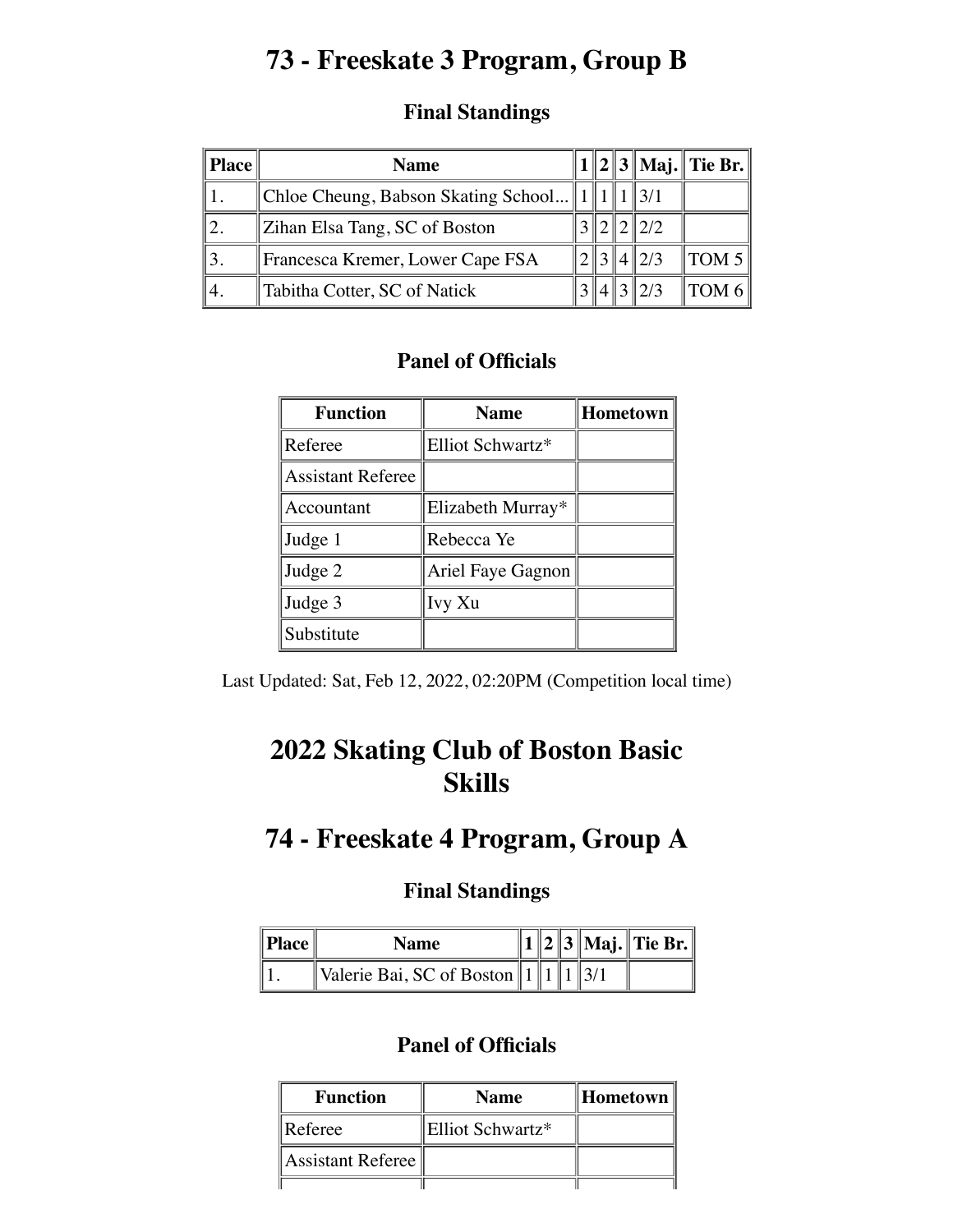| Accountant      | Elizabeth Murray* |  |
|-----------------|-------------------|--|
| Judge 1         | Rebecca Ye        |  |
| $\vert$ Judge 2 | Ariel Faye Gagnon |  |
| Judge 3         | Ivy Xu            |  |
| Substitute      |                   |  |

Last Updated: Sat, Feb 12, 2022, 02:21PM (Competition local time)

# **2022 Skating Club of Boston Basic Skills**

# **75 - Freeskate 4 Program, Group B**

### **Final Standings**

| $\parallel$ Place $\parallel$ | <b>Name</b>                                              |  |  | 2     3    Maj.    Tie Br. |
|-------------------------------|----------------------------------------------------------|--|--|----------------------------|
|                               | Allison Friedman, North Shore $SC \parallel 1 \parallel$ |  |  |                            |
|                               | Adam Kogan, SC of Natick                                 |  |  |                            |

## **Panel of Officials**

| <b>Function</b>          | Hometown<br><b>Name</b> |  |  |  |
|--------------------------|-------------------------|--|--|--|
| Referee                  | Elliot Schwartz*        |  |  |  |
| <b>Assistant Referee</b> |                         |  |  |  |
| Accountant               | Elizabeth Murray*       |  |  |  |
| Judge 1                  | Rebecca Ye              |  |  |  |
| Judge 2                  | Ariel Faye Gagnon       |  |  |  |
| Judge 3                  | Ivy Xu                  |  |  |  |
| Substitute               |                         |  |  |  |

Last Updated: Sat, Feb 12, 2022, 02:23PM (Competition local time)

## **2022 Skating Club of Boston Basic Skills**

# **76 - Excel Pre-Preliminary Free Skate, Group A**

|  |  | $-$ when $\epsilon$ |  |  |  | <b>a</b> | ---<br>$\mathbf{r}$ and $\mathbf{B}$<br>∵.∥<br>Ш |
|--|--|---------------------|--|--|--|----------|--------------------------------------------------|
|--|--|---------------------|--|--|--|----------|--------------------------------------------------|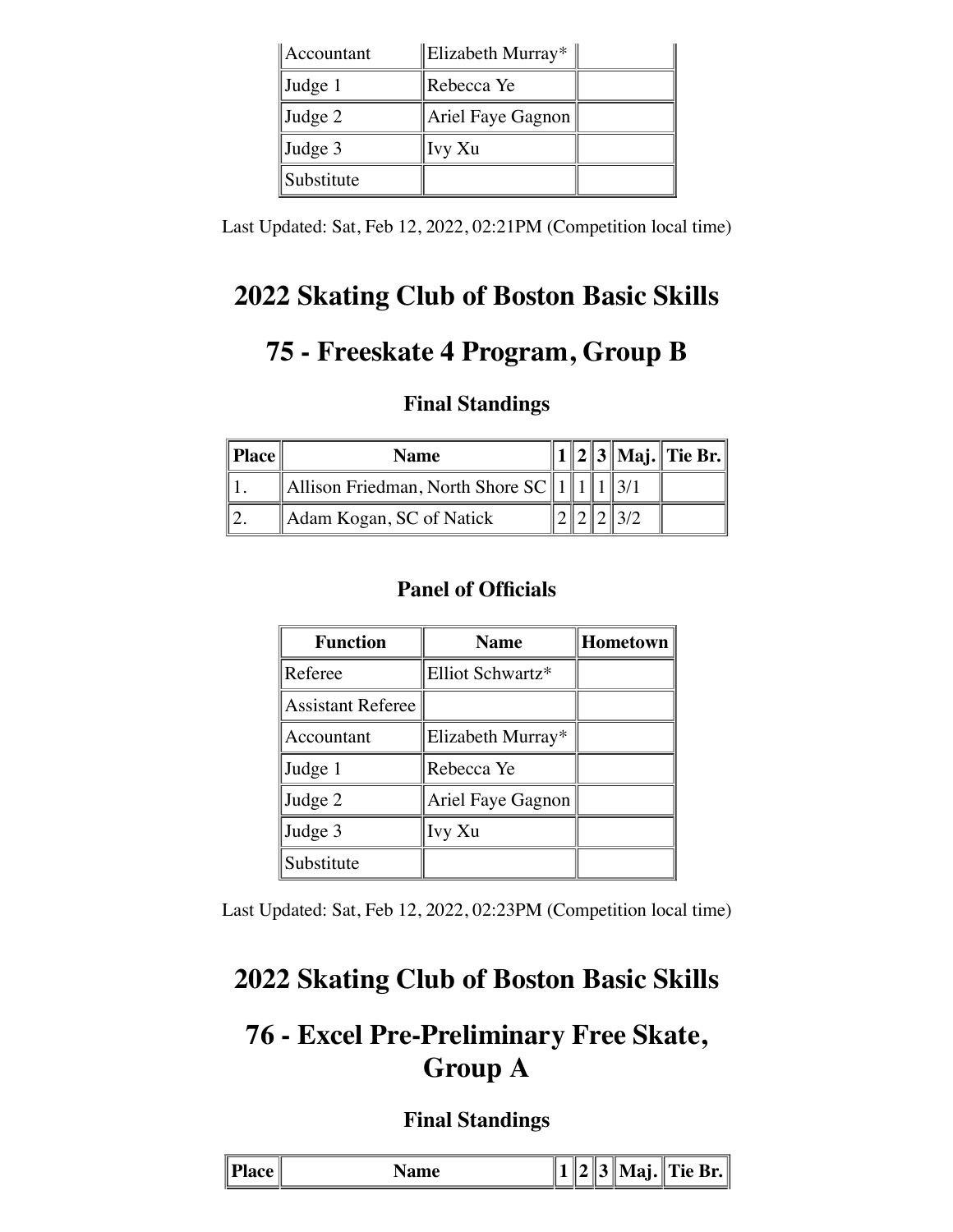| Harper Meads, Lower Cape FSA                  |  |  |  |
|-----------------------------------------------|--|--|--|
| Selina Zhong, SC of Boston                    |  |  |  |
| Abigail Boucher, Lower Cape FSA $\ 3\ 1\ 3/3$ |  |  |  |
| Natalie Moniz, SC of Boston                   |  |  |  |

| <b>Function</b>          | <b>Name</b>        | Hometown |
|--------------------------|--------------------|----------|
| Referee                  | <b>Susan Scott</b> |          |
| <b>Assistant Referee</b> |                    |          |
| Accountant               | Elizabeth Murray*  |          |
| Judge 1                  | Jade Dai           |          |
| Judge 2                  | Cori Small         |          |
| Judge 3                  | Maddie Wunder      |          |
| Substitute               |                    |          |

Last Updated: Sat, Feb 12, 2022, 02:37PM (Competition local time)

# **2022 Skating Club of Boston Basic Skills**

# **77 - Excel Pre-Preliminary Free Skate, Group B**

## **Final Standings**

| ∥Place | <b>Name</b>                                    |  |                 | 1    2    3    Maj.    Tie Br. |
|--------|------------------------------------------------|--|-----------------|--------------------------------|
|        | Micca Mikhaylov, SC of Boston $\ 2\ 2\ 1\ 3/2$ |  |                 |                                |
|        | Khushi Minajigi, Colonial FSC                  |  | $\parallel$ 2/2 |                                |
|        | John Witkowski, SC of Boston                   |  | $\frac{3}{3}$   |                                |
|        | Yixi Lin, SC of Natick                         |  | 3/4             |                                |

| <b>Function</b>   | <b>Name</b>        | Hometown |
|-------------------|--------------------|----------|
| Referee           | <b>Susan Scott</b> |          |
| Assistant Referee |                    |          |
| Accountant        | Elizabeth Murray*  |          |
|                   |                    |          |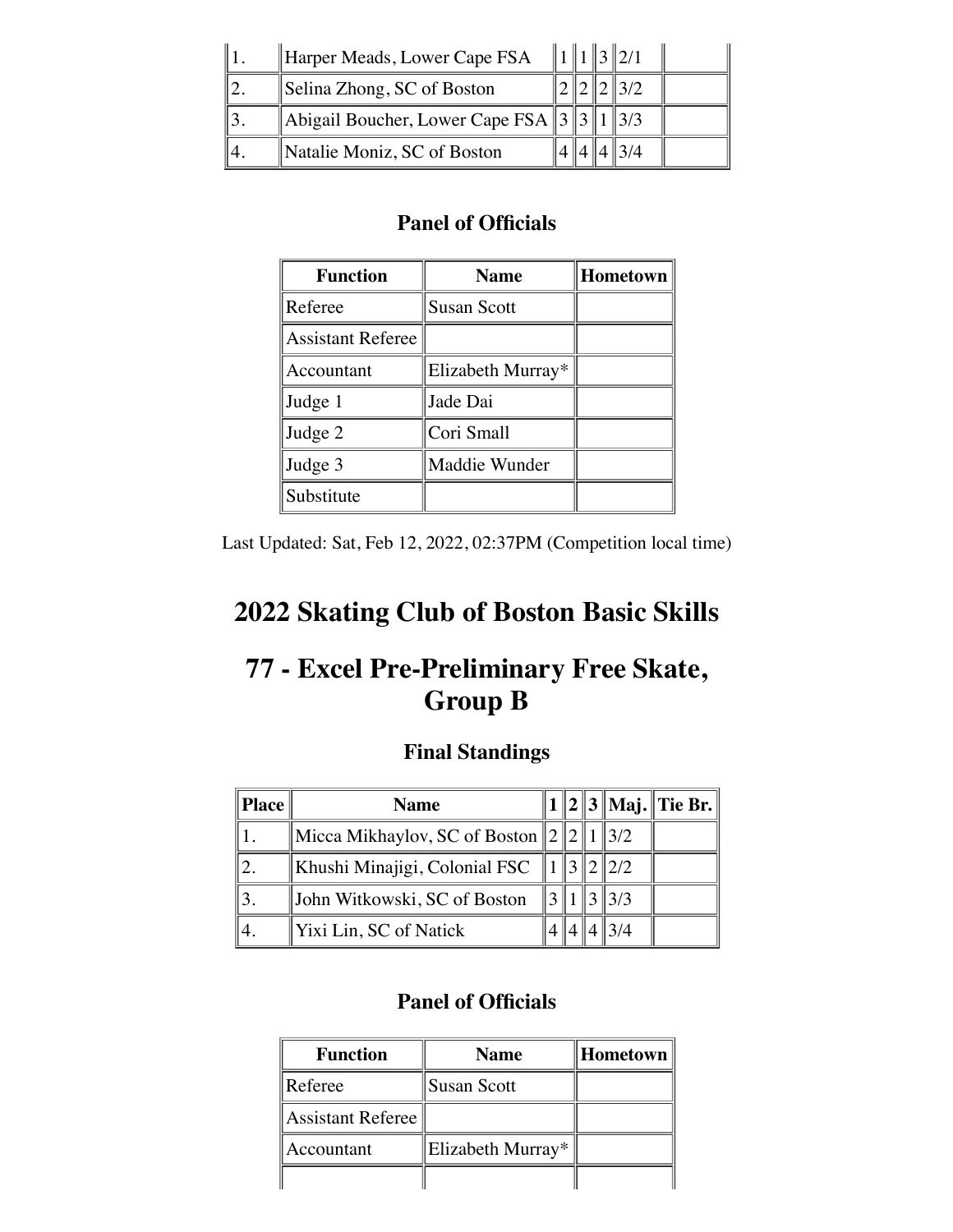| $\vert$ Judge 1   | Jade Dai      |  |
|-------------------|---------------|--|
| $\vert$ Judge 2   | Cori Small    |  |
| $\vert$ Judge 3   | Maddie Wunder |  |
| <i>Substitute</i> |               |  |

Last Updated: Sat, Feb 12, 2022, 02:44PM (Competition local time)

# **2022 Skating Club of Boston Basic Skills**

# **78 - Excel Pre-Preliminary Free Skate, Group C**

### **Final Standings**

| ∥Place | <b>Name</b>                                          |  |     | 1    2    3    Maj.    Tie Br. |
|--------|------------------------------------------------------|--|-----|--------------------------------|
|        | Audrey Roy, Colonial FSC                             |  |     |                                |
|        | Lila Vezina, North Shore SC                          |  | 3/2 |                                |
|        | Shakthi Sorensen, SC of Boston    1    3    3    3/3 |  |     |                                |

### **Panel of Officials**

| <b>Function</b>          | <b>Name</b>        | Hometown |
|--------------------------|--------------------|----------|
| Referee                  | <b>Susan Scott</b> |          |
| <b>Assistant Referee</b> |                    |          |
| Accountant               | Elizabeth Murray*  |          |
| Judge 1                  | Jade Dai           |          |
| Judge 2                  | Cori Small         |          |
| Judge 3                  | Maddie Wunder      |          |
| Substitute               |                    |          |

Last Updated: Sat, Feb 12, 2022, 02:57PM (Competition local time)

## **2022 Skating Club of Boston Basic Skills**

## **79 - Excel Pre-Preliminary Free Skate, Group D**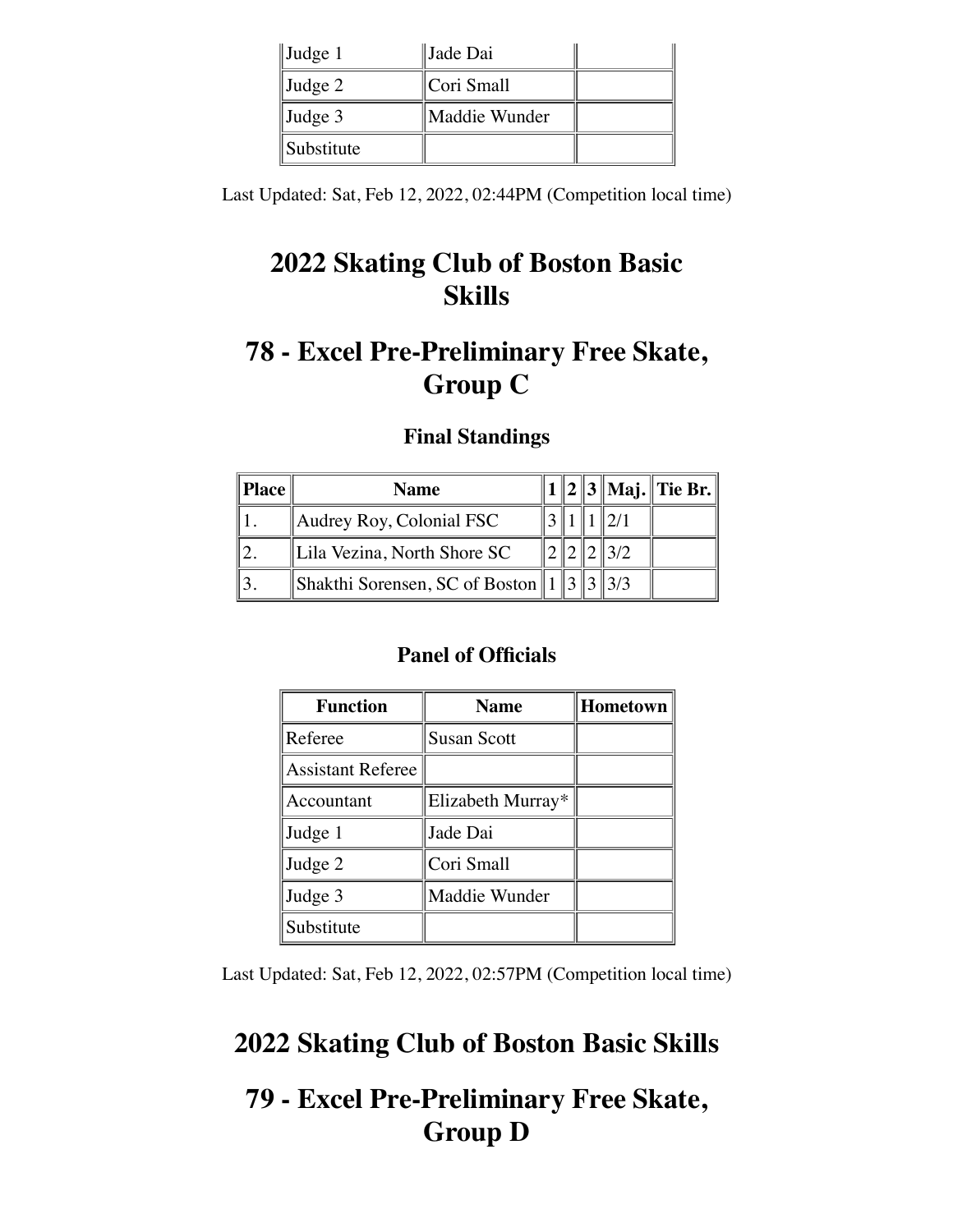### **Final Standings**

| <b>Place</b> | <b>Name</b>                                       |  |      | $  2  3  $ Maj. Tie Br. |
|--------------|---------------------------------------------------|--|------|-------------------------|
|              | Noa Takahashi, SC of Boston                       |  |      |                         |
|              | Cheyenne Bartolone, North Shore SC    3    1    2 |  | 12/2 |                         |
|              | Grace Shannon, Lower Cape FSA                     |  | 2/3  |                         |
|              | Aaliyah Gregory, Lower Cape FSA                   |  | 3/4  |                         |

### **Panel of Officials**

| <b>Function</b>          | <b>Hometown</b><br><b>Name</b> |  |  |  |
|--------------------------|--------------------------------|--|--|--|
| Referee                  | Susan Scott                    |  |  |  |
| <b>Assistant Referee</b> |                                |  |  |  |
| Accountant               | Elizabeth Murray*              |  |  |  |
| Judge 1                  | Jade Dai                       |  |  |  |
| Judge 2                  | Cori Small                     |  |  |  |
| Judge 3                  | Maddie Wunder                  |  |  |  |
| Substitute               |                                |  |  |  |

Last Updated: Sat, Feb 12, 2022, 03:00PM (Competition local time)

# **2022 Skating Club of Boston Basic Skills**

# **80 - Excel Pre-Preliminary Free Skate, Group E**

### **Final Standings**

| <b>Place</b> | <b>Name</b>                            |  |               | $1  2  3  $ Maj. Tie Br. |
|--------------|----------------------------------------|--|---------------|--------------------------|
|              | Allison Thonus, Lower Cape FSA $\ 2\ $ |  |               |                          |
|              | Karolena Gomez, North Shore SC 1       |  | $\ 2\ 2\ 3/2$ |                          |
|              | Justin Bae, SC of Natick               |  | 2/3           |                          |
|              | Eithan Kogan, SC of Natick             |  |               |                          |

| Sarahjayne Howland |
|--------------------|
|                    |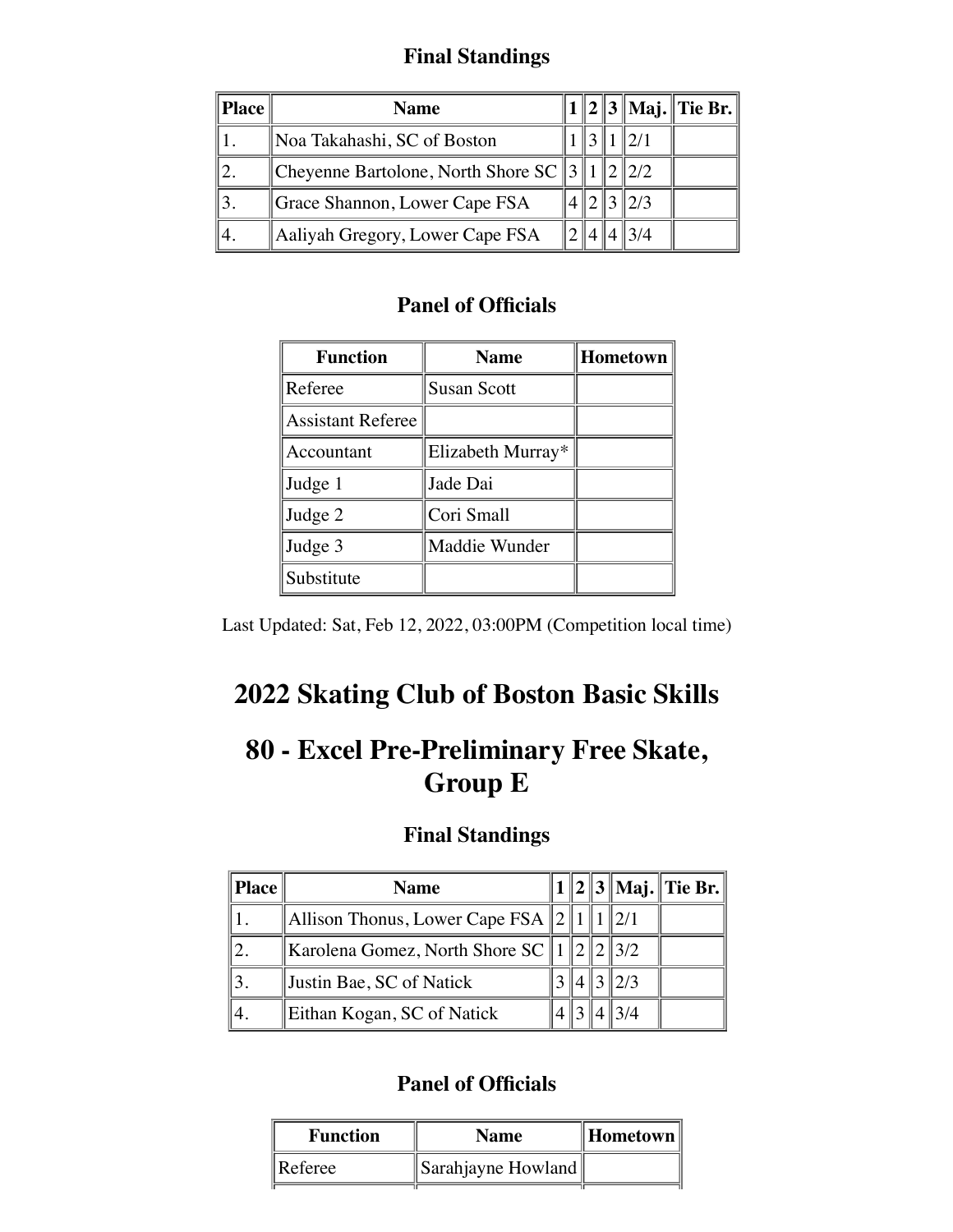| $\parallel$ Assistant Referee $\parallel$ |                   |  |
|-------------------------------------------|-------------------|--|
| Accountant                                | Elizabeth Murray* |  |
| Judge 1                                   | Connie Cataldo    |  |
| Judge 2                                   | Patty Donovan     |  |
| Judge 3                                   | Lilly Wallingford |  |
| Substitute                                |                   |  |

Last Updated: Sat, Feb 12, 2022, 03:08PM (Competition local time)

## **2022 Skating Club of Boston Basic Skills**

# **81 - Excel Pre-Preliminary Free Skate, Group F**

### **Final Standings**

| ∥Place | <b>Name</b>                                     |  |  | $1  2  3  $ Maj. Tie Br. |
|--------|-------------------------------------------------|--|--|--------------------------|
|        | Juliana Tong, SC of Boston                      |  |  |                          |
|        | Addisyn Insana, Lower Cape FSA $\ 1\ 2\ 2\ 3/2$ |  |  |                          |
|        | Kai-Yu Zhang, SC of Boston                      |  |  |                          |

### **Panel of Officials**

| <b>Function</b>          | <b>Name</b>        | <b>Hometown</b> |
|--------------------------|--------------------|-----------------|
| Referee                  | Sarahjayne Howland |                 |
| <b>Assistant Referee</b> |                    |                 |
| Accountant               | Elizabeth Murray*  |                 |
| Judge 1                  | Connie Cataldo     |                 |
| Judge 2                  | Patty Donovan      |                 |
| Judge 3                  | Lilly Wallingford  |                 |
| Substitute               |                    |                 |

Last Updated: Sat, Feb 12, 2022, 03:15PM (Competition local time)

# **2022 Skating Club of Boston Basic Skills**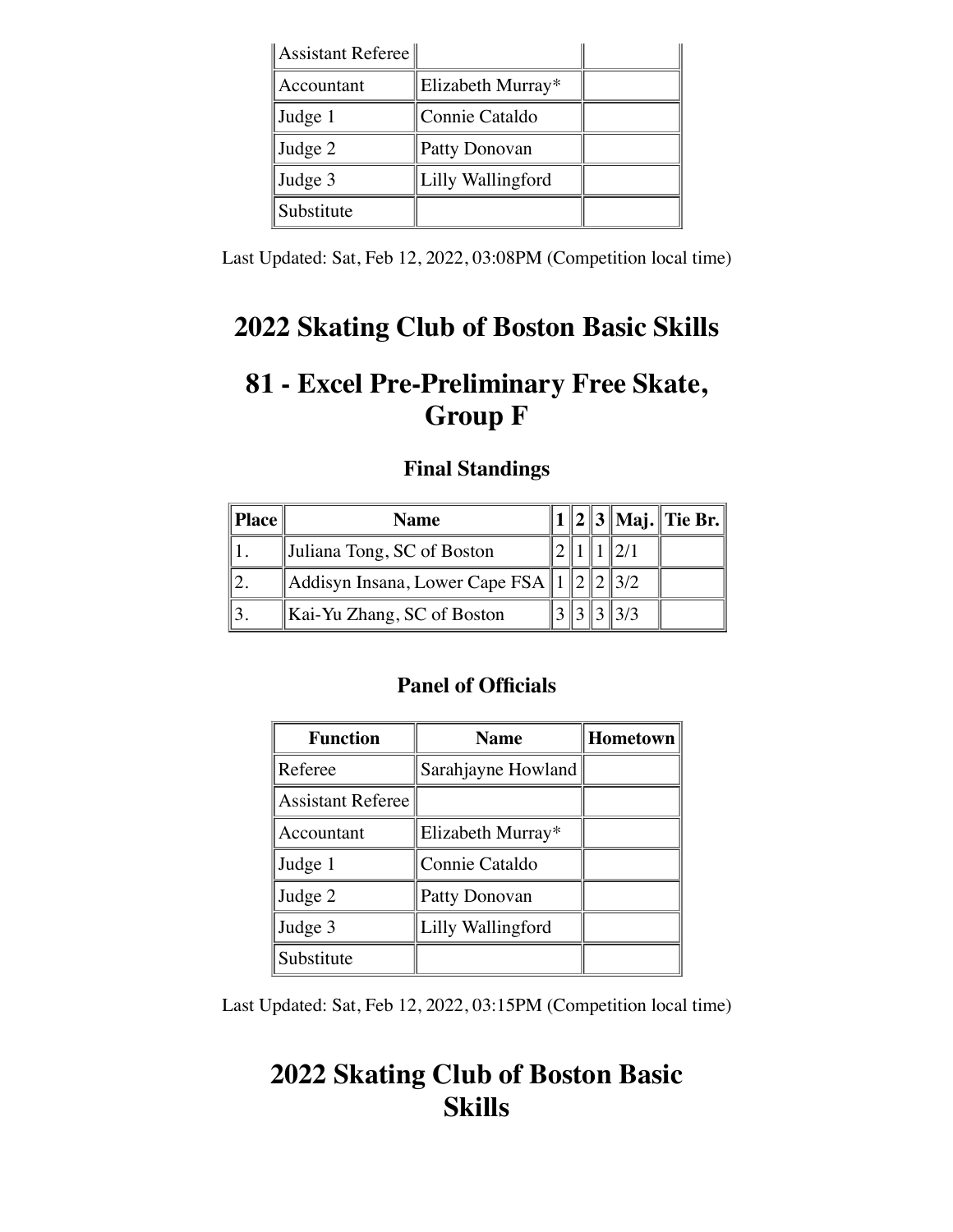## **82 - Excel Pre-Preliminary Free Skate, Group G**

### **Final Standings**

| $\ $ <b>Place</b> $\ $ | Name                                        |  |  | $  1  2  3  $ Maj. Tie Br. $  $ |
|------------------------|---------------------------------------------|--|--|---------------------------------|
|                        | Emily Brown, Gate City FSC $\ 1\ 1\ 1\ 3/1$ |  |  |                                 |

### **Panel of Officials**

| <b>Function</b>          | <b>Name</b>        | Hometown |
|--------------------------|--------------------|----------|
| Referee                  | Sarahjayne Howland |          |
| <b>Assistant Referee</b> |                    |          |
| Accountant               | Elizabeth Murray*  |          |
| Judge 1                  | Connie Cataldo     |          |
| Judge 2                  | Patty Donovan      |          |
| Judge 3                  | Lilly Wallingford  |          |
| Substitute               |                    |          |

Last Updated: Sat, Feb 12, 2022, 03:28PM (Competition local time)

# **2022 Skating Club of Boston Basic Skills**

# **83 - Excel Beginner Free Skate, Group A**

### **Final Standings**

| Place | <b>Name</b>                        |  |     | $1  2  3  $ Maj. Tie Br. |
|-------|------------------------------------|--|-----|--------------------------|
|       | Olivia Yu, Acad. at Mitchell Joh 1 |  |     |                          |
|       | Nicole Lin, Elite Edge SC          |  | 3/2 |                          |
|       | Vivian Heacock, SC of Boston       |  | 2/3 |                          |
|       | Wilhelmina Tardif, SC of Boston    |  |     |                          |

| <b>Function</b>   | <b>Name</b>        | ∥Hometown |
|-------------------|--------------------|-----------|
| Referee           | Sarahjayne Howland |           |
| Assistant Referee |                    |           |
|                   |                    |           |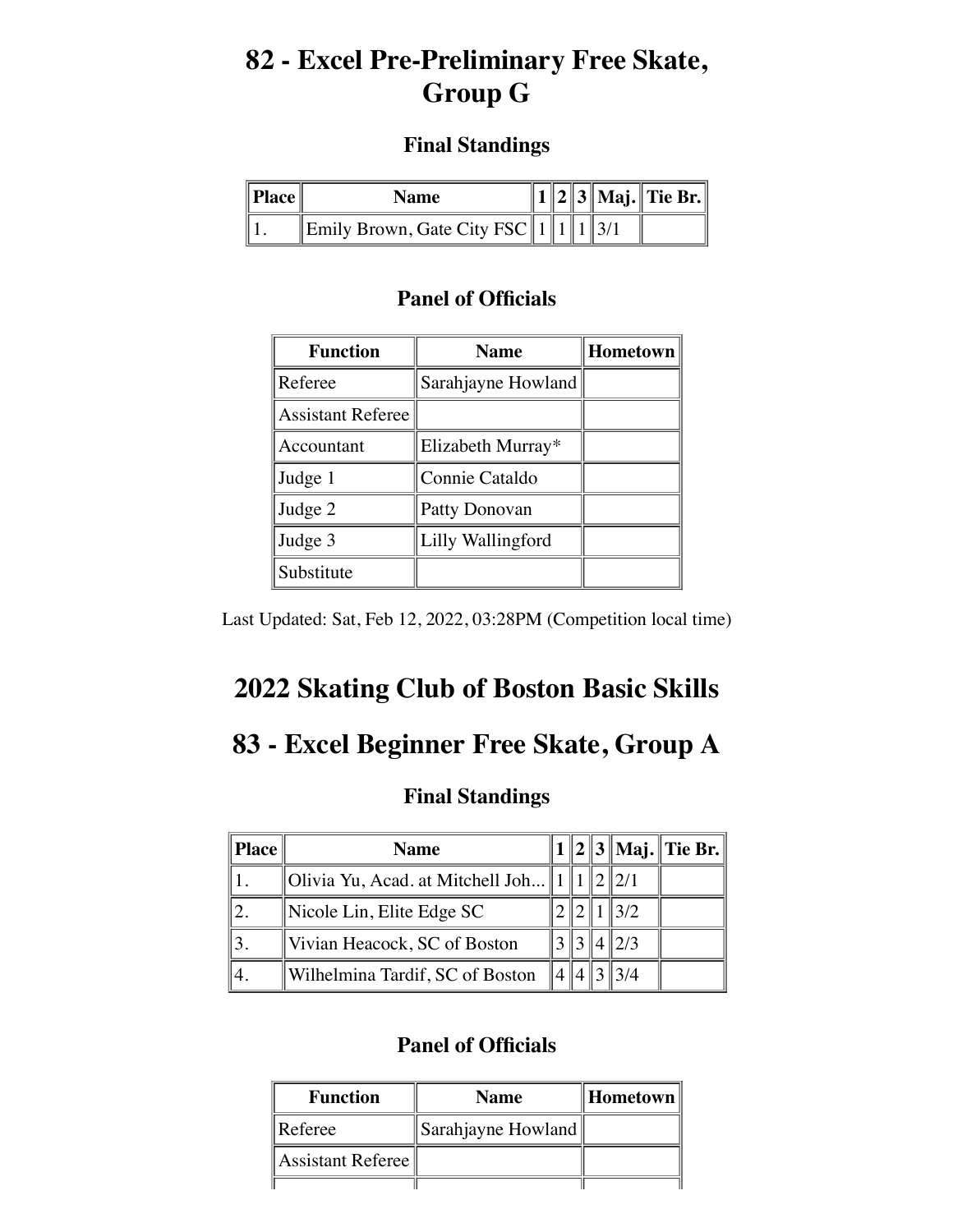| Accountant | Elizabeth Murray* |  |
|------------|-------------------|--|
| Judge 1    | Connie Cataldo    |  |
| Judge 2    | Patty Donovan     |  |
| Judge 3    | Lilly Wallingford |  |
| Substitute |                   |  |

Last Updated: Sat, Feb 12, 2022, 03:31PM (Competition local time)

# **2022 Skating Club of Boston Basic Skills**

# **84 - Excel Beginner Free Skate, Group B**

### **Final Standings**

| <b>Place</b> | <b>Name</b>                                     |  |     | $1  2  3  $ Maj. Tie Br. |
|--------------|-------------------------------------------------|--|-----|--------------------------|
|              | Emma Liu, SC of Boston                          |  |     |                          |
|              | Lillian Hunt, Elite Edge SC                     |  | 2/2 |                          |
|              | Valeria Kononenko, SC of Boston $  3  /2  /3/3$ |  |     |                          |
|              | Ariya Dodge, Lower Cape FSA                     |  | 3/4 |                          |

### **Panel of Officials**

| <b>Function</b>          | <b>Name</b>       | Hometown |
|--------------------------|-------------------|----------|
| Referee                  | Elliot Schwartz*  |          |
| <b>Assistant Referee</b> |                   |          |
| Accountant               | Elizabeth Murray* |          |
| Judge 1                  | Chia Ying Lee     |          |
| Judge 2                  | Maya Peltz        |          |
| Judge 3                  | <b>Renee Roos</b> |          |
| Substitute               |                   |          |

Last Updated: Sat, Feb 12, 2022, 03:39PM (Competition local time)

# **2022 Skating Club of Boston Basic Skills**

## **85 - Excel Beginner Free Skate, Group C**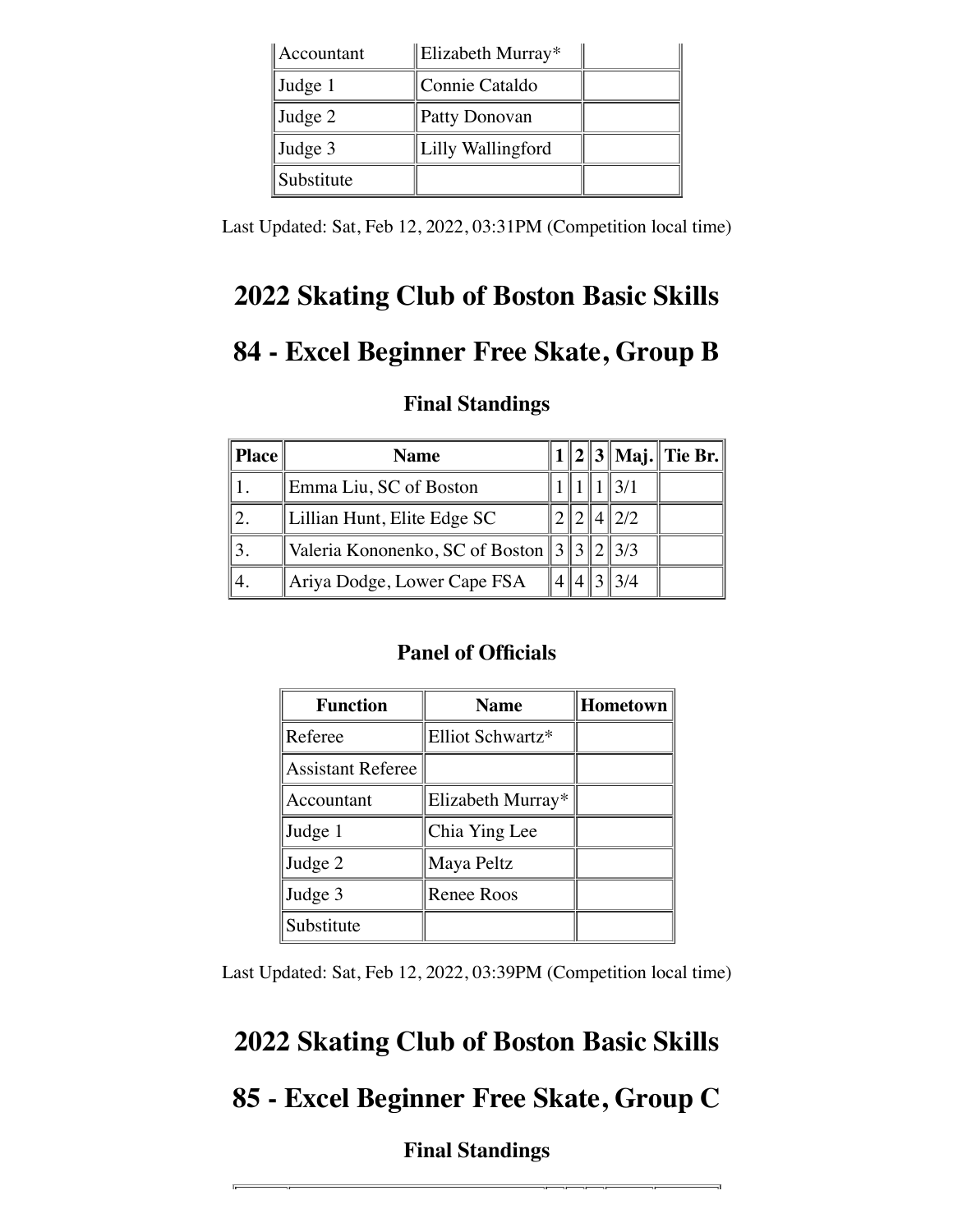| Place | <b>Name</b>                                     |  |      | $  1  2  3  $ Maj. Tie Br. $  $ |
|-------|-------------------------------------------------|--|------|---------------------------------|
|       | Charlotte Spontak, SC of Boston $  1  2  1$     |  |      |                                 |
|       | Emma Fu, SC of Boston                           |  | 12/2 |                                 |
|       | Katelyn Balcher, Gate City FSC $  3  3  2  3/3$ |  |      |                                 |
|       | Sally Gross, SC of Boston                       |  | 3/4  |                                 |

| <b>Function</b>          | <b>Name</b>       | <b>Hometown</b> |
|--------------------------|-------------------|-----------------|
| Referee                  | Elliot Schwartz*  |                 |
| <b>Assistant Referee</b> |                   |                 |
| Accountant               | Elizabeth Murray* |                 |
| Judge 1                  | Chia Ying Lee     |                 |
| Judge 2                  | Maya Peltz        |                 |
| Judge 3                  | <b>Renee Roos</b> |                 |
| Substitute               |                   |                 |

Last Updated: Sat, Feb 12, 2022, 03:46PM (Competition local time)

# **2022 Skating Club of Boston Basic Skills**

## **86 - Excel Beginner Free Skate, Group D**

### **Final Standings**

| <b>Place</b> | <b>Name</b>                            |  | $1  2  3  $ Maj. | Tie Br.   |
|--------------|----------------------------------------|--|------------------|-----------|
|              | Keren Dubitsky, Elite Edge SC $  2  1$ |  |                  |           |
|              | Nerissa Li, SC of Boston               |  | 3/2              |           |
|              | Grace Li, SC of Boston                 |  | 3/3              |           |
|              | Chloe Poon, SC of Boston               |  |                  | Withdrawn |

| <b>Function</b>   | <b>Name</b>       | Hometown |
|-------------------|-------------------|----------|
| Referee           | Elliot Schwartz*  |          |
| Assistant Referee |                   |          |
| Accountant        | Elizabeth Murray* |          |
| $\vert$ Judge 1   | Chia Ying Lee     |          |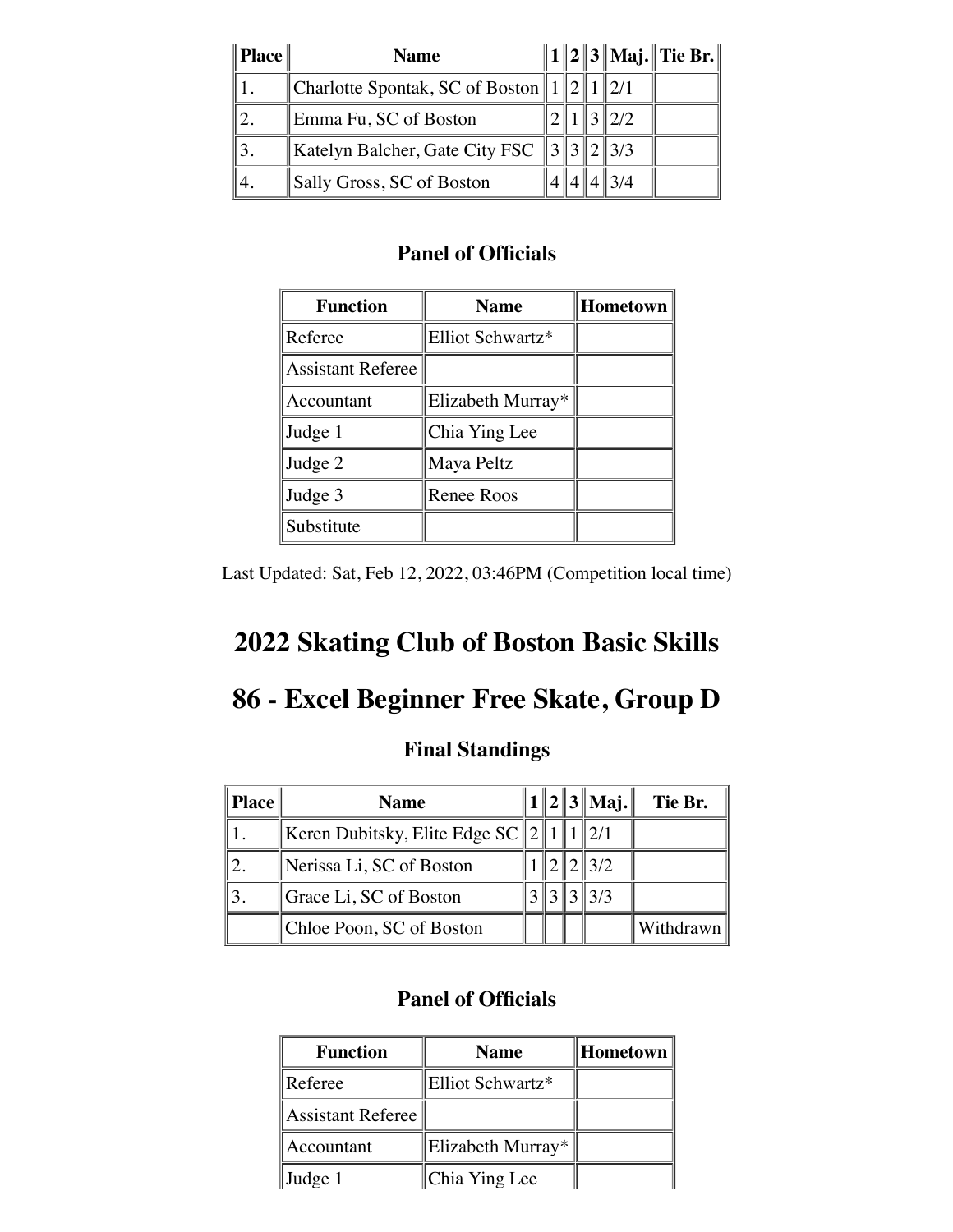| $\vert$ Judge 2 | Maya Peltz |  |
|-----------------|------------|--|
| $\vert$ Judge 3 | Renee Roos |  |
| Substitute      |            |  |

Last Updated: Sat, Feb 12, 2022, 03:56PM (Competition local time)

# **2022 Skating Club of Boston Basic Skills**

# **87 - Excel Beginner Free Skate, Group E**

### **Final Standings**

| Place | <b>Name</b>                                  |  |      | $1  2  3  $ Maj. Tie Br. |
|-------|----------------------------------------------|--|------|--------------------------|
|       | Leah Hecht, SC of Boston                     |  |      |                          |
|       | Allison Foss, SC of Boston                   |  | 2/2  |                          |
|       | Sophia Hartley, Charter Oak FSC              |  | 13/3 |                          |
|       | Lilian Birmingham, Elite Edge SC $\ 4\ 4\ 4$ |  |      |                          |

### **Panel of Officials**

| <b>Function</b>          | <b>Name</b>       | <b>Hometown</b> |
|--------------------------|-------------------|-----------------|
| Referee                  | Elliot Schwartz*  |                 |
| <b>Assistant Referee</b> |                   |                 |
| Accountant               | Elizabeth Murray* |                 |
| Judge 1                  | Chia Ying Lee     |                 |
| Judge 2                  | Maya Peltz        |                 |
| Judge 3                  | <b>Renee Roos</b> |                 |
| Substitute               |                   |                 |

Last Updated: Sat, Feb 12, 2022, 04:03PM (Competition local time)

## **2022 Skating Club of Boston Basic Skills**

## **88 - Excel Beginner Free Skate, Group F**

| $\ $ Place $\ $ | Name |  |  | $  3  $ Maj. Tie Br. |
|-----------------|------|--|--|----------------------|
|                 |      |  |  |                      |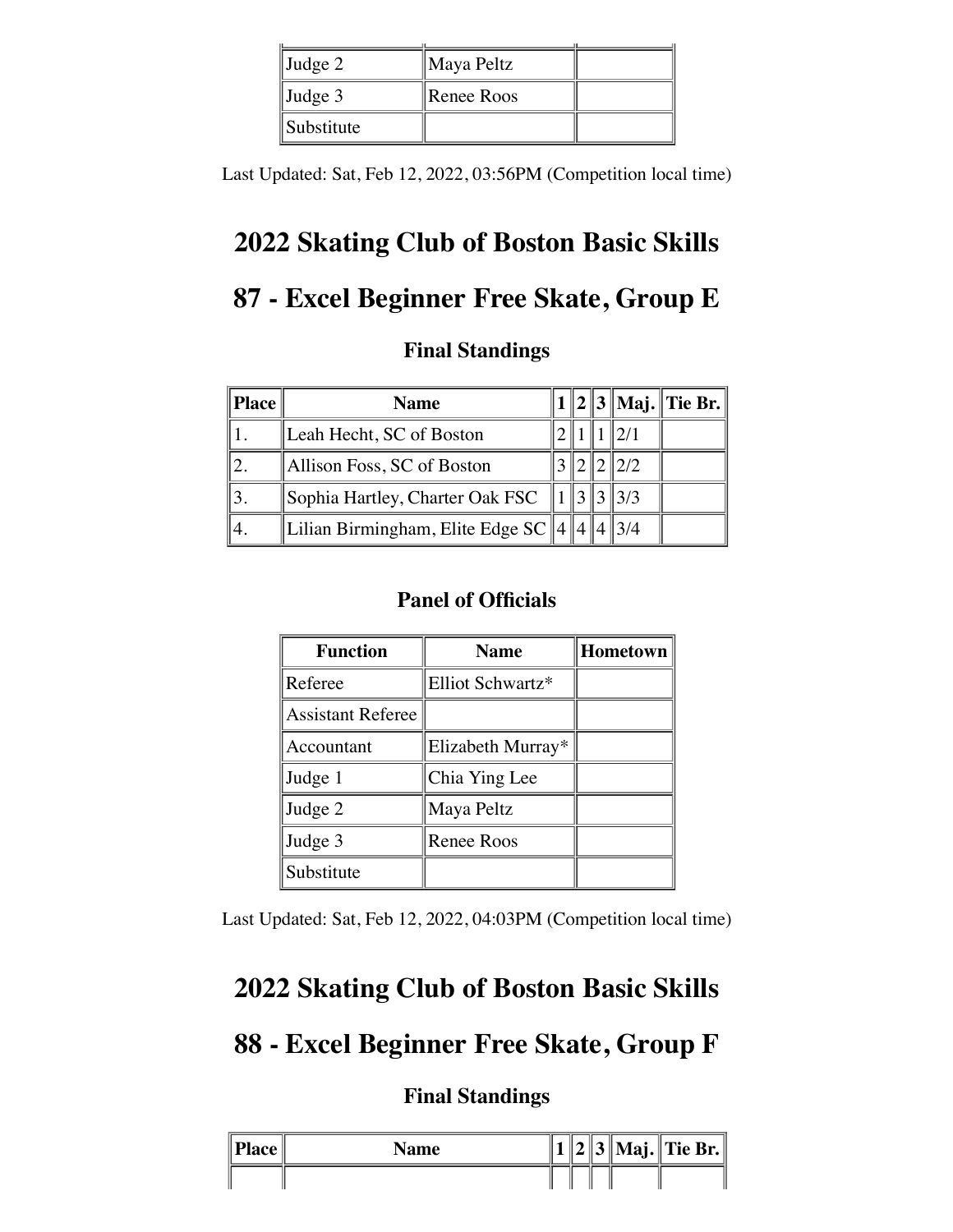| Emma Howard, North Jersey FSC $\ 2\ 1\ 1\ 2/1$ |  |       |  |
|------------------------------------------------|--|-------|--|
| Libby Dubitsky, Elite Edge $SC$                |  | 12237 |  |

| <b>Function</b>          | Hometown<br><b>Name</b> |  |  |  |  |
|--------------------------|-------------------------|--|--|--|--|
| Referee                  | <b>Susan Scott</b>      |  |  |  |  |
| <b>Assistant Referee</b> |                         |  |  |  |  |
| Accountant               | Elizabeth Murray*       |  |  |  |  |
| Judge 1                  | Jade Dai                |  |  |  |  |
| Judge 2                  | Patty Donovan           |  |  |  |  |
| Judge 3                  | Lilly Wallingford       |  |  |  |  |
| Substitute               |                         |  |  |  |  |

Last Updated: Sat, Feb 12, 2022, 04:14PM (Competition local time)

# **2022 Skating Club of Boston Basic Skills**

# **89 - Excel High Beginner Free Skate, Group A**

### **Final Standings**

| <b>Place</b> | <b>Name</b>                                   |  |                | $\ 1\ 2\ 3\ $ Maj. $\ $ Tie Br. $\ $ |
|--------------|-----------------------------------------------|--|----------------|--------------------------------------|
|              | Tatum Lee, Elite Edge SC                      |  | $\frac{13}{2}$ |                                      |
|              | Leela Chan, Gate City FSC                     |  | 2/2            |                                      |
|              | Faye Poremski, SC of Boston $\ 3\ 3\ 1\ 3/3$  |  |                |                                      |
|              | Michiru Bonnar, SC of Boston $  4  4  3  3/4$ |  |                |                                      |

| <b>Function</b>   | <b>Name</b>        | Hometown |
|-------------------|--------------------|----------|
| Referee           | <b>Susan Scott</b> |          |
| Assistant Referee |                    |          |
| Accountant        | Elizabeth Murray*  |          |
| Judge 1           | Jade Dai           |          |
| Judge 2           | Patty Donovan      |          |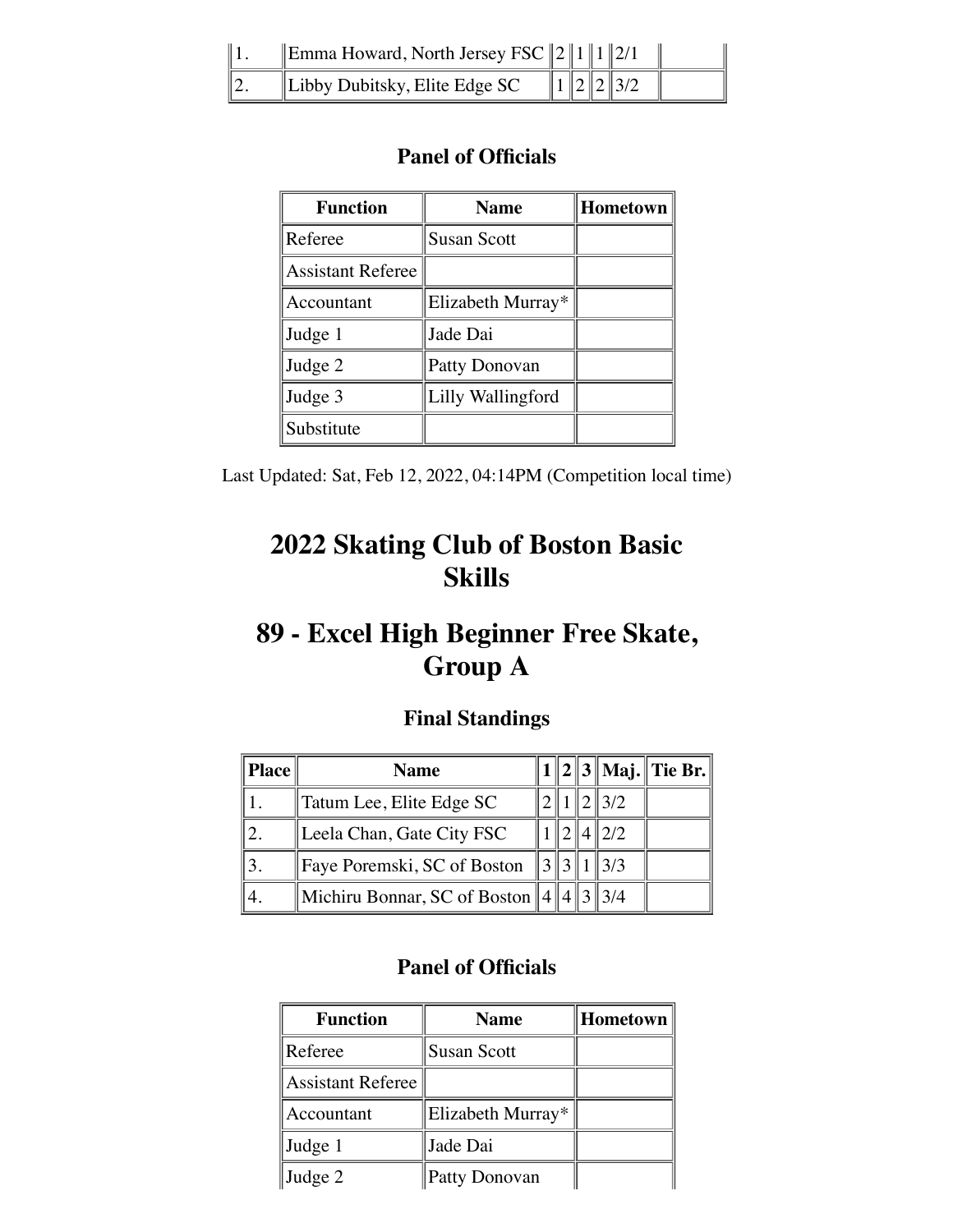| $\vert$ Judge 3   | Lilly Wallingford |  |
|-------------------|-------------------|--|
| <i>Substitute</i> |                   |  |

Last Updated: Sat, Feb 12, 2022, 04:17PM (Competition local time)

# **2022 Skating Club of Boston Basic Skills**

# **90 - Excel High Beginner Free Skate, Group B**

### **Final Standings**

| Place | <b>Name</b>                                            |  |     | $1  2  3  $ Maj. Tie Br. |
|-------|--------------------------------------------------------|--|-----|--------------------------|
|       | Avery Mazares, Colonial FSC                            |  |     |                          |
|       | Arianna Cho, SC of Boston                              |  | 3/2 |                          |
|       | Anna De Simone-Kiss, North Jersey FSC $  4  3  3  2/3$ |  |     |                          |
|       | Harper Wade, Lower Cape FSA                            |  |     |                          |

### **Panel of Officials**

| <b>Function</b>          | <b>Name</b>        | Hometown |
|--------------------------|--------------------|----------|
| Referee                  | <b>Susan Scott</b> |          |
| <b>Assistant Referee</b> |                    |          |
| Accountant               | Elizabeth Murray*  |          |
| Judge 1                  | Jade Dai           |          |
| Judge 2                  | Patty Donovan      |          |
| Judge 3                  | Lilly Wallingford  |          |
| Substitute               |                    |          |

Last Updated: Sat, Feb 12, 2022, 04:29PM (Competition local time)

## **2022 Skating Club of Boston Basic Skills**

# **91 - Excel High Beginner Free Skate, Group C**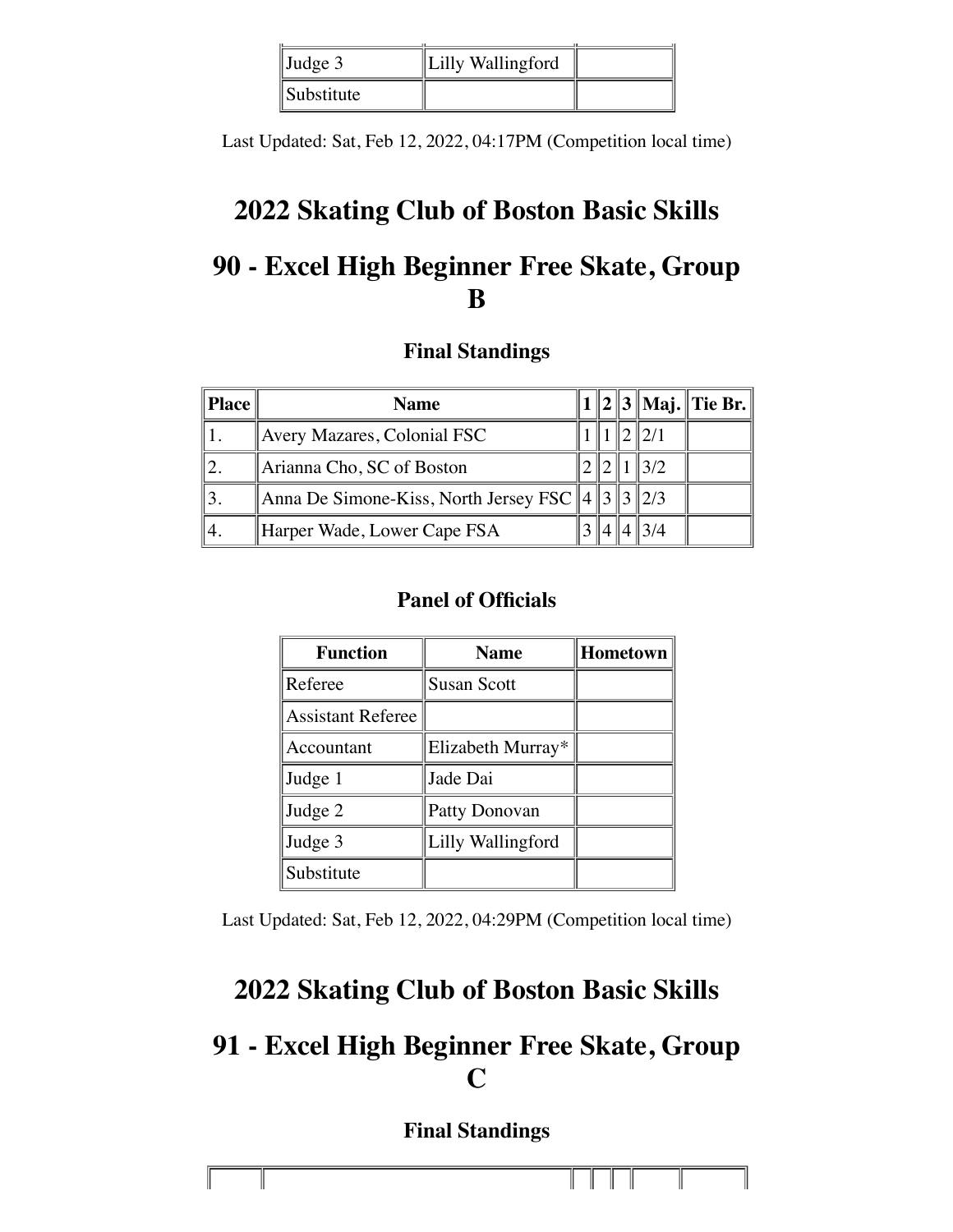| $\ $ <b>Place</b> $\ $ | <b>Name</b>                                      |  |                 | $  1  2  3  $ Maj. Tie Br. $  $ |
|------------------------|--------------------------------------------------|--|-----------------|---------------------------------|
|                        | Eleanor Graber, SC of Boston                     |  |                 |                                 |
|                        | Teresa Hashi, SC of Boston                       |  | 12/2            |                                 |
|                        | Madeleine Chang, Hayden Rec. Ctr. SC $\ 3\ 2\ 4$ |  | $\parallel$ 2/3 |                                 |
| 4.                     | William Duckworth, SC of Boston                  |  | 3/4             |                                 |

| <b>Function</b>          | <b>Name</b>        | Hometown |
|--------------------------|--------------------|----------|
| Referee                  | <b>Susan Scott</b> |          |
| <b>Assistant Referee</b> |                    |          |
| Accountant               | Elizabeth Murray*  |          |
| Judge 1                  | Jade Dai           |          |
| Judge 2                  | Patty Donovan      |          |
| Judge 3                  | Lilly Wallingford  |          |
| Substitute               |                    |          |

Last Updated: Sat, Feb 12, 2022, 04:35PM (Competition local time)

# **2022 Skating Club of Boston Basic Skills**

# **92 - No Test Free Skate**

## **Final Standings**

| Place | Name                                          |  |  | $\ 1\ 2\ 3\ $ Maj. $\ $ Tie Br. $\ $ |
|-------|-----------------------------------------------|--|--|--------------------------------------|
|       | Jerilyn Jarmoc, SC of Boston    1    1    3/1 |  |  |                                      |

| <b>Function</b>          | <b>Name</b>        | Hometown |
|--------------------------|--------------------|----------|
| Referee                  | Sarahjayne Howland |          |
| <b>Assistant Referee</b> |                    |          |
| Accountant               | Elizabeth Murray*  |          |
| Judge 1                  | Connie Cataldo     |          |
| Judge 2                  | Maya Peltz         |          |
| Judge 3                  | Jackie Tomsik      |          |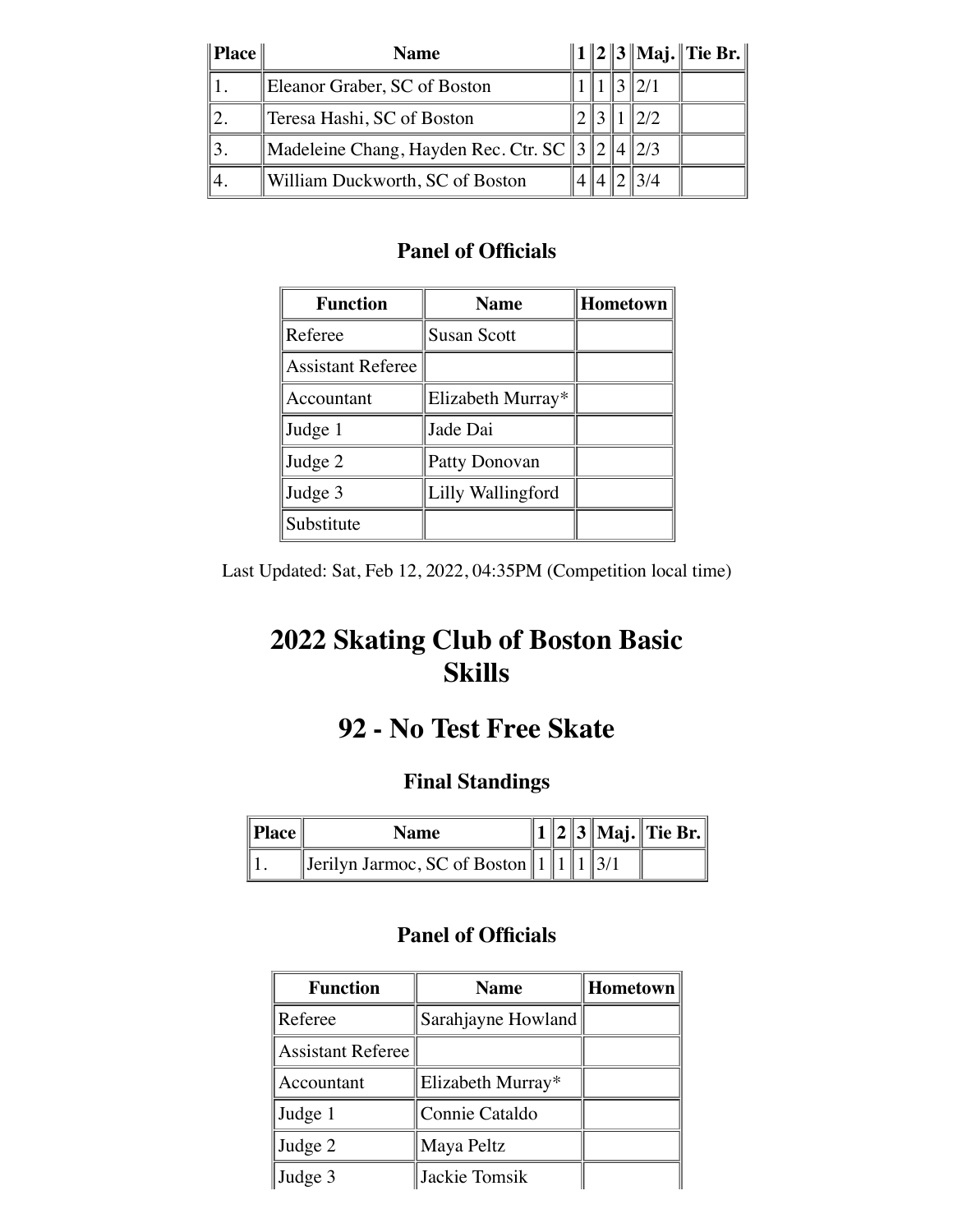| . <i>.</i><br>ገነተሉ<br>5040011000000 |  |
|-------------------------------------|--|

Last Updated: Sat, Feb 12, 2022, 04:44PM (Competition local time)

# **2022 Skating Club of Boston Basic Skills**

## **93 - Excel High Beginner Free Skate, Group D**

### **Final Standings**

| Place | <b>Name</b>                           |             |               | $1  2  3  $ Maj. Tie Br. |
|-------|---------------------------------------|-------------|---------------|--------------------------|
|       | Natalia Kantorosinski, North Shore SC | $. 14$    1 |               |                          |
|       | David Levy, SC of Boston              |             | $\frac{3}{2}$ |                          |
|       | Gabriella Solari, SC of Boston        |             | $\frac{3}{3}$ |                          |
| 4.    | Anya Gupta, SC of Boston              |             |               |                          |

### **Panel of Officials**

| <b>Function</b>          | <b>Name</b>        | Hometown |
|--------------------------|--------------------|----------|
| Referee                  | Sarahjayne Howland |          |
| <b>Assistant Referee</b> |                    |          |
| Accountant               | Elizabeth Murray*  |          |
| Judge 1                  | Connie Cataldo     |          |
| Judge 2                  | Maya Peltz         |          |
| Judge 3                  | Jackie Tomsik      |          |
| Substitute               |                    |          |

Last Updated: Sat, Feb 12, 2022, 04:50PM (Competition local time)

## **2022 Skating Club of Boston Basic Skills**

## **94 - Excel High Beginner Free Skate, Group E**

| $\ $ Place $\ $ | <b>Name</b> |  |  | 2    3    Maj.    Tie Br. |
|-----------------|-------------|--|--|---------------------------|
|                 |             |  |  |                           |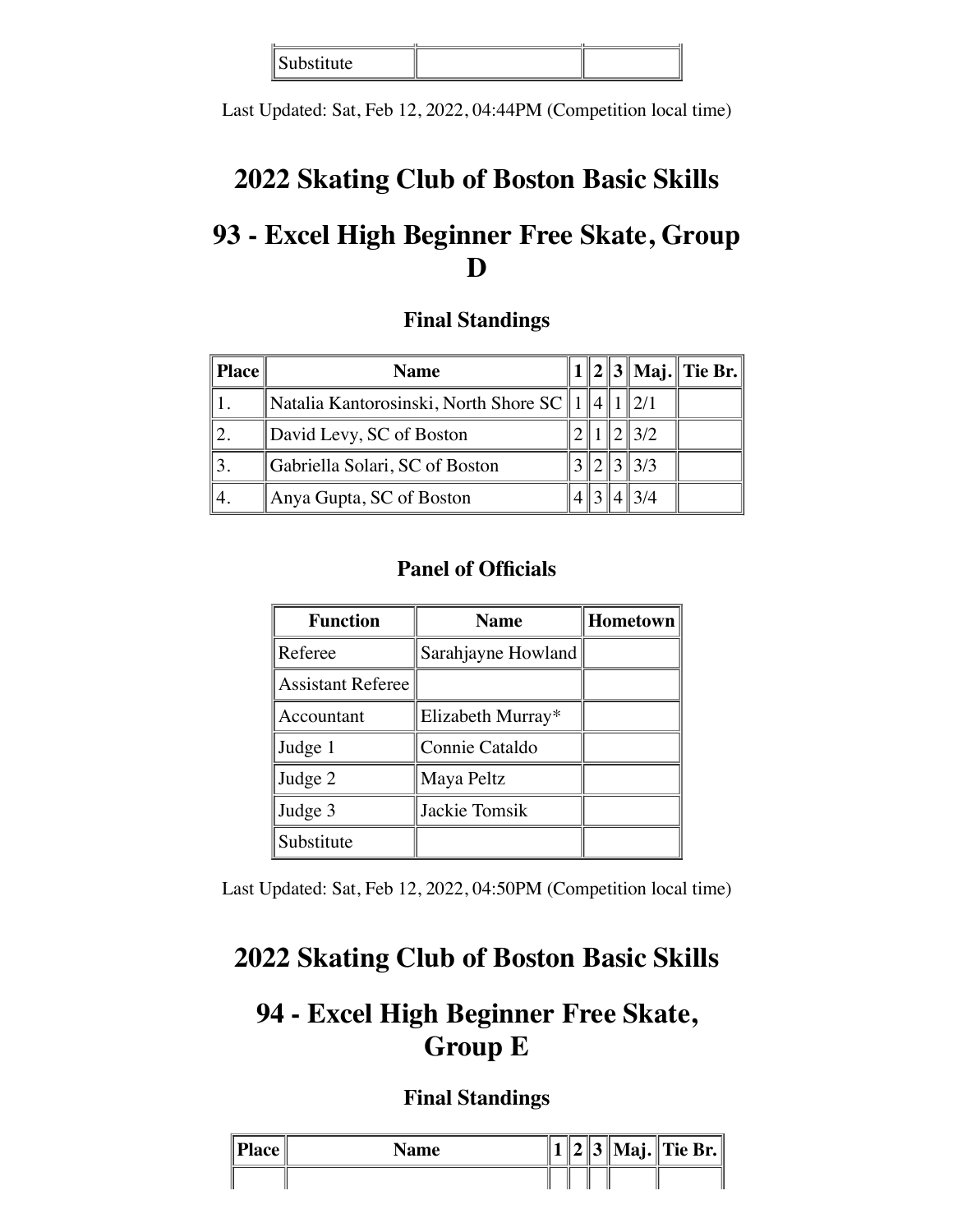| Lilyana Roback, SC of Boston                     |  | $\ 1\ 1\ 1\ 3/1$ |  |
|--------------------------------------------------|--|------------------|--|
| Kelly Dudonis, North Jersey FSC $\ 2\ 3\ 2\ 2/2$ |  |                  |  |
| Keelyn Balcher, Gate City FSC                    |  |                  |  |
| Katie Taylor, Lower Cape FSA                     |  |                  |  |

| <b>Function</b>          | <b>Name</b>        | Hometown |
|--------------------------|--------------------|----------|
| Referee                  | Sarahjayne Howland |          |
| <b>Assistant Referee</b> |                    |          |
| Accountant               | Elizabeth Murray*  |          |
| Judge 1                  | Connie Cataldo     |          |
| Judge 2                  | Maya Peltz         |          |
| Judge 3                  | Jackie Tomsik      |          |
| Substitute               |                    |          |

Last Updated: Sat, Feb 12, 2022, 04:59PM (Competition local time)

# **2022 Skating Club of Boston Basic Skills**

# **95 - Excel High Beginner Free Skate, Group F**

### **Final Standings**

| <b>Place</b> | <b>Name</b>                                             |  |               |  |
|--------------|---------------------------------------------------------|--|---------------|--|
|              | Campbell Ardrey, New England West SC    1    1          |  | 1212/1        |  |
|              | Rose Salvador, Pilgrim SC                               |  |               |  |
|              | Lizzie Liliav, LTS USFS Individual M                    |  | $\frac{2}{3}$ |  |
|              | Natalie Liliav, USFS Individual Member $\ 4\ 3\ 4\ 3/4$ |  |               |  |

| <b>Function</b>          | <b>Name</b>        | Hometown |
|--------------------------|--------------------|----------|
| Referee                  | Sarahjayne Howland |          |
| <b>Assistant Referee</b> |                    |          |
| Accountant               | Elizabeth Murray*  |          |
| Judge 1                  | Connie Cataldo     |          |
| Judge 2                  | Maya Peltz         |          |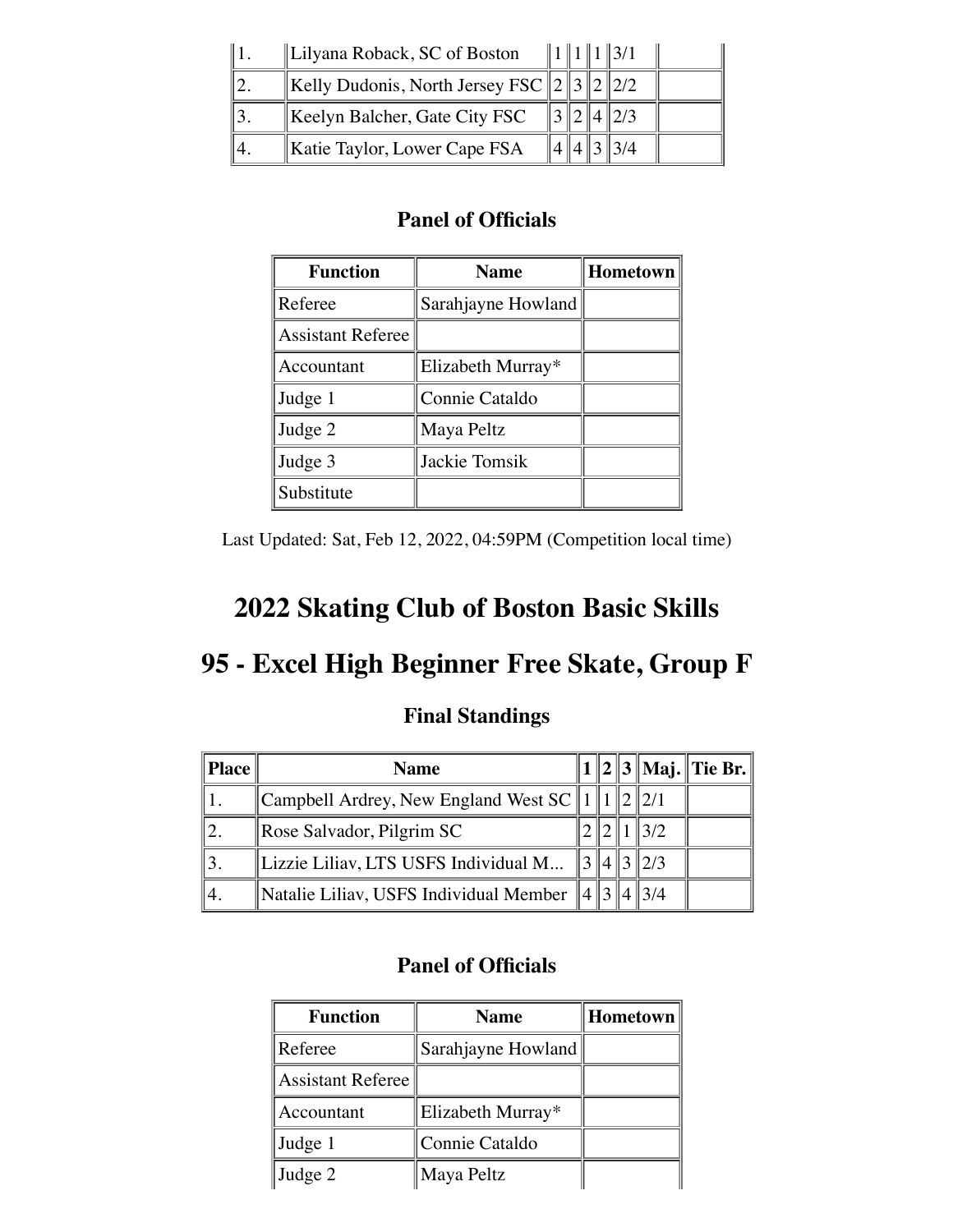| $\mathbf{J}$ Judge 3 | Jackie Tomsik |  |
|----------------------|---------------|--|
| Substitute           |               |  |

Last Updated: Sat, Feb 12, 2022, 05:11PM (Competition local time)

# **2022 Skating Club of Boston Basic Skills**

# **96 - Pre-Preliminary Free Skate, Group A**

### **Final Standings**

| $\ $ <b>Place</b> | <b>Name</b>                                                                                    |  |  | $\ 1\ 2\ 3\ $ Maj. $\ $ Tie Br. $\ $ |
|-------------------|------------------------------------------------------------------------------------------------|--|--|--------------------------------------|
|                   | Emma Geng, SC of Boston $  1  1  2  2/1$                                                       |  |  |                                      |
|                   | $\parallel$ Amanda Luo, SC of Boston $\parallel$ 2 $\parallel$ 2 $\parallel$ 1 $\parallel$ 3/2 |  |  |                                      |

### **Panel of Officials**

| <b>Function</b>          | <b>Name</b>        | Hometown |
|--------------------------|--------------------|----------|
| Referee                  | Sarahjayne Howland |          |
| <b>Assistant Referee</b> |                    |          |
| Accountant               | Elizabeth Murray*  |          |
| Judge 1                  | Connie Cataldo     |          |
| Judge 2                  | Maya Peltz         |          |
| Judge 3                  | Jackie Tomsik      |          |
| Substitute               |                    |          |

Last Updated: Sat, Feb 12, 2022, 05:19PM (Competition local time)

## **2022 Skating Club of Boston Basic Skills**

## **97 - Pre-Preliminary Free Skate, Group B**

| $\ $ <b>Place</b> $\ $ | <b>Name</b>                                 |  |  | $  2  3  $ Maj. Tie Br. |
|------------------------|---------------------------------------------|--|--|-------------------------|
|                        | Chloe Mallinger-Dogan, SC of Boston $\ 2\ $ |  |  |                         |
|                        |                                             |  |  |                         |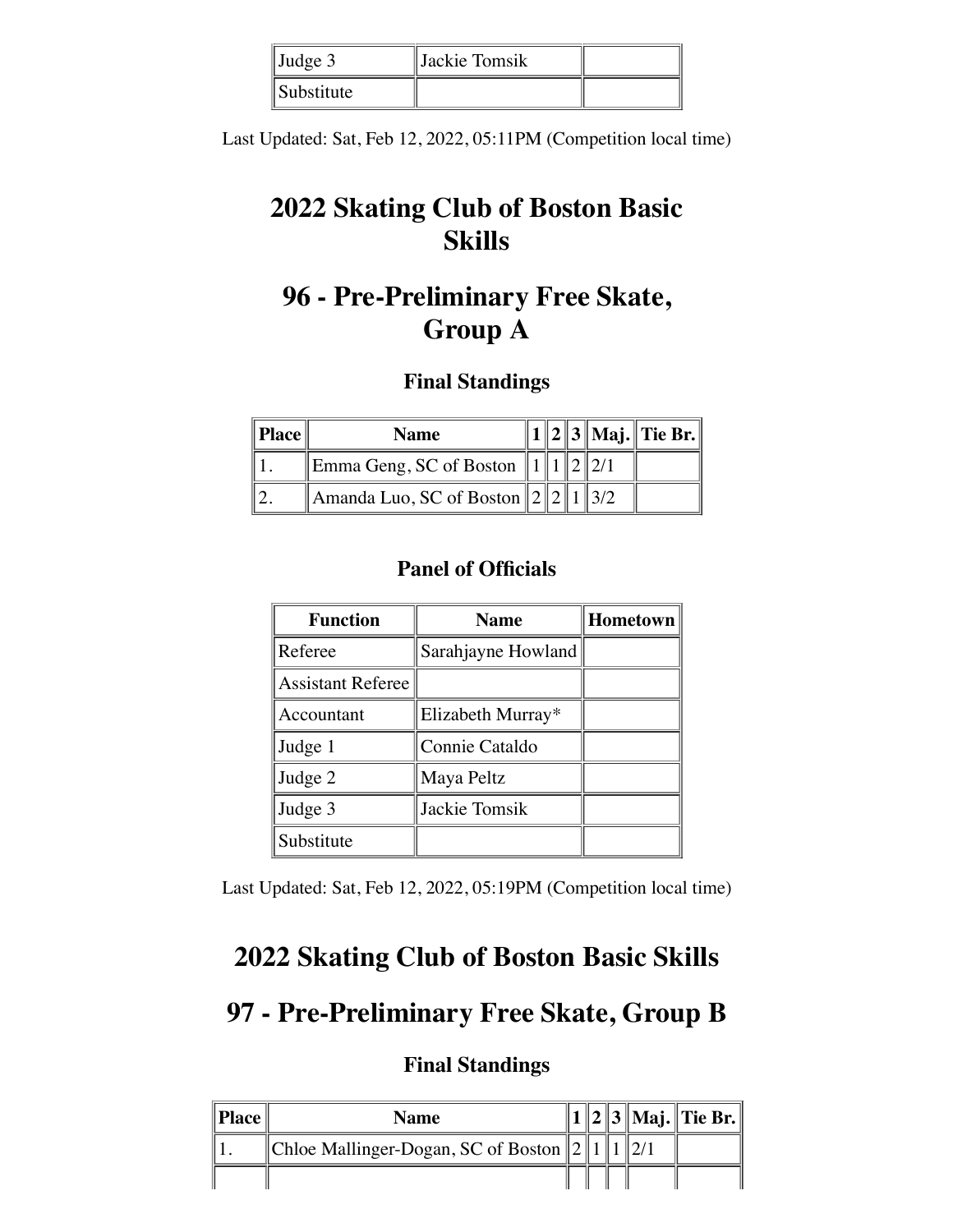| $\parallel$ Nicole Ruffin, Lower Cape FSA |  | 1223/2              |  |
|-------------------------------------------|--|---------------------|--|
| Tian-Yi Zhang, SC of Boston               |  | $\ \,3\,\ 3\,\ 3/3$ |  |

| <b>Function</b>          | <b>Name</b>        | <b>Hometown</b> |
|--------------------------|--------------------|-----------------|
| Referee                  | Sarahjayne Howland |                 |
| <b>Assistant Referee</b> |                    |                 |
| Accountant               | Elizabeth Murray*  |                 |
| Judge 1                  | Connie Cataldo     |                 |
| Judge 2                  | Maya Peltz         |                 |
| Judge 3                  | Jackie Tomsik      |                 |
| Substitute               |                    |                 |

Last Updated: Sat, Feb 12, 2022, 05:23PM (Competition local time)

# **2022 Skating Club of Boston Basic Skills**

# **98 - Excel Preliminary Free Skate, Group A**

### **Final Standings**

| <b>Place</b> | <b>Name</b>                                  |  |     | $1  2  3  $ Maj. Tie Br. |
|--------------|----------------------------------------------|--|-----|--------------------------|
|              | Reagan Donahue, SC of Boston                 |  |     |                          |
|              | Sienna Ruffin, Lower Cape FSA                |  | 2/2 | $\parallel$ TOM 3        |
|              | Krystin Santiago, Lower Cape FSA $\ 3\ 2\ 2$ |  | 2/2 | $\parallel$ TOM 4        |
|              | Chloe Callan, Charter Oak FSC                |  |     |                          |

| <b>Function</b>          | <b>Name</b>       | Hometown |
|--------------------------|-------------------|----------|
| Referee                  | Elliot Schwartz*  |          |
| <b>Assistant Referee</b> |                   |          |
| Accountant               | Elizabeth Murray* |          |
| Judge 1                  | Chia Ying Lee     |          |
| Judge 2                  | Patty Donovan     |          |
| Judge 3                  | Jackie Tomsik     |          |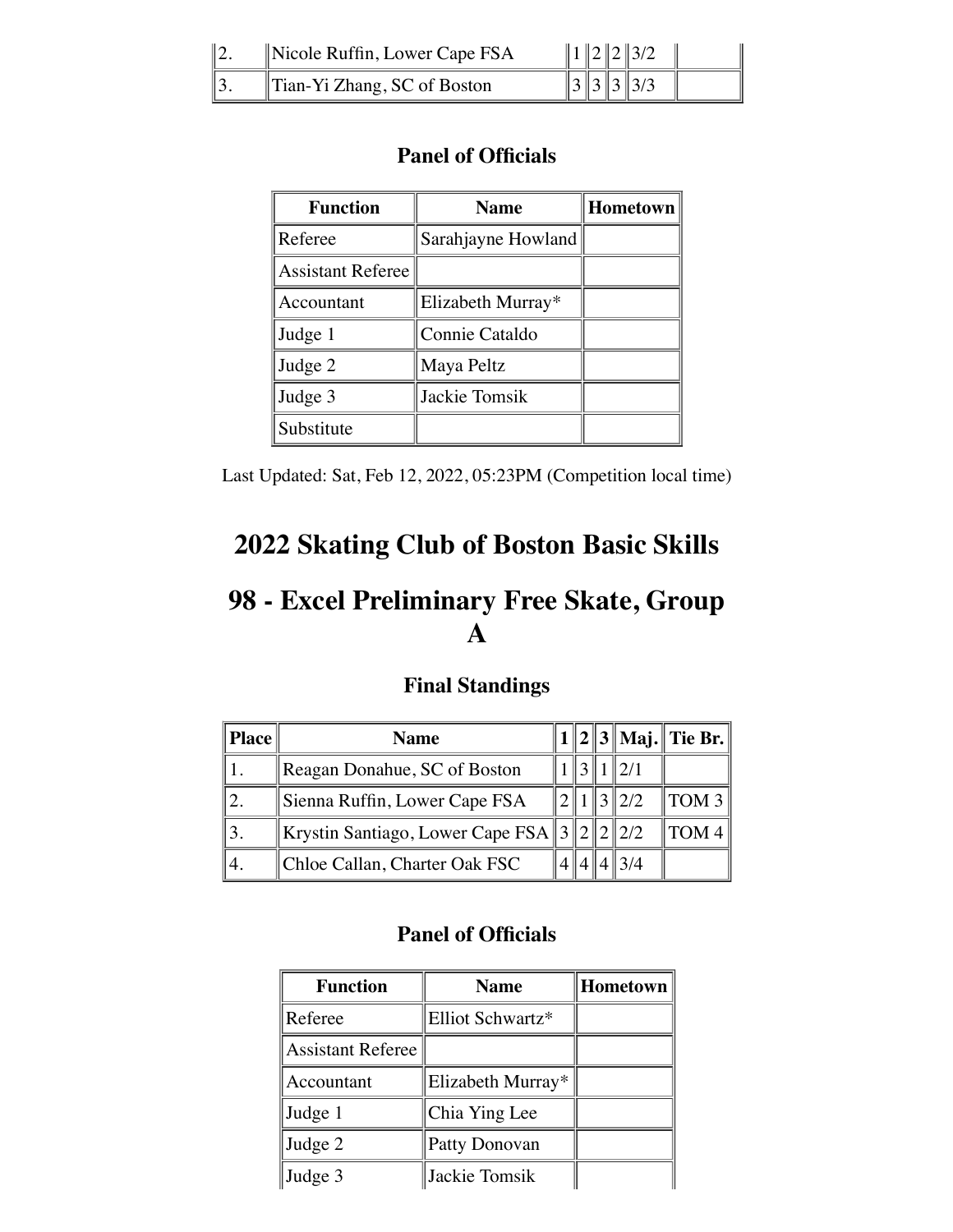| Substitute  <br>$\sim$ $\sim$ $\sim$ $\sim$ $\sim$<br>$- - -$ |  |
|---------------------------------------------------------------|--|

Last Updated: Sat, Feb 12, 2022, 05:35PM (Competition local time)

## **2022 Skating Club of Boston Basic Skills**

# **99 - Excel Preliminary Free Skate, Group B**

| Place | <b>Name</b>                                    |  |                 | $1  2  3  $ Maj. Tie Br. |
|-------|------------------------------------------------|--|-----------------|--------------------------|
|       | Sophia Zhong, SC of Boston                     |  |                 |                          |
|       | Vicktoria Popovich, Lower Cape FSA $\ 2\ 2\ 2$ |  | $\parallel$ 3/2 |                          |
|       | Samantha Torchia, SC of Boston                 |  |                 |                          |

### **Final Standings**

### **Panel of Officials**

| <b>Function</b>          | <b>Name</b>       | Hometown |
|--------------------------|-------------------|----------|
| Referee                  | Elliot Schwartz*  |          |
| <b>Assistant Referee</b> |                   |          |
| Accountant               | Elizabeth Murray* |          |
| Judge 1                  | Chia Ying Lee     |          |
| Judge 2                  | Patty Donovan     |          |
| Judge 3                  | Jackie Tomsik     |          |
| Substitute               |                   |          |

Last Updated: Sat, Feb 12, 2022, 05:42PM (Competition local time)

# **2022 Skating Club of Boston Basic Skills**

# **A-100 - Excel Preliminary Plus Free Skate, Group A**

| $\ $ <b>Place</b> $\ $ | <b>Name</b>                   |  |  | 1    2    3    Maj.    Tie Br. |
|------------------------|-------------------------------|--|--|--------------------------------|
|                        | Madelyn Carella, SC of Boston |  |  |                                |
|                        |                               |  |  |                                |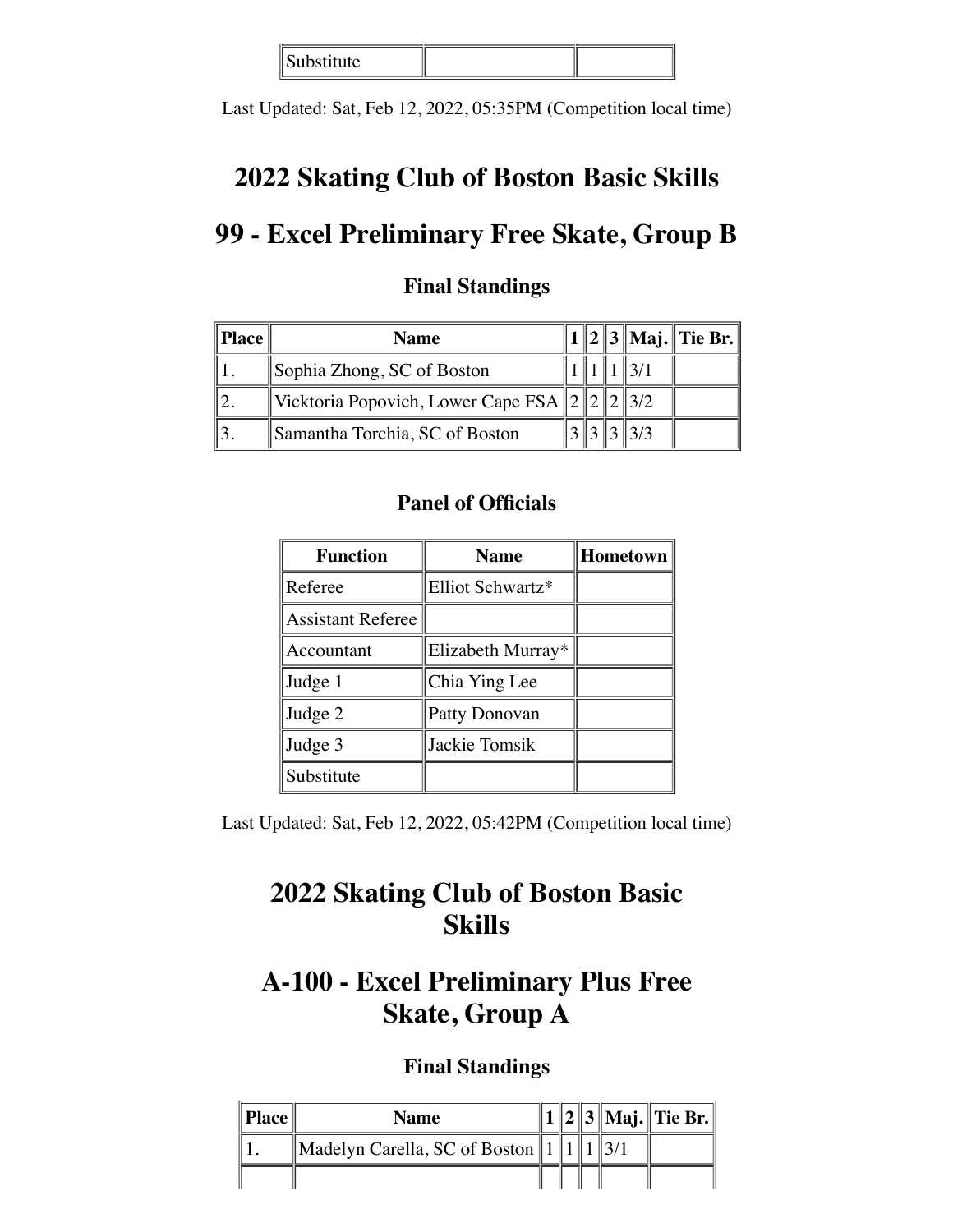| <b>Function</b>          | <b>Name</b>       | Hometown |
|--------------------------|-------------------|----------|
| Referee                  | Elliot Schwartz*  |          |
| <b>Assistant Referee</b> |                   |          |
| Accountant               | Elizabeth Murray* |          |
| Judge 1                  | Chia Ying Lee     |          |
| Judge 2                  | Patty Donovan     |          |
| Judge 3                  | Maddie Wunder     |          |
| Substitute               |                   |          |

Last Updated: Tue, Feb 22, 2022, 10:20AM (Competition local time)

# **2022 Skating Club of Boston Basic Skills**

## **A-101 - Preliminary Free Skate, Group A**

### **Final Standings**

| $\ $ <b>Place</b> | <b>Name</b>                                |  |  | $\ 1\ 2\ 3\ $ Maj. $\ $ Tie Br. $\ $ |
|-------------------|--------------------------------------------|--|--|--------------------------------------|
|                   | Grace Zhang, SC of Boston    1    1    3/1 |  |  |                                      |
|                   | Deborah Liu, SC of Boston $\ 2\ 2\ 2\ 3/2$ |  |  |                                      |

| <b>Function</b>          | <b>Name</b>       | Hometown |
|--------------------------|-------------------|----------|
| Referee                  | Elliot Schwartz*  |          |
| <b>Assistant Referee</b> |                   |          |
| Accountant               | Elizabeth Murray* |          |
| Judge 1                  | Chia Ying Lee     |          |
| Judge 2                  | Patty Donovan     |          |
| Judge 3                  | Maddie Wunder     |          |
| Substitute               |                   |          |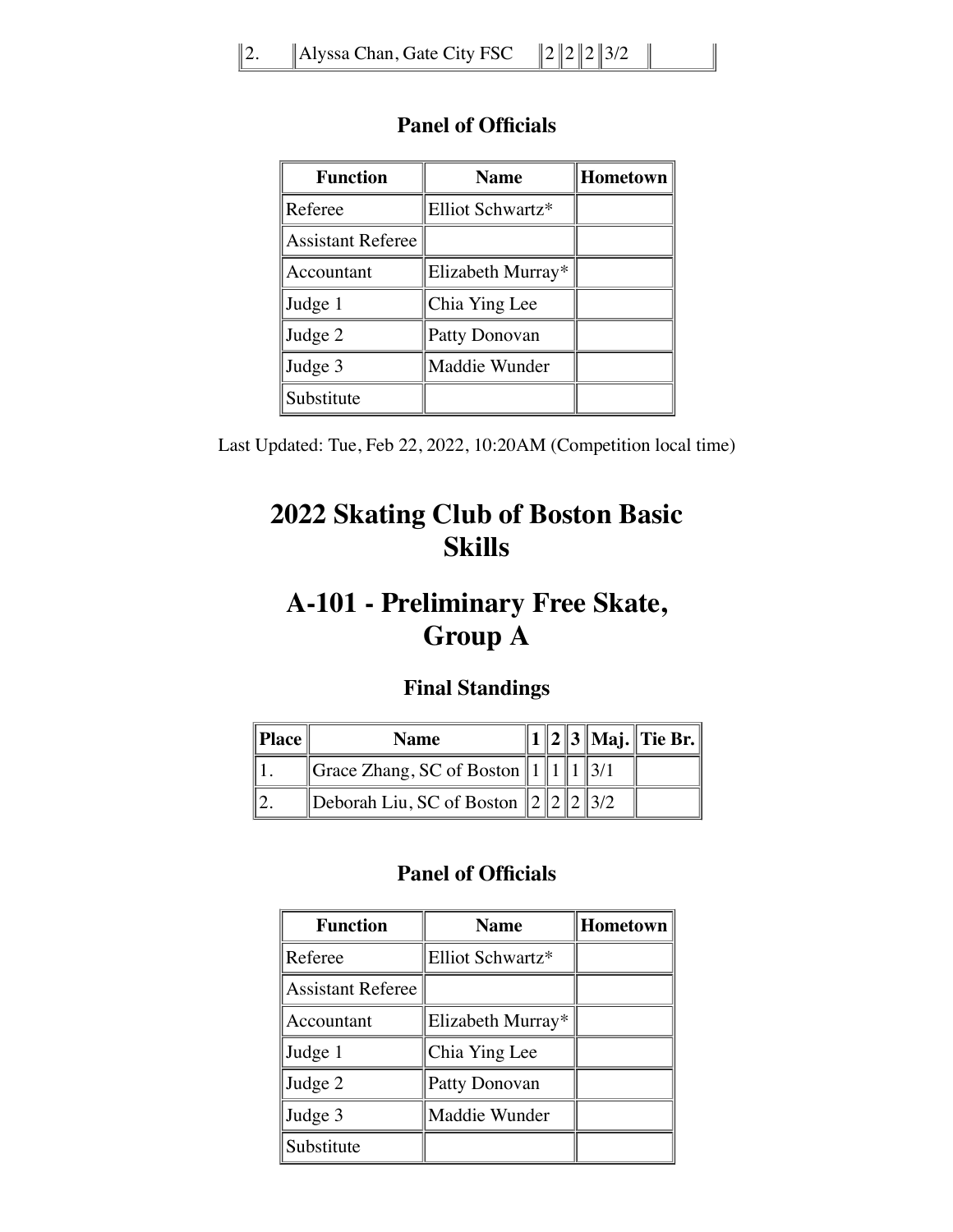## **2022 Skating Club of Boston Basic Skills**

## **A-102 - Adult High Beginner Free Skate, Group A**

| Place | <b>Name</b>                                  |  |  | $1  2  3  $ Maj. Tie Br. |
|-------|----------------------------------------------|--|--|--------------------------|
|       | Aisha Dumbuya, SC of Boston                  |  |  |                          |
|       | Natalia Kessler, Saratoga Springs FSC 2223/2 |  |  |                          |
|       | Nicole Richer, SC of Boston                  |  |  |                          |

#### **Final Standings**

#### **Panel of Officials**

| <b>Function</b>          | <b>Name</b>        | Hometown |
|--------------------------|--------------------|----------|
| Referee                  | Elliot Schwartz*   |          |
| <b>Assistant Referee</b> |                    |          |
| Accountant               | Elizabeth Murray*  |          |
| Judge 1                  | Sarahjayne Howland |          |
| Judge 2                  | <b>Susan Scott</b> |          |
| Judge 3                  | Maddie Wunder      |          |
| Substitute               |                    |          |

Last Updated: Tue, Feb 22, 2022, 10:21AM (Competition local time)

## **2022 Skating Club of Boston Basic Skills**

## **A-104 - Adult Pre-Bronze Free Skate**

#### **Final Standings**

| Place | <b>Name</b>                                    |  |  | $\ 1\ 2\ 3\ $ Maj. Tie Br. |
|-------|------------------------------------------------|--|--|----------------------------|
|       | Grace Huang, SC of Boston                      |  |  |                            |
|       | Dianna Maneksha, SC of Boston    2    2    3/2 |  |  |                            |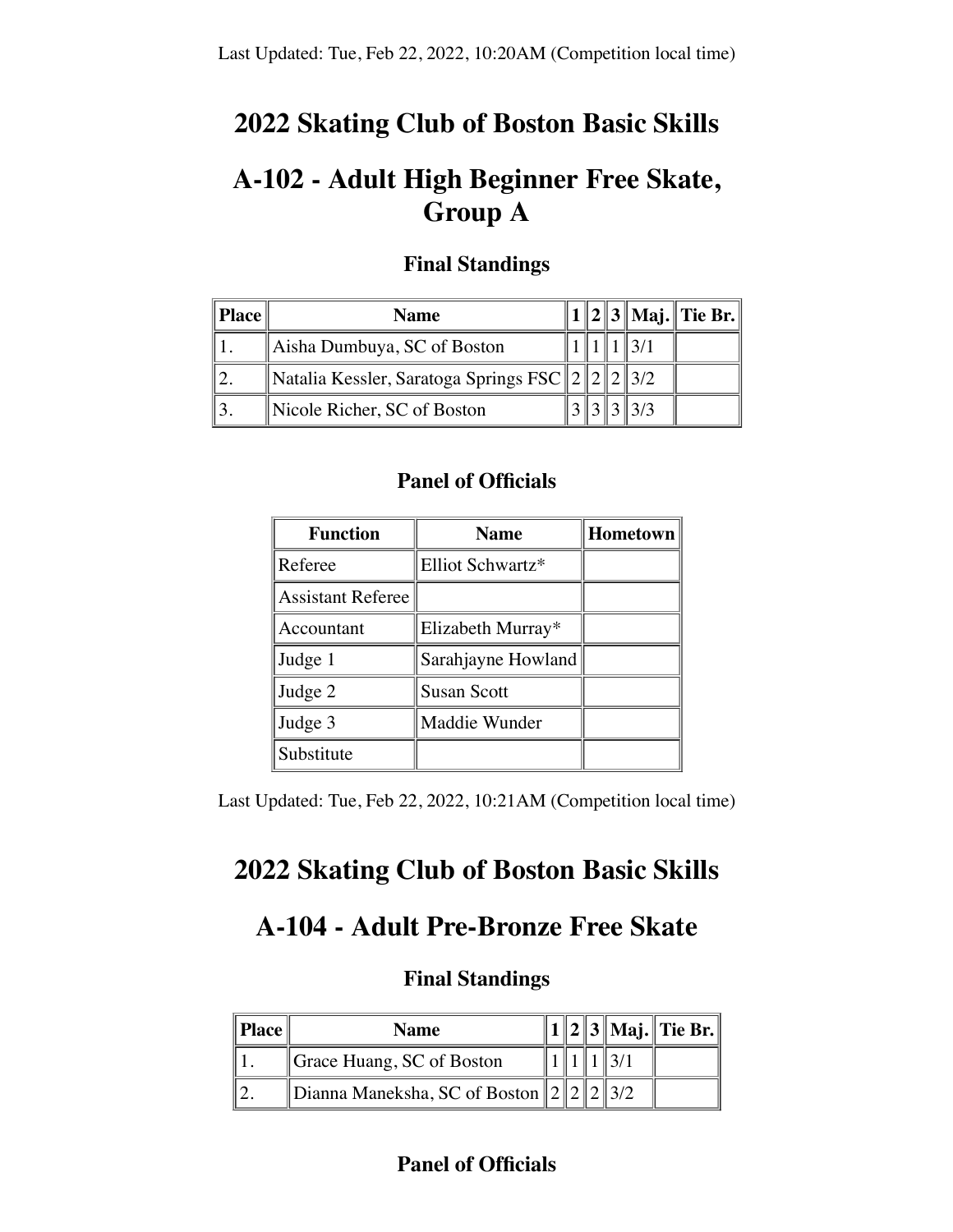| <b>Function</b>          | <b>Name</b>        | <b>Hometown</b> |
|--------------------------|--------------------|-----------------|
| Referee                  | Elliot Schwartz*   |                 |
| <b>Assistant Referee</b> |                    |                 |
| Accountant               | Elizabeth Murray*  |                 |
| Judge 1                  | Sarahjayne Howland |                 |
| Judge 2                  | <b>Susan Scott</b> |                 |
| Judge 3                  | Maddie Wunder      |                 |
| Substitute               |                    |                 |

Last Updated: Tue, Feb 22, 2022, 10:21AM (Competition local time)

## **2022 Skating Club of Boston Basic Skills**

# **A-105 - Adult Bronze Free Skate, Group A**

#### **Final Standings**

| Place | <b>Name</b>                                   |  | $1  2  3  $ Maj. | Tie Br.   |
|-------|-----------------------------------------------|--|------------------|-----------|
|       | Rachel Alix, SC of Boston                     |  |                  |           |
|       | Victoria Bland, SC of Boston $\ 2\ 2\ 2\ 3/2$ |  |                  |           |
|       | Rylie Smith, SC of Boston                     |  |                  | Withdrawn |

#### **Panel of Officials**

| <b>Function</b>          | <b>Name</b>        | Hometown |
|--------------------------|--------------------|----------|
| Referee                  | Elliot Schwartz*   |          |
| <b>Assistant Referee</b> |                    |          |
| Accountant               | Elizabeth Murray*  |          |
| Judge 1                  | Sarahjayne Howland |          |
| Judge 2                  | <b>Susan Scott</b> |          |
| Judge 3                  | Renee Roos         |          |
| Substitute               |                    |          |

Last Updated: Tue, Feb 22, 2022, 10:21AM (Competition local time)

## **2022 Skating Club of Boston Basic Skills**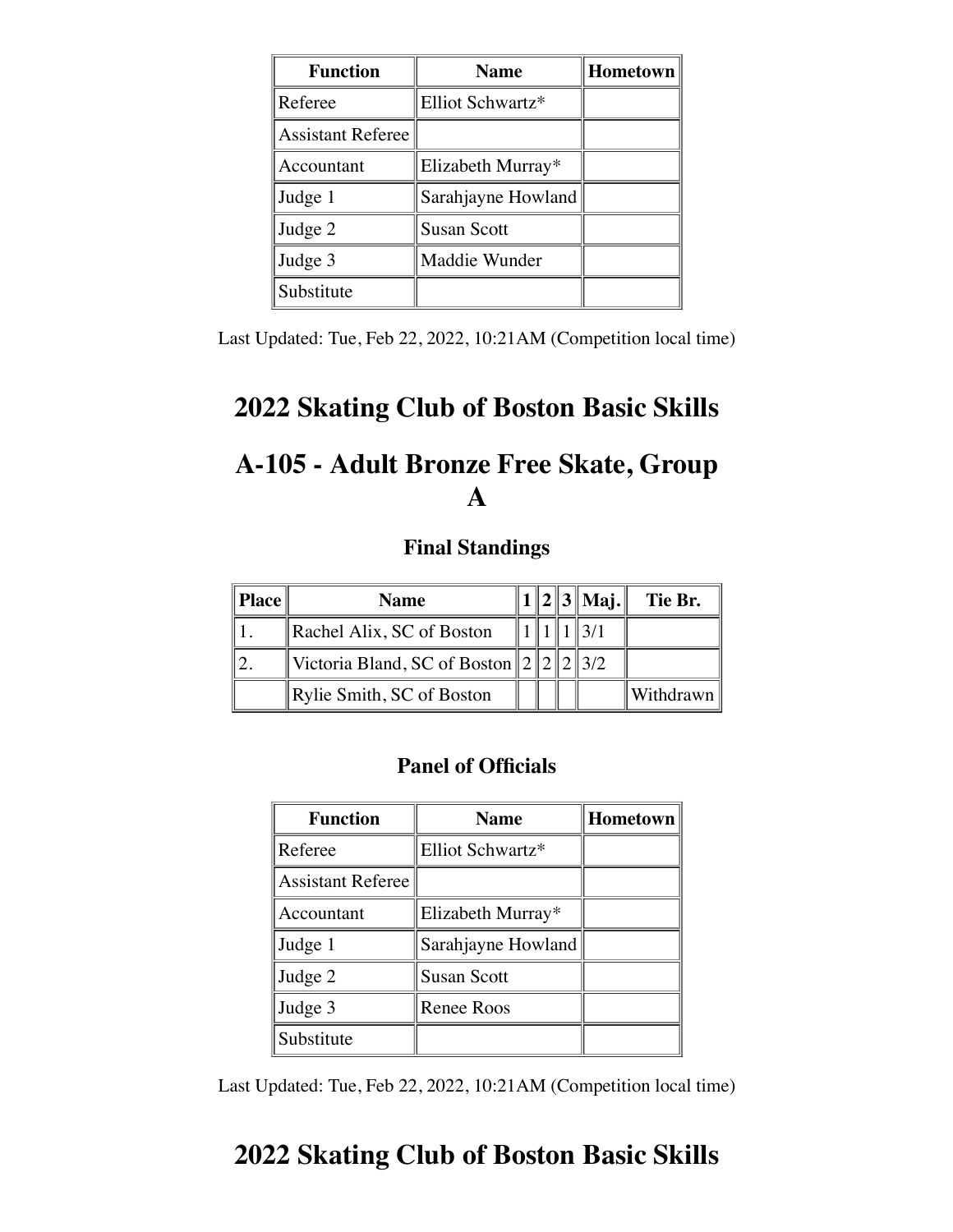## **A-106 - Adult Bronze Free Skate, Group B**

### **Final Standings**

| <b>Place</b> | <b>Name</b>                                   |  |  | 1    2    3    Maj.    Tie Br. |
|--------------|-----------------------------------------------|--|--|--------------------------------|
|              | Christina Butkiewicus, SC of Boston    1    1 |  |  |                                |
|              | Katie Malone-Smith, Pittsfield FSC            |  |  |                                |

### **Panel of Officials**

| <b>Function</b>          | <b>Name</b>        | <b>Hometown</b> |  |  |
|--------------------------|--------------------|-----------------|--|--|
| Referee                  | Elliot Schwartz*   |                 |  |  |
| <b>Assistant Referee</b> |                    |                 |  |  |
| Accountant               | Elizabeth Murray*  |                 |  |  |
| Judge 1                  | Sarahjayne Howland |                 |  |  |
| Judge 2                  | <b>Susan Scott</b> |                 |  |  |
| Judge 3                  | <b>Renee Roos</b>  |                 |  |  |
| Substitute               |                    |                 |  |  |

Last Updated: Tue, Feb 22, 2022, 10:22AM (Competition local time)

# **2022 Skating Club of Boston Basic Skills**

## **A-107 - Adult Preliminary Solo Pattern Dance**

### **Final Standings**

| Place | <b>Name</b>                                                 |  |  | 1    2    3    Maj.    Tie Br. |
|-------|-------------------------------------------------------------|--|--|--------------------------------|
|       | AnneMarie Donahue, Colonial FSC                             |  |  |                                |
|       | Natalia Kessler, Saratoga Springs FSC    1    2    2    3/2 |  |  |                                |
|       | Nancy Coppi, Colonial FSC                                   |  |  |                                |

| <b>Function</b>                           | <b>Name</b>      |  |
|-------------------------------------------|------------------|--|
| Referee                                   | Elliot Schwartz* |  |
| $\parallel$ Assistant Referee $\parallel$ |                  |  |
|                                           |                  |  |